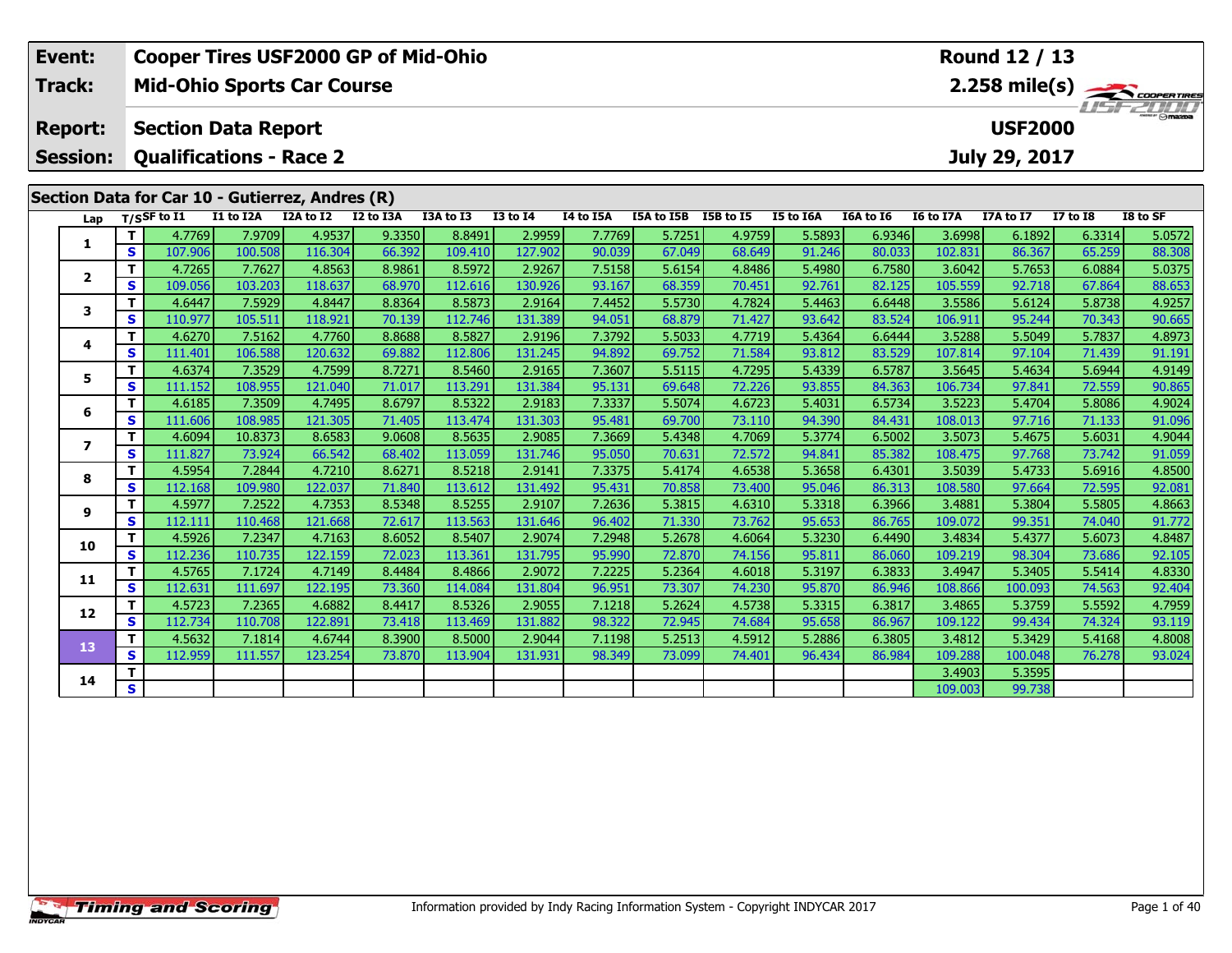| Event:          |    |                   |                                | <b>Cooper Tires USF2000 GP of Mid-Ohio</b>      |                 |                 |         |          |                 | Round 12 / 13           |
|-----------------|----|-------------------|--------------------------------|-------------------------------------------------|-----------------|-----------------|---------|----------|-----------------|-------------------------|
| <b>Track:</b>   |    |                   |                                | <b>Mid-Ohio Sports Car Course</b>               |                 |                 |         |          |                 | $2.258 \text{ mile(s)}$ |
| <b>Report:</b>  |    |                   | <b>Section Data Report</b>     |                                                 |                 |                 |         |          |                 | <b>USF2000</b>          |
| <b>Session:</b> |    |                   | <b>Qualifications - Race 2</b> |                                                 |                 |                 |         |          |                 | July 29, 2017           |
|                 |    |                   |                                | Section Data for Car 10 - Gutierrez, Andres (R) |                 |                 |         |          |                 |                         |
|                 |    | Lap $T/SI1$ to I2 | $I2$ to $I3$                   | 14 to 15                                        | <b>I5 to I6</b> | <b>16 to 17</b> | Lap     | PO to SF | <b>SF to PI</b> |                         |
|                 |    | 12.9246           | 18.1841                        | 18.4779                                         | 12.5239         | 9.8890          | 91.1609 | 97.1001  |                 |                         |
|                 | S. | 106.562           | 87.327                         | 77.156                                          | 85.037          | 92.527          | 89.170  | 78.413   |                 |                         |

|                                                                                                                | т                       | 12.9246 | 18.1841 | 18.4779 | 12.5239 | 9.8890  | 91.1609 | 97.1001 |         |
|----------------------------------------------------------------------------------------------------------------|-------------------------|---------|---------|---------|---------|---------|---------|---------|---------|
|                                                                                                                | S                       | 106.562 | 87.327  | 77.156  | 85.037  | 92.527  | 89.170  | 78.413  |         |
| 1<br>$\overline{\mathbf{2}}$<br>3<br>4<br>5<br>6<br>$\overline{\phantom{a}}$<br>8<br>9<br>10<br>11<br>12<br>13 | т                       | 12.6190 | 17.5833 | 17.9798 | 12.2560 | 9.3695  | 88.5867 |         |         |
|                                                                                                                | S                       | 109.143 | 90.310  | 79.294  | 86.896  | 97.657  | 91.761  |         |         |
|                                                                                                                | т                       | 12.4376 | 17.4237 | 17.8006 | 12.0911 | 9.1710  | 87.2846 |         |         |
|                                                                                                                | S                       | 110.735 | 91.138  | 80.092  | 88.081  | 99.771  | 93.130  |         |         |
|                                                                                                                | т                       | 12.2922 | 17.4515 | 17.6544 | 12.0808 | 9.0337  | 86.7402 |         |         |
|                                                                                                                | S                       | 112.044 | 90.992  | 80.755  | 88.156  | 101.287 | 93.714  |         |         |
|                                                                                                                | т                       | 12.1128 | 17.2731 | 17.6017 | 12.0126 | 9.0279  | 86.1913 |         |         |
|                                                                                                                | S                       | 113.704 | 91.932  | 80.997  | 88.657  | 101.352 | 94.311  |         |         |
|                                                                                                                | T                       | 12.1004 | 17.2119 | 17.5134 | 11.9765 | 8.9927  | 86.0427 |         |         |
|                                                                                                                | S                       | 113.820 | 92.259  | 81.405  | 88.924  | 101.749 | 94.474  |         |         |
|                                                                                                                | т                       | 19.4956 | 17.6243 | 17.5086 | 11.8776 | 8.9748  | 93.5063 |         |         |
|                                                                                                                | S                       | 70.645  | 90.100  | 81.428  | 89.665  | 101.952 | 86.933  |         |         |
|                                                                                                                | т                       | 12.0054 | 17.1489 | 17.4087 | 11.7959 | 8.9772  | 85.3872 |         |         |
|                                                                                                                | S                       | 114.721 | 92.598  | 81.895  | 90.286  | 101.925 | 95.199  |         |         |
|                                                                                                                | т                       | 11.9875 | 17.0603 | 17.2761 | 11.7284 | 8.8685  | 84.8760 |         |         |
|                                                                                                                | $\mathbf{s}$            | 114.892 | 93.079  | 82.523  | 90.805  | 103.174 | 95.773  |         |         |
|                                                                                                                | т                       | 11.9510 | 17.1459 | 17.1690 | 11.7720 | 8.9211  | 84.9150 |         |         |
|                                                                                                                | $\mathbf{s}$            | 115.243 | 92.614  | 83.038  | 90.469  | 102.566 | 95.729  |         |         |
|                                                                                                                | т                       | 11.8873 | 16.9350 | 17.0607 | 11.7030 | 8.8352  | 84.2793 |         |         |
|                                                                                                                | $\mathbf{s}$            | 115.861 | 93.768  | 83.565  | 91.002  | 103.563 | 96.451  |         |         |
|                                                                                                                | T                       | 11.9247 | 16.9743 | 16.9580 | 11.7132 | 8.8624  | 84.2655 |         |         |
|                                                                                                                | S                       | 115.497 | 93.551  | 84.071  | 90.923  | 103.245 | 96.467  |         |         |
|                                                                                                                | т                       | 11.8558 | 16.8900 | 16.9623 | 11.6691 | 8.8241  | 83.8865 |         | 80.7689 |
|                                                                                                                | S                       | 116.169 | 94.017  | 84.050  | 91.267  | 103.693 | 96.902  |         | 95.120  |
| 14                                                                                                             | T.                      |         |         |         |         | 8.8498  |         |         |         |
|                                                                                                                | $\overline{\mathbf{s}}$ |         |         |         |         | 103.392 |         |         |         |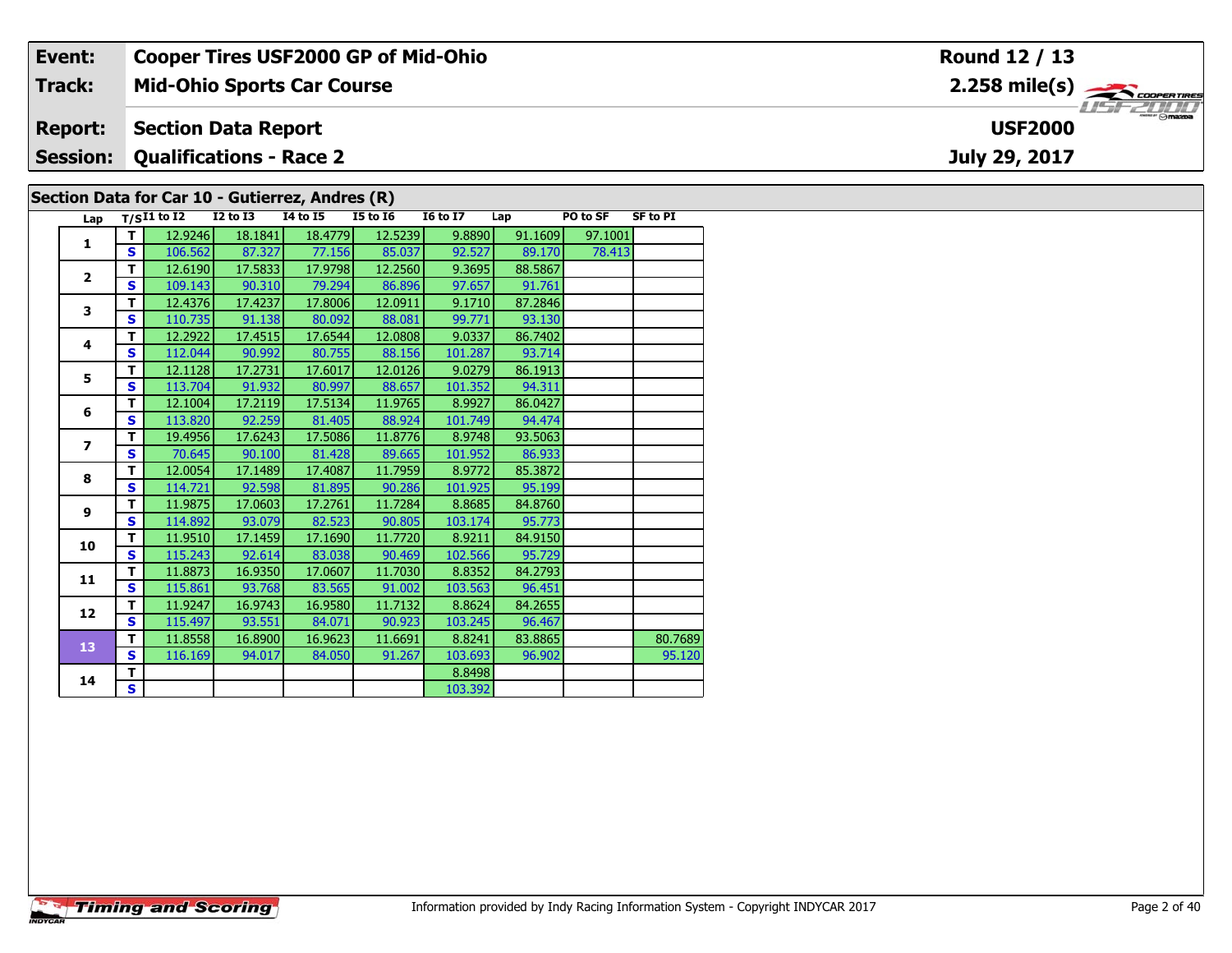| Event:          |                   |                                            |                   |                   | <b>Cooper Tires USF2000 GP of Mid-Ohio</b> |                   |                   |                  |                  |                  |                  |                  |                   | Round 12 / 13    |                  |                         |
|-----------------|-------------------|--------------------------------------------|-------------------|-------------------|--------------------------------------------|-------------------|-------------------|------------------|------------------|------------------|------------------|------------------|-------------------|------------------|------------------|-------------------------|
| Track:          |                   | <b>Mid-Ohio Sports Car Course</b>          |                   |                   |                                            |                   |                   |                  |                  |                  |                  |                  |                   |                  |                  | $2.258 \text{ mile(s)}$ |
| <b>Report:</b>  |                   | <b>Section Data Report</b>                 |                   |                   |                                            |                   |                   |                  |                  |                  |                  |                  |                   | <b>USF2000</b>   |                  |                         |
|                 |                   |                                            |                   |                   |                                            |                   |                   |                  |                  |                  |                  |                  |                   |                  |                  |                         |
| <b>Session:</b> |                   | <b>Qualifications - Race 2</b>             |                   |                   |                                            |                   |                   |                  |                  |                  |                  |                  |                   | July 29, 2017    |                  |                         |
|                 |                   | Section Data for Car 11 - Enders, Kory (R) |                   |                   |                                            |                   |                   |                  |                  |                  |                  |                  |                   |                  |                  |                         |
| Lap             |                   | $T/S$ SF to $I1$                           | I1 to I2A         | I2A to I2         | I2 to I3A                                  | I3A to I3         | <b>I3 to 14</b>   | I4 to I5A        | I5A to I5B       | I5B to I5        | I5 to I6A        | I6A to I6        | <b>I6 to I7A</b>  | I7A to I7        | <b>I7 to 18</b>  | I8 to SF                |
|                 | T                 | 4.8503                                     | 8.4248            | 5.0541            | 9.5996                                     | 8.7979            | 2.9236            | 8.0584           | 5.8699           | 5.0361           | 5.6004           | 7.1056           | 3.6889            | 6.6497           | 6.3691           | 5.1269                  |
| 1               | $\mathbf{s}$      | 106.273                                    | 95.093            | 113.994           | 64.562                                     | 110.047           | 131.065           | 86.894           | 65.395           | 67.828           | 91.065           | 78.107           | 103.135           | 80.386           | 64.873           | 87.107                  |
|                 | T                 | 4.7436                                     | 7.8573            | 4.8468            | 9.0154                                     | 8.5191            | 2.8887            | 7.6782           | 5.6671           | 4.7940           | 5.5262           | 6.7809           | 3.5940            | 6.1779           | 6.0845           | 5.0762                  |
| $\overline{2}$  | $\mathbf{s}$      | 108.663                                    | 101.961           | 118.869           | 68.746                                     | 113.648           | 132.649           | 91.197           | 67.735           | 71.254           | 92.288           | 81.848           | 105.858           | 86.525           | 67.907           | 87.977                  |
| 3               | T                 | 4.6906                                     | 7.7358            | 4.8000            | 8.9694                                     | 8.5647            | 2.8791            | 7.5223           | 5.5888           | 4.6937           | 5.3923           | 6.6946           | 3.5366            | 5.8966           | 5.9737           | 4.9064                  |
|                 | $\mathbf{s}$      | 109.891                                    | 103.562           | 120.028           | 69.099                                     | 113.043           | 133.091           | 93.087           | 68.684           | 72.776           | 94.579           | 82.903           | 107.576           | 90.653           | 69.167           | 91.022                  |
| 4               | т                 | 4.6471                                     | 7.6689            | 4.7870            | 8.9246                                     | 8.5162            | 2.8632            | 7.3579           | 5.5718           | 4.7898           | 5.4556           | 6.7085           | 3.5437            | 5.7801           | 5.7763           | 4.8664                  |
|                 | $\mathbf{s}$      | 110.920                                    | 104.466           | 120.354           | 69.445                                     | 113.687           | 133.830           | 95.167           | 68.894           | 71.316           | 93.482           | 82.731           | 107.361           | 92.480           | 71.531           | 91.770                  |
| 5               | Т                 | 4.6674                                     | 7.6061            | 4.7438            | 8.9103                                     | 8.4381            | 2.8563            | 7.5054           | 5.5315           | 4.7282           | 5.3490           | 6.6403           | 3.5183            | 5.8075           | 5.7827           | 4.8809                  |
|                 | S                 | 110.437                                    | 105.328           | 121.450           | 69.557                                     | 114.739           | 134.153           | 93.296           | 69.396           | 72.245           | 95.345           | 83.581           | 108.136           | 92.044           | 71.451           | 91.498                  |
| 6               | T<br>$\mathbf{s}$ | 4.6455<br>110.958                          | 7.6215<br>105.115 | 4.9117<br>117.299 | 9.2884<br>66.725                           | 8.4847<br>114.109 | 2.8665<br>133.676 | 7.5923<br>92.229 | 5.5293<br>69.424 | 4.8098<br>71.020 | 5.3597<br>95.155 | 6.7747<br>81.922 | 3.4876<br>109.088 | 5.7018<br>93.750 | 5.8166<br>71.035 | 4.9056<br>91.037        |
|                 | T                 | 4.6177                                     | 7.5554            | 4.7267            | 8.8820                                     | 8.4238            | 2.8651            | 7.4316           | 5.4756           | 4.7661           | 5.3570           | 6.6804           | 3.5207            | 5.7418           | 5.8190           | 4.8598                  |
| $\overline{ }$  | $\mathbf{s}$      | 111.626                                    | 106.035           | 121.890           | 69.779                                     | 114.934           | 133.741           | 94.223           | 70.104           | 71.671           | 95.203           | 83.079           | 108.062           | 93.097           | 71.006           | 91.895                  |
|                 | T                 | 4.6185                                     | 7.5192            | 4.7683            | 8.7244                                     | 8.4033            | 2.8552            | 7.3218           | 5.4895           | 4.6561           | 5.2929           | 6.5747           | 3.5558            | 5.6323           | 5.7136           | 4.8672                  |
| 8               | $\mathbf{s}$      | 111.606                                    | 106.545           | 120.826           | 71.039                                     | 115.214           | 134.205           | 95.636           | 69.927           | 73.364           | 96.355           | 84.414           | 106.995           | 94.907           | 72.315           | 91.755                  |
|                 | T                 | 4.6075                                     | 7.5821            | 4.7706            | 8.6117                                     | 8.3495            | 2.8188            | 7.587            | 5.4128           | 4.6230           | 5.3741           | 6.5580           | 3.5018            | 5.6355           | 5.6402           | 4.7732                  |
| 9               | $\mathbf{s}$      | 111.873                                    | 105.662           | 120.768           | 71.969                                     | 115.957           | 135.938           | 92.292           | 70.918           | 73.889           | 94.900           | 84.629           | 108.645           | 94.853           | 73.257           | 93.562                  |
| 10              | T                 | 4.6453                                     | 7.4647            | 4.7231            | 8.6647                                     | 8.4285            | 2.8624            | 7.3092           | 5.3989           | 4.6141           | 5.3024           | 6.5125           | 3.4942            | 5.6639           | 5.6804           | 4.8258                  |
|                 | $\mathbf{s}$      | 110.963                                    | 107.323           | 121.983           | 71.528                                     | 114.870           | 133.867           | 95.801           | 71.100           | 74.032           | 96.183           | 85.221           | 108.882           | 94.378           | 72.738           | 92.542                  |
| 11              | т                 | 4.5794                                     | 7.3787            | 4.7166            | 8.5572                                     | 8.4008            | 2.8642            | 7.2289           | 5.3824           | 4.5728           | 5.2681           | 6.4524           | 3.5037            | 5.5544           | 5.6047           | 4.8095                  |
|                 | $\mathbf{s}$      | 112.559                                    | 108.574           | 122.151           | 72.427                                     | 115.249           | 133.783           | 96.865           | 71.318           | 74.701           | 96.809           | 86.015           | 108.587           | 96.238           | 73.721           | 92.856                  |
| 12              | т                 | 4.5698                                     | 7.3742            | 4.6739            | 8.4935                                     | 8.3771            | 2.8582            | 7.1699           | 5.3467           | 4.5710           | 5.2873           | 6.4953           | 3.4790            | 5.4892           | 5.6027           | 4.7592                  |
|                 | $\mathbf{s}$      | 112.796                                    | 108.640           | 123.267           | 72.970                                     | 115.575           | 134.064           | 97.662           | 71.794           | 74.730           | 96.458           | 85.446           | 109.357           | 97.381           | 73.747           | 93.837                  |
| 13              | Т<br>$\mathbf{s}$ | 4.5715<br>112.754                          | 7.3556<br>108.915 | 4.6798<br>123.111 | 8.4992<br>72.921                           | 8.4037<br>115.209 | 2.8571<br>134.116 | 7.1364<br>98.121 | 5.3486<br>71.769 | 4.4927<br>76.032 | 5.3103<br>96.040 | 6.4105<br>86.577 | 3.4927<br>108.928 | 5.4347<br>98.358 | 5.5411<br>74.567 | 4.8035<br>92.972        |
|                 | т                 |                                            |                   |                   |                                            |                   |                   |                  |                  |                  |                  |                  | 3.4797            | 5.6249           |                  |                         |
| 14              | $\mathbf{s}$      |                                            |                   |                   |                                            |                   |                   |                  |                  |                  |                  |                  | 109.335           | 95.032           |                  |                         |
|                 |                   |                                            |                   |                   |                                            |                   |                   |                  |                  |                  |                  |                  |                   |                  |                  |                         |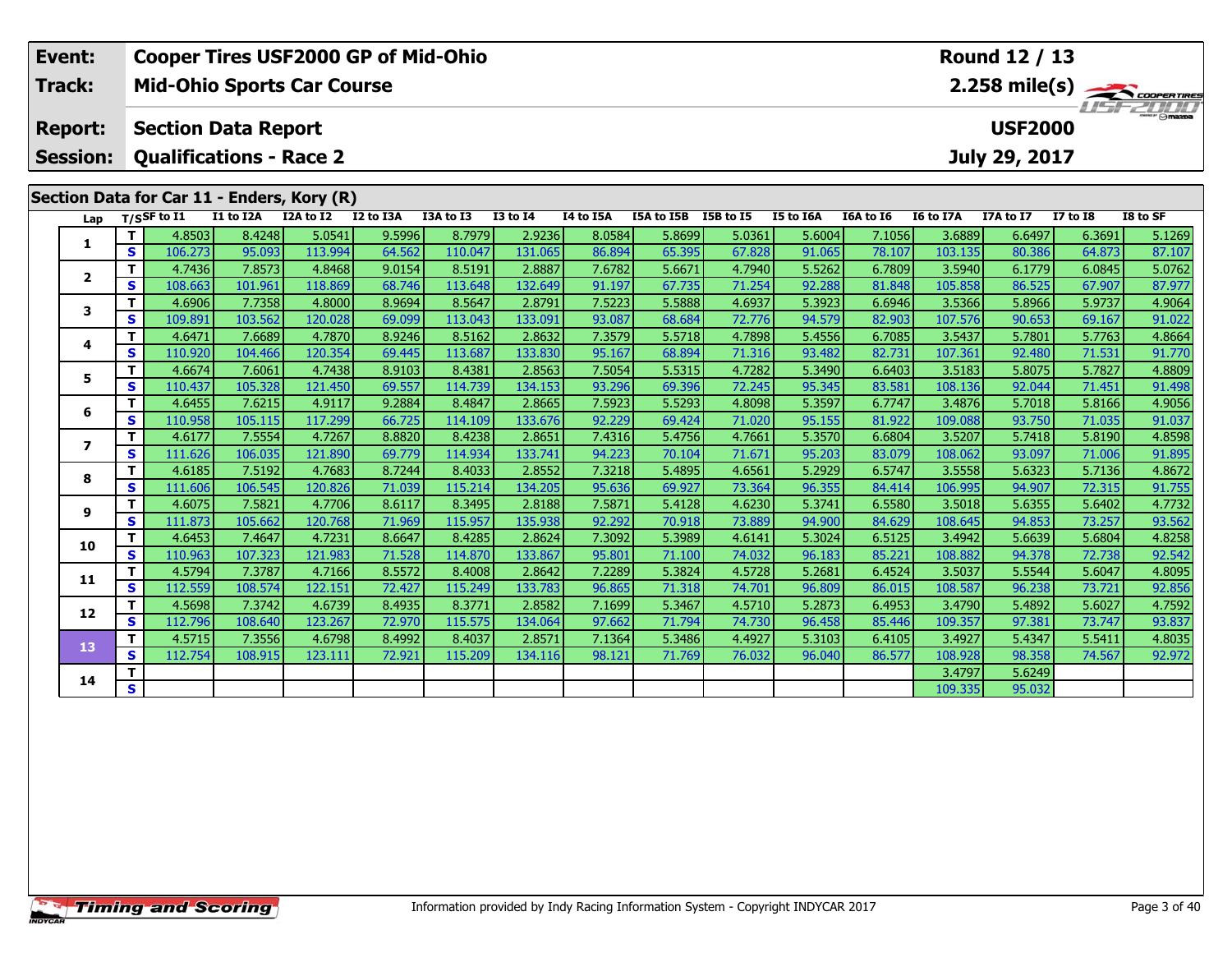| Event:                                                                                                                                                                            |                 |                                                             |                            | <b>Cooper Tires USF2000 GP of Mid-Ohio</b> |                                                                   |                                        |                  |         |  | Round 12 / 13                               |  |  |  |  |
|-----------------------------------------------------------------------------------------------------------------------------------------------------------------------------------|-----------------|-------------------------------------------------------------|----------------------------|--------------------------------------------|-------------------------------------------------------------------|----------------------------------------|------------------|---------|--|---------------------------------------------|--|--|--|--|
| <b>Track:</b>                                                                                                                                                                     |                 |                                                             |                            | <b>Mid-Ohio Sports Car Course</b>          |                                                                   |                                        |                  |         |  | $2.258$ mile(s) $\rightarrow$ COOPERTIRES   |  |  |  |  |
| <b>Report:</b>                                                                                                                                                                    |                 |                                                             | <b>Section Data Report</b> |                                            |                                                                   |                                        |                  |         |  | $\overline{\Theta}$ mazpa<br><b>USF2000</b> |  |  |  |  |
| <b>Qualifications - Race 2</b><br><b>Session:</b>                                                                                                                                 |                 |                                                             |                            |                                            |                                                                   |                                        |                  |         |  | July 29, 2017                               |  |  |  |  |
| Section Data for Car 11 - Enders, Kory (R)<br><b>I5 to 16</b><br><b>SF to PI</b><br><b>I4 to I5</b><br><b>I6 to I7</b><br>PO to SF<br>Lap $T/SI1$ to I2<br><b>I2 to I3</b><br>Lap |                 |                                                             |                            |                                            |                                                                   |                                        |                  |         |  |                                             |  |  |  |  |
|                                                                                                                                                                                   |                 | 13.4789                                                     | 18.3975                    | 18.9644                                    | 12.7060                                                           | 10.3386                                | 93.1553          | 95.2274 |  |                                             |  |  |  |  |
|                                                                                                                                                                                   | <b>S</b><br>- 1 | 102.180<br>$\sim$ $\sim$ $\sim$ $\sim$ $\sim$ $\sim$ $\sim$ | 86.314<br>$\sim$ $   -$    | 75.177<br><b>Andrea</b>                    | 83.819<br>$\sim$ $\sim$ $\sim$ $\sim$ $\sim$ $\sim$ $\sim$ $\sim$ | 88.503<br>$\sim$ $ \sim$ $\sim$ $\sim$ | 87.261<br>0.0000 | 79.955  |  |                                             |  |  |  |  |

| 18.3975<br>93.1553<br>95.2274<br>т<br>13.4789<br>18.9644<br>12.7060<br>10.3386<br>1<br>S<br>102.180<br>86.314<br>75.177<br>83.819<br>88.503<br>87.261<br>79.955<br>т<br>12.3071<br>9.7719<br>89.2499<br>12.7041<br>17.5345<br>18.1393<br>$\overline{2}$<br>S<br>78.596<br>86.535<br>93.636<br>108.412<br>90.562<br>91.079<br>т<br>12.5358<br>17.5341<br>17.8048<br>12.0869<br>9.4332<br>87.8446<br>3<br>S<br>109.867<br>90.564<br>80.073<br>88.112<br>96.998<br>92.536<br>т<br>87.2571<br>12.4559<br>17.4408<br>17.7195<br>12.1641<br>9.3238<br>4<br>87.553<br>98.136<br>S<br>110.572<br>91.048<br>80.458<br>93.159<br>т<br>12.3499<br>17.3484<br>17.7651<br>11.9893<br>9.3258<br>86.9658<br>5<br>S<br>111.521<br>91.533<br>80.252<br>88.829<br>98.115<br>93.471<br>12.5332<br>17.7731<br>т<br>17.9314<br>12.1344<br>9.1894<br>87.7957<br>6<br>S<br>109.890<br>89.346<br>79.508<br>87.767<br>99.571<br>92.588<br>т<br>12.2821<br>17.3058<br>12.0374<br>86.7227<br>17.6733<br>9.2625<br>$\overline{\phantom{a}}$<br>112.137<br>91.759<br>S<br>80.669<br>88.474<br>98.785<br>93.733<br>T<br>12.2875<br>17.1277<br>9.1881<br>17.4674<br>11.8676<br>85.9928<br>8<br>S<br>92.713<br>89.740<br>112.087<br>81.620<br>99.585<br>94.529<br>T<br>12.3527<br>17.6229<br>11.9321<br>9.1373<br>85.8459<br>16.9612<br>$\mathbf{9}$<br>S<br>111.496<br>93.623<br>80.899<br>89.255<br>100.139<br>94.691<br>T<br>12.1878<br>17.0932<br>17.3222<br>11.8149<br>9.1581<br>85.5901<br>10<br>$\mathbf{s}$<br>113.004<br>92.900<br>82.304<br>90.140<br>99.912<br>94.974<br>T<br>11.7205<br>12.0953<br>16.9580<br>17.1841<br>9.0581<br>84.8738<br>11<br>S<br>113.868<br>93.640<br>82.965<br>90.866<br>95.775<br>101.015<br>т<br>16.8706<br>17.0876<br>11.7826<br>8.9682<br>12.0481<br>84.5470<br>12<br>$\mathbf{s}$<br>114.315<br>94.126<br>83.434<br>90.388<br>102.027<br>96.145<br>т<br>12.0354<br>16.9029<br>11.7208<br>8.9274<br>84.3374<br>16.9777<br>13<br>S<br>90.864<br>102.493<br>114.435<br>93.946<br>83.974<br>96.384<br>95.097<br>т<br>9.1046<br>14<br>$\overline{\mathbf{s}}$<br>100.499 | . |  |  |  |         |
|-------------------------------------------------------------------------------------------------------------------------------------------------------------------------------------------------------------------------------------------------------------------------------------------------------------------------------------------------------------------------------------------------------------------------------------------------------------------------------------------------------------------------------------------------------------------------------------------------------------------------------------------------------------------------------------------------------------------------------------------------------------------------------------------------------------------------------------------------------------------------------------------------------------------------------------------------------------------------------------------------------------------------------------------------------------------------------------------------------------------------------------------------------------------------------------------------------------------------------------------------------------------------------------------------------------------------------------------------------------------------------------------------------------------------------------------------------------------------------------------------------------------------------------------------------------------------------------------------------------------------------------------------------------------------------------------------------------------------------------------------------------------------------------------------------------------------------------------------------------------------------------------------------------------------------------------------------------------------------------------------------------------------------------------------------------------------------|---|--|--|--|---------|
|                                                                                                                                                                                                                                                                                                                                                                                                                                                                                                                                                                                                                                                                                                                                                                                                                                                                                                                                                                                                                                                                                                                                                                                                                                                                                                                                                                                                                                                                                                                                                                                                                                                                                                                                                                                                                                                                                                                                                                                                                                                                               |   |  |  |  |         |
|                                                                                                                                                                                                                                                                                                                                                                                                                                                                                                                                                                                                                                                                                                                                                                                                                                                                                                                                                                                                                                                                                                                                                                                                                                                                                                                                                                                                                                                                                                                                                                                                                                                                                                                                                                                                                                                                                                                                                                                                                                                                               |   |  |  |  |         |
|                                                                                                                                                                                                                                                                                                                                                                                                                                                                                                                                                                                                                                                                                                                                                                                                                                                                                                                                                                                                                                                                                                                                                                                                                                                                                                                                                                                                                                                                                                                                                                                                                                                                                                                                                                                                                                                                                                                                                                                                                                                                               |   |  |  |  |         |
|                                                                                                                                                                                                                                                                                                                                                                                                                                                                                                                                                                                                                                                                                                                                                                                                                                                                                                                                                                                                                                                                                                                                                                                                                                                                                                                                                                                                                                                                                                                                                                                                                                                                                                                                                                                                                                                                                                                                                                                                                                                                               |   |  |  |  |         |
|                                                                                                                                                                                                                                                                                                                                                                                                                                                                                                                                                                                                                                                                                                                                                                                                                                                                                                                                                                                                                                                                                                                                                                                                                                                                                                                                                                                                                                                                                                                                                                                                                                                                                                                                                                                                                                                                                                                                                                                                                                                                               |   |  |  |  |         |
|                                                                                                                                                                                                                                                                                                                                                                                                                                                                                                                                                                                                                                                                                                                                                                                                                                                                                                                                                                                                                                                                                                                                                                                                                                                                                                                                                                                                                                                                                                                                                                                                                                                                                                                                                                                                                                                                                                                                                                                                                                                                               |   |  |  |  |         |
|                                                                                                                                                                                                                                                                                                                                                                                                                                                                                                                                                                                                                                                                                                                                                                                                                                                                                                                                                                                                                                                                                                                                                                                                                                                                                                                                                                                                                                                                                                                                                                                                                                                                                                                                                                                                                                                                                                                                                                                                                                                                               |   |  |  |  |         |
|                                                                                                                                                                                                                                                                                                                                                                                                                                                                                                                                                                                                                                                                                                                                                                                                                                                                                                                                                                                                                                                                                                                                                                                                                                                                                                                                                                                                                                                                                                                                                                                                                                                                                                                                                                                                                                                                                                                                                                                                                                                                               |   |  |  |  |         |
|                                                                                                                                                                                                                                                                                                                                                                                                                                                                                                                                                                                                                                                                                                                                                                                                                                                                                                                                                                                                                                                                                                                                                                                                                                                                                                                                                                                                                                                                                                                                                                                                                                                                                                                                                                                                                                                                                                                                                                                                                                                                               |   |  |  |  |         |
|                                                                                                                                                                                                                                                                                                                                                                                                                                                                                                                                                                                                                                                                                                                                                                                                                                                                                                                                                                                                                                                                                                                                                                                                                                                                                                                                                                                                                                                                                                                                                                                                                                                                                                                                                                                                                                                                                                                                                                                                                                                                               |   |  |  |  |         |
|                                                                                                                                                                                                                                                                                                                                                                                                                                                                                                                                                                                                                                                                                                                                                                                                                                                                                                                                                                                                                                                                                                                                                                                                                                                                                                                                                                                                                                                                                                                                                                                                                                                                                                                                                                                                                                                                                                                                                                                                                                                                               |   |  |  |  |         |
|                                                                                                                                                                                                                                                                                                                                                                                                                                                                                                                                                                                                                                                                                                                                                                                                                                                                                                                                                                                                                                                                                                                                                                                                                                                                                                                                                                                                                                                                                                                                                                                                                                                                                                                                                                                                                                                                                                                                                                                                                                                                               |   |  |  |  |         |
|                                                                                                                                                                                                                                                                                                                                                                                                                                                                                                                                                                                                                                                                                                                                                                                                                                                                                                                                                                                                                                                                                                                                                                                                                                                                                                                                                                                                                                                                                                                                                                                                                                                                                                                                                                                                                                                                                                                                                                                                                                                                               |   |  |  |  |         |
|                                                                                                                                                                                                                                                                                                                                                                                                                                                                                                                                                                                                                                                                                                                                                                                                                                                                                                                                                                                                                                                                                                                                                                                                                                                                                                                                                                                                                                                                                                                                                                                                                                                                                                                                                                                                                                                                                                                                                                                                                                                                               |   |  |  |  |         |
|                                                                                                                                                                                                                                                                                                                                                                                                                                                                                                                                                                                                                                                                                                                                                                                                                                                                                                                                                                                                                                                                                                                                                                                                                                                                                                                                                                                                                                                                                                                                                                                                                                                                                                                                                                                                                                                                                                                                                                                                                                                                               |   |  |  |  |         |
|                                                                                                                                                                                                                                                                                                                                                                                                                                                                                                                                                                                                                                                                                                                                                                                                                                                                                                                                                                                                                                                                                                                                                                                                                                                                                                                                                                                                                                                                                                                                                                                                                                                                                                                                                                                                                                                                                                                                                                                                                                                                               |   |  |  |  |         |
|                                                                                                                                                                                                                                                                                                                                                                                                                                                                                                                                                                                                                                                                                                                                                                                                                                                                                                                                                                                                                                                                                                                                                                                                                                                                                                                                                                                                                                                                                                                                                                                                                                                                                                                                                                                                                                                                                                                                                                                                                                                                               |   |  |  |  |         |
|                                                                                                                                                                                                                                                                                                                                                                                                                                                                                                                                                                                                                                                                                                                                                                                                                                                                                                                                                                                                                                                                                                                                                                                                                                                                                                                                                                                                                                                                                                                                                                                                                                                                                                                                                                                                                                                                                                                                                                                                                                                                               |   |  |  |  |         |
|                                                                                                                                                                                                                                                                                                                                                                                                                                                                                                                                                                                                                                                                                                                                                                                                                                                                                                                                                                                                                                                                                                                                                                                                                                                                                                                                                                                                                                                                                                                                                                                                                                                                                                                                                                                                                                                                                                                                                                                                                                                                               |   |  |  |  |         |
|                                                                                                                                                                                                                                                                                                                                                                                                                                                                                                                                                                                                                                                                                                                                                                                                                                                                                                                                                                                                                                                                                                                                                                                                                                                                                                                                                                                                                                                                                                                                                                                                                                                                                                                                                                                                                                                                                                                                                                                                                                                                               |   |  |  |  |         |
|                                                                                                                                                                                                                                                                                                                                                                                                                                                                                                                                                                                                                                                                                                                                                                                                                                                                                                                                                                                                                                                                                                                                                                                                                                                                                                                                                                                                                                                                                                                                                                                                                                                                                                                                                                                                                                                                                                                                                                                                                                                                               |   |  |  |  |         |
|                                                                                                                                                                                                                                                                                                                                                                                                                                                                                                                                                                                                                                                                                                                                                                                                                                                                                                                                                                                                                                                                                                                                                                                                                                                                                                                                                                                                                                                                                                                                                                                                                                                                                                                                                                                                                                                                                                                                                                                                                                                                               |   |  |  |  |         |
|                                                                                                                                                                                                                                                                                                                                                                                                                                                                                                                                                                                                                                                                                                                                                                                                                                                                                                                                                                                                                                                                                                                                                                                                                                                                                                                                                                                                                                                                                                                                                                                                                                                                                                                                                                                                                                                                                                                                                                                                                                                                               |   |  |  |  |         |
|                                                                                                                                                                                                                                                                                                                                                                                                                                                                                                                                                                                                                                                                                                                                                                                                                                                                                                                                                                                                                                                                                                                                                                                                                                                                                                                                                                                                                                                                                                                                                                                                                                                                                                                                                                                                                                                                                                                                                                                                                                                                               |   |  |  |  |         |
|                                                                                                                                                                                                                                                                                                                                                                                                                                                                                                                                                                                                                                                                                                                                                                                                                                                                                                                                                                                                                                                                                                                                                                                                                                                                                                                                                                                                                                                                                                                                                                                                                                                                                                                                                                                                                                                                                                                                                                                                                                                                               |   |  |  |  | 80.7884 |
|                                                                                                                                                                                                                                                                                                                                                                                                                                                                                                                                                                                                                                                                                                                                                                                                                                                                                                                                                                                                                                                                                                                                                                                                                                                                                                                                                                                                                                                                                                                                                                                                                                                                                                                                                                                                                                                                                                                                                                                                                                                                               |   |  |  |  |         |
|                                                                                                                                                                                                                                                                                                                                                                                                                                                                                                                                                                                                                                                                                                                                                                                                                                                                                                                                                                                                                                                                                                                                                                                                                                                                                                                                                                                                                                                                                                                                                                                                                                                                                                                                                                                                                                                                                                                                                                                                                                                                               |   |  |  |  |         |
|                                                                                                                                                                                                                                                                                                                                                                                                                                                                                                                                                                                                                                                                                                                                                                                                                                                                                                                                                                                                                                                                                                                                                                                                                                                                                                                                                                                                                                                                                                                                                                                                                                                                                                                                                                                                                                                                                                                                                                                                                                                                               |   |  |  |  |         |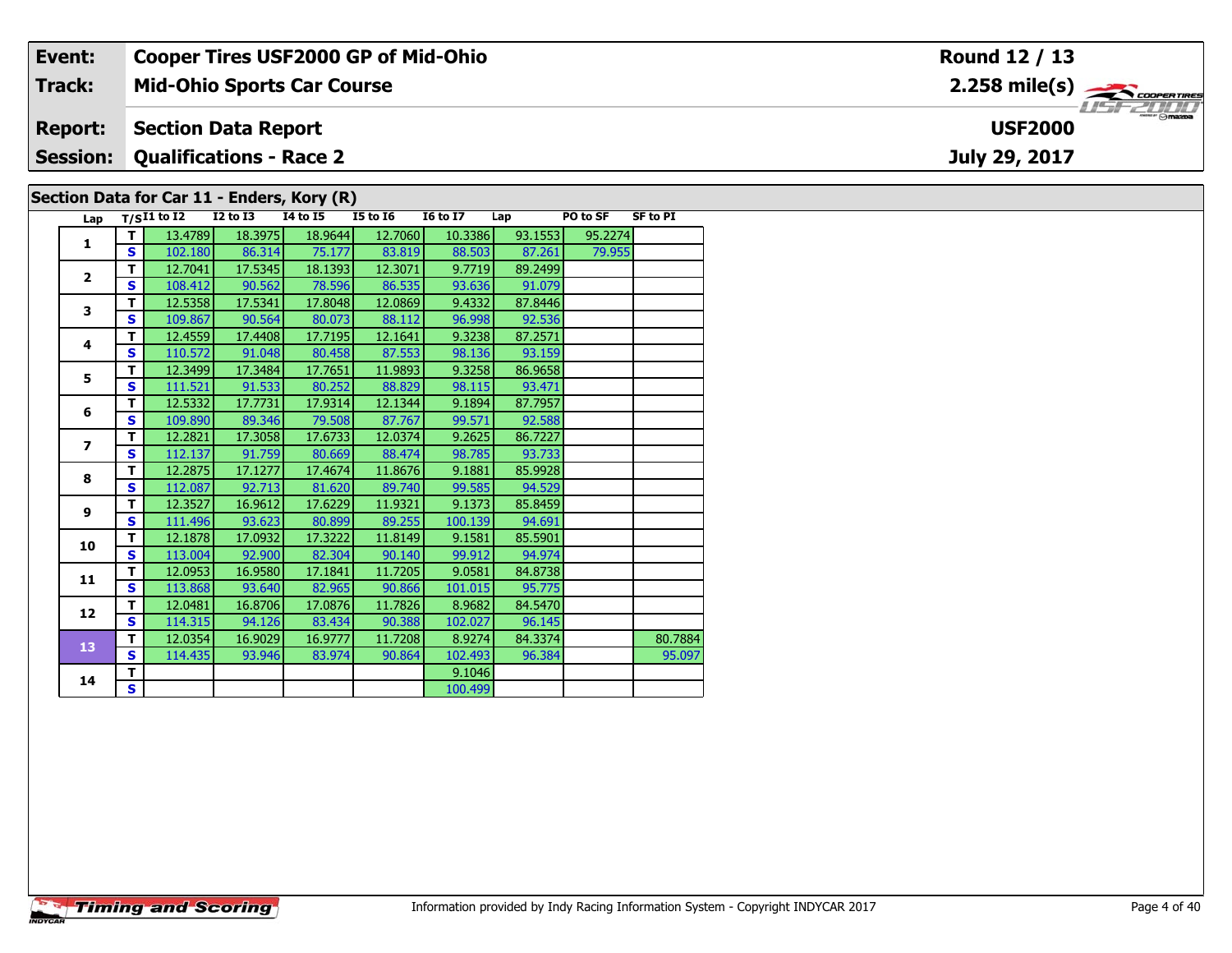| Event:<br>Track:                  |    |                   | <b>Mid-Ohio Sports Car Course</b>                             |                    | <b>Cooper Tires USF2000 GP of Mid-Ohio</b> |                     |                            |                  |                    |                           |                  |                  |                   | Round 12 / 13                   |                           | 2.258 mile(s)    |
|-----------------------------------|----|-------------------|---------------------------------------------------------------|--------------------|--------------------------------------------|---------------------|----------------------------|------------------|--------------------|---------------------------|------------------|------------------|-------------------|---------------------------------|---------------------------|------------------|
| <b>Report:</b><br><b>Session:</b> |    |                   | <b>Section Data Report</b><br><b>Qualifications - Race 2</b>  |                    |                                            |                     |                            |                  |                    |                           |                  |                  |                   | <b>USF2000</b><br>July 29, 2017 |                           |                  |
| Lap                               |    | $T/S$ SF to $I1$  | Section Data for Car 12 - de la Vara, Moises (R)<br>I1 to I2A | I2A to I2          | I2 to I3A                                  | I3A to I3           | $I3$ to $I4$               | I4 to I5A        | I5A to I5B         | I5B to I5                 | I5 to I6A        | I6A to I6        | I6 to I7A         | I7A to I7                       | $I7$ to $I8$              | I8 to SF         |
|                                   |    | 4.7758            | 7.7171                                                        | 4.8707             | 8.9616                                     | 30.6492             | 7.2137                     | 11.9825          | 5.8097             | 5.0885                    | 5.5390           | 6.8649           | 3.6554            | 6.1205                          | 6.2570                    | 4.9852           |
|                                   | S. | 107.931<br>4.6556 | 103.813<br>7.4576                                             | 118.286<br>4.7453  | 69.159<br>8.7565                           | 31.589<br>8.4820    | 53.119<br>2.9000           | 58.437<br>7.3353 | 66.073<br>5.5221   | 67.130<br>4.8253          | 92.074<br>5.5185 | 80.846<br>6.6843 | 104.080<br>3.5831 | 87.337<br>5.7838                | 66.035<br>5.9624          | 89.583<br>4.8929 |
| $\mathbf{2}$                      | S. | 110.717           | 107.425                                                       | 121.412            | 70.779                                     | 114.145             | 132.132                    | 95.460           | 69.514             | 70.792                    | 92.416           | 83.030           | 106.180           | 92.421                          | 69.298                    | 91.273           |
| 3                                 | S. | 4.6491<br>110.872 | 7.4072<br>108.156                                             | 4.7369<br>121.627  | 8.7273<br>71.015                           | 8.5100<br>113.770   | 2.8975<br>132.246          | 7.2926<br>96.019 | 5.4594<br>70.312   | 4.7554<br>71.832          | 5.3545<br>95.247 | 6.5328<br>84.956 | 3.5668<br>106.666 | 5.6099<br>95.286                | 5.8646<br>70.454          | 4.9307<br>90.574 |
|                                   |    | 4.6644            | 7.3656                                                        | 4.7193             | 8.6203                                     | 8.4446              | 2.8813                     | 7.2386           | 5.3717             | 4.6849                    | 5.3419           | 6.5645           | 3.5051            | 5.4920                          | 5.8430                    | 4.8704           |
| 4                                 | S. | 110.508           | 108.767                                                       | 122.081            | 71.897                                     | 114.651             | 132.989                    | 96.735           | 71.460             | 72.913                    | 95.472           | 84.546           | 108.543           | 97.332                          | 70.714                    | 91.695           |
| 5                                 |    | 4.6436            | 7.3180                                                        | 4.6906             | 8.6083                                     | 8.4529              | 2.8863                     | 7.1238           | 5.3404             | 4.6238                    | 5.3533           | 6.5381           | 3.5194            | 5.5200                          | 5.7275                    | 4.8873           |
|                                   | S. | 111.003           | 109.475                                                       | 122.828            | 71.997                                     | 114.538             | 132.759                    | 98.294           | 71.879             | 73.877                    | 95.268           | 84.887           | 108.102           | 96.838                          | 72.140                    | 91.378           |
| 6                                 | S. | 4.6366<br>111.171 | 7.2796<br>110.052                                             | 4.6565<br>123.7271 | 8.5393<br>72.579                           | 8.4903<br>114.034 l | 2.8842<br>132.855 <b>I</b> | 7.1549<br>97.867 | 5.3183<br>72.178 l | 4.5909<br>74.406 <b>I</b> | 5.3214<br>95.839 | 6.5773<br>84.381 | 3.5070<br>108.484 | 5.4701<br>97.721                | 5.6748<br>72.810 <b>1</b> | 4.8734<br>91.638 |

7 T 4.6025 7.1799 4.6580 8.4790 8.4483 2.8824 7.1580 5.2942 4.5518 5.2665 6.4321 3.4944 5.3679 5.5535 4.8401<br>7 S 111.994 111.580 123.687 73.095 114.601 132.938 97.824 72.506 75.045 96.839 86.286 108.875 99.582 74.400 92.26

**8** <del>**T** 1 **1** 108.361 97.012 **1** 108.361 97.012</del>

**8**

 $\frac{91.638}{4.8401}$ 

92.269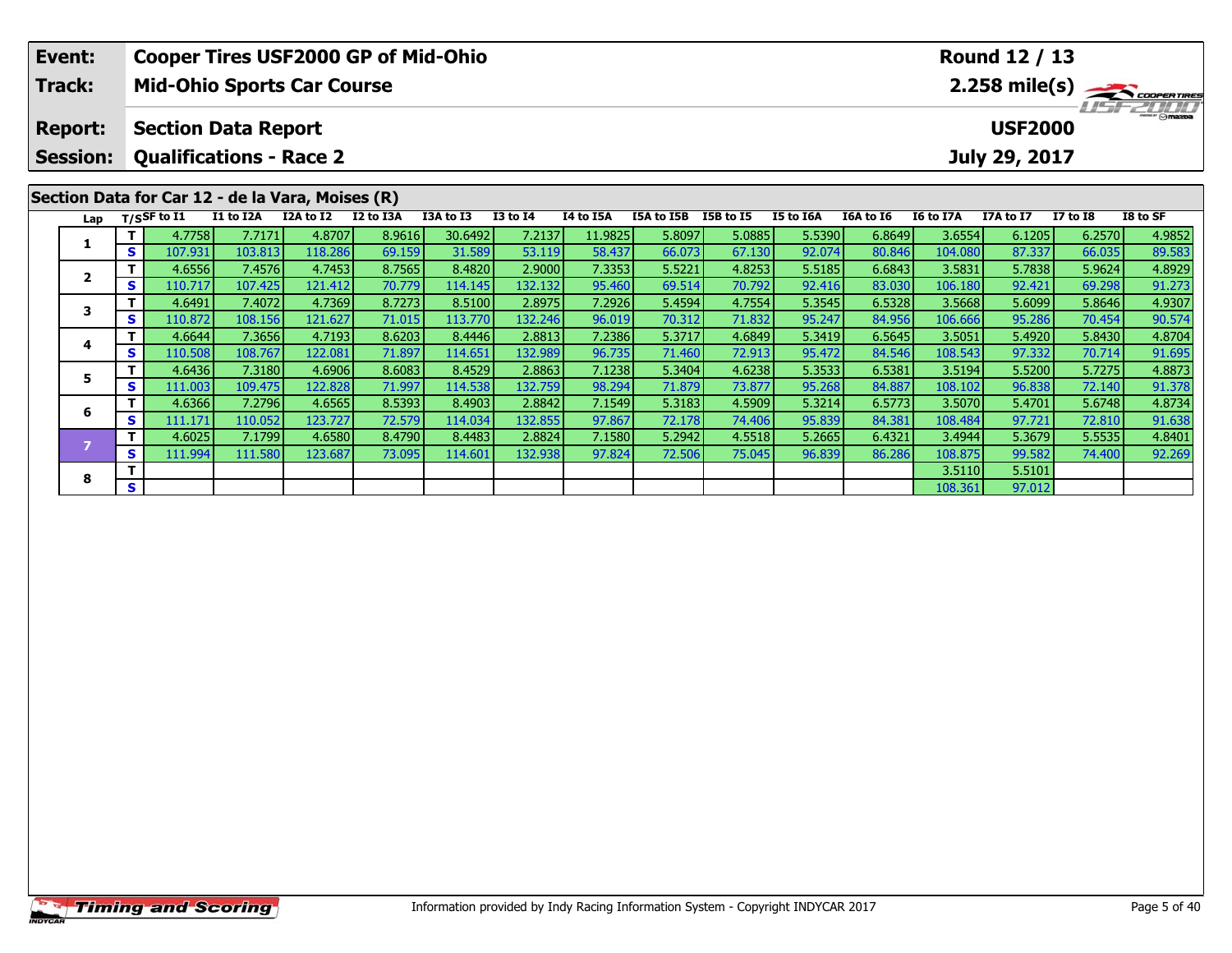| Event:          | <b>Cooper Tires USF2000 GP of Mid-Ohio</b>       |          |          |                 |     |          |                                          | Round 12 / 13                 |
|-----------------|--------------------------------------------------|----------|----------|-----------------|-----|----------|------------------------------------------|-------------------------------|
| Track:          | <b>Mid-Ohio Sports Car Course</b>                |          |          |                 |     |          |                                          | $2.258$ mile(s) $\rightarrow$ |
| <b>Report:</b>  | <b>Section Data Report</b>                       |          |          |                 |     |          | <i><b>USF 2000</b></i><br><b>USF2000</b> |                               |
| <b>Session:</b> | <b>Qualifications - Race 2</b>                   |          |          |                 |     |          |                                          | July 29, 2017                 |
|                 | Section Data for Car 12 - de la Vara, Moises (R) |          |          |                 |     |          |                                          |                               |
|                 | Lap $T/SI1$ to I2<br>I2 to I3                    | 14 to 15 | I5 to I6 | <b>I6 to I7</b> | Lap | PO to SF | SF to PI                                 |                               |

93.322<br>86.2947

94.198<br>85.6076

94.954

95.371

95.662<br>84.2086

101.429

**1**

**2**

**3**

**4**

**5**

**6**

**8**

**<sup>T</sup>** 12.5878 39.6108 22.8807 12.4039 9.7759 120.4908 91.8356 **<sup>S</sup>** 109.413 40.089 62.309 85.860 93.598 67.464 82.908

**T** 11.8379 16.9273 17.0040 11.6986 8.8623 84.2086 81.8874<br>**S** 116.344 93.810 83.844 91.037 103.246 96.532 93.821

**<sup>T</sup>** 12.2029 17.2385 17.6827 12.2028 9.3669 87.1047 **<sup>S</sup>** 112.864 92.117 80.626 87.275 97.684 93.322

**<sup>T</sup>** 12.1441 17.2373 17.5074 11.8873 9.1767 86.2947 **<sup>S</sup>** 113.411 92.123 81.433 89.591 99.709 94.198

**<sup>T</sup>** 12.0849 17.0649 17.2952 11.9064 8.9971 85.6076 **<sup>S</sup>** 113.966 93.054 82.432 89.448 101.699 94.954

**<sup>T</sup>** 12.0086 17.0612 17.0880 11.8914 9.0394 85.2333 **<sup>S</sup>** 114.691 93.074 83.432 89.561 101.224 95.371

**<sup>T</sup>** 11.9361 17.0296 17.0641 11.8987 8.9771 84.9746 **<sup>S</sup>** 115.387 93.247 83.549 89.506 101.926 95.662

**R T S** 101.429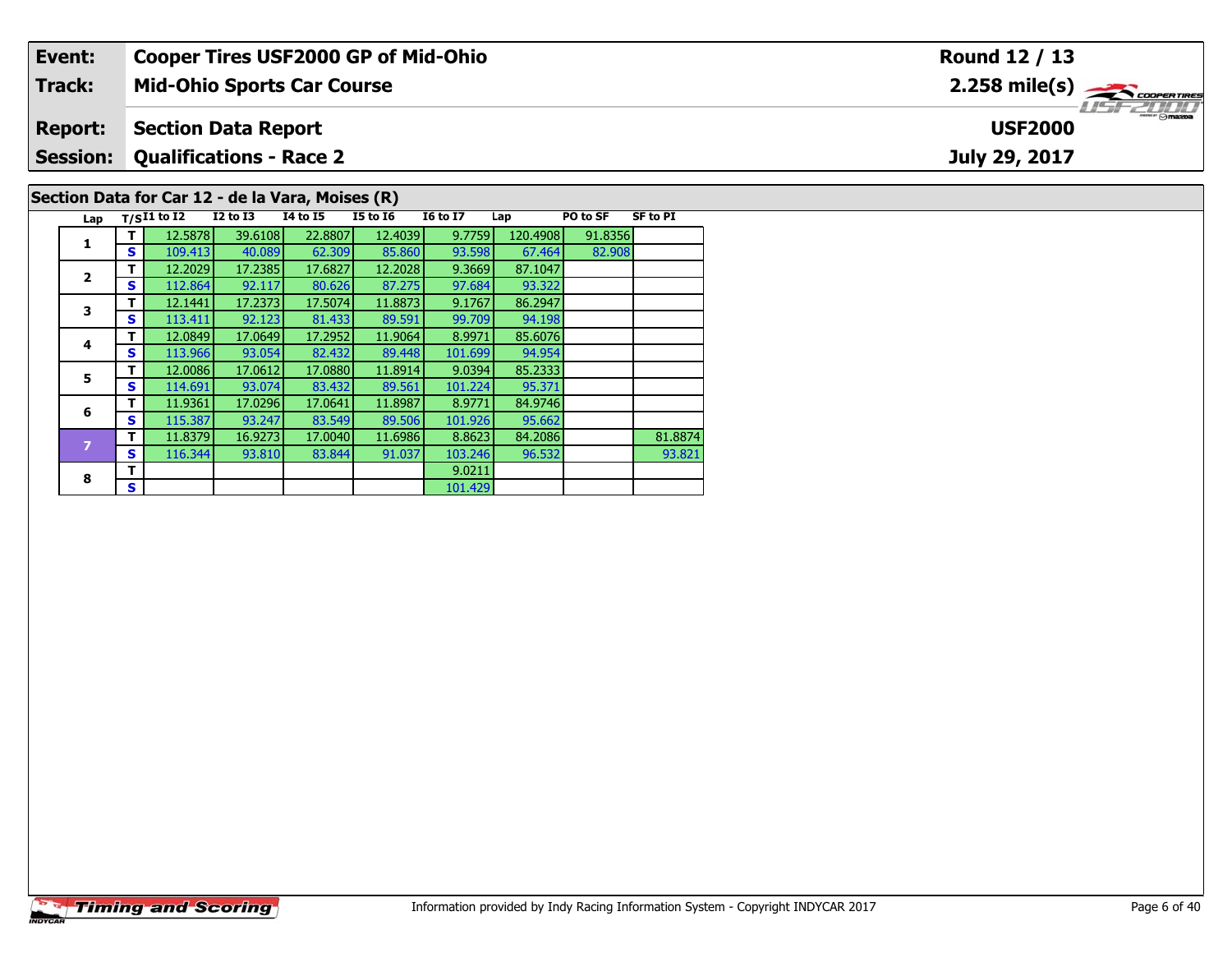| Event:                  |                              | <b>Cooper Tires USF2000 GP of Mid-Ohio</b>  |                     |                   |                  |                   |                   |                  |                  |                  |                  |                  |                   | Round 12 / 13    |                  |                         |
|-------------------------|------------------------------|---------------------------------------------|---------------------|-------------------|------------------|-------------------|-------------------|------------------|------------------|------------------|------------------|------------------|-------------------|------------------|------------------|-------------------------|
| Track:                  |                              | <b>Mid-Ohio Sports Car Course</b>           |                     |                   |                  |                   |                   |                  |                  |                  |                  |                  |                   |                  |                  | $2.258 \text{ mile(s)}$ |
| <b>Report:</b>          |                              | <b>Section Data Report</b>                  |                     |                   |                  |                   |                   |                  |                  |                  |                  |                  |                   | <b>USF2000</b>   |                  |                         |
| <b>Session:</b>         |                              | <b>Qualifications - Race 2</b>              |                     |                   |                  |                   |                   |                  |                  |                  |                  |                  |                   | July 29, 2017    |                  |                         |
|                         |                              | Section Data for Car 21 - VeeKay, Rinus (R) |                     |                   |                  |                   |                   |                  |                  |                  |                  |                  |                   |                  |                  |                         |
| Lap                     |                              | $T/S$ SF to $I1$                            | I1 to I2A I2A to I2 |                   | I2 to I3A        | I3A to I3         | <b>I3 to I4</b>   | I4 to I5A        | I5A to I5B       | I5B to I5        | I5 to I6A        | I6A to I6        | <b>I6 to I7A</b>  | I7A to I7        | $I7$ to $I8$     | I8 to SF                |
|                         | T                            | 4.8740                                      | 7.9879              | 4.9847            | 9.2670           | 8.5991            | 2.9233            | 7.7300           | 5.6835           | 4.8615           | 5.5493           | 6.8435           | 3.7139            | 6.4030           | 6.1995           | 5.1328                  |
| 1                       | $\mathbf{s}$                 | 105.756                                     | 100.294             | 115.581           | 66.880           | 112.591           | 131.079           | 90.586           | 67.540           | 70.265           | 91.903           | 81.099           | 102.441           | 83.484           | 66.648           | 87.007                  |
|                         | T                            | 4.7051                                      | 7.7064              | 4.8756            | 9.1126           | 8.5411            | 2.9077            | 7.5290           | 5.5939           | 4.7069           | 5.3918           | 6.7981           | 3.5617            | 5.9198           | 5.9450           | 4.9197                  |
| $\mathbf{2}$            | $\mathbf{s}$                 | 109.552                                     | 103.957             | 118.167           | 68.013           | 113.356           | 131.782           | 93.004           | 68.622           | 72.572           | 94.588           | 81.640           | 106.818           | 90.298           | 69.501           | 90.776                  |
| 3                       | T                            | 4.6282                                      | 7.4935              | 4.7743            | 8.8977           | 8.4885            | 2.8940            | 7.3654           | 5.4934           | 4.6387           | 5.3483           | 6.7299           | 3.5454            | 5.7989           | 5.7844           | 4.9375                  |
|                         | S                            | 111.373                                     | 106.911             | 120.675           | 69.655           | 114.058           | 132.406           | 95.070           | 69.877           | 73.639           | 95.357           | 82.468           | 107.309           | 92.180           | 71.430           | 90.449                  |
| 4                       | T                            | 4.6440                                      | 7.4382              | 4.7569            | 8.7276           | 8.4932            | 2.8888            | 7.2605           | 5.4657           | 4.6397           | 5.3704           | 6.5944           | 3.5388            | 5.6623           | 5.6304           | 4.9780                  |
|                         | $\mathbf{s}$                 | 110.994                                     | 107.706             | 121.116           | 71.013           | 113.995           | 132.644           | 96.443           | 70.231           | 73.623           | 94.965           | 84.162           | 107.509           | 94.404           | 73.384           | 89.713                  |
| 5.                      | T                            | 4.6220                                      | 7.4286              | 4.7419            | 8.6484           | 8.4840            | 2.8826            | 7.2057           | 5.4217           | 4.5946           | 5.3426           | 6.5633           | 3.5101            | 5.5771           | 5.6277           | 4.9295                  |
|                         | S                            | 111.522                                     | 107.845             | 121.499           | 71.663           | 114.119           | 132.929           | 97.177           | 70.801           | 74.346           | 95.459           | 84.561           | 108.389           | 95.846           | 73.419           | 90.596                  |
| 6                       | T                            | 4.5930                                      | 7.2925              | 4.7428            | 8.6766           | 8.4472            | 2.8836            | 7.1570           | 5.3556           | 4.6005           | 5.3240           | 6.5823           | 3.4968            | 5.5768           | 5.5126           | 4.9164                  |
|                         | $\mathbf{s}$                 | 112.226                                     | 109.858             | 121.476           | 71.430           | 114.616           | 132.883           | 97.838           | 71.675           | 74.251           | 95.793           | 84.317           | 108.801           | 95.852           | 74.952           | 90.837                  |
| $\overline{\mathbf{z}}$ | т                            | 4.5779                                      | 7.2504              | 4.7364            | 8.6345           | 8.4539            | 2.8913            | 7.2368           | 5.3375           | 4.5174           | 5.3002           | 6.4378           | 3.5234            | 5.5301           | 5.4918           | 4.8671                  |
|                         | $\mathbf{s}$                 | 112.596                                     | 110.495             | 121.640           | 71.779           | 114.525           | 132.529           | 96.759           | 71.918           | 75.617           | 96.223           | 86.210           | 107.979           | 96.661           | 75.236           | 91.757                  |
| 8                       | T                            | 4.5839                                      | 7.2425              | 4.7084            | 8.4857           | 8.4219            | 2.8907            | 7.1673           | 5.3245           | 4.5440           | 5.2643           | 6.3928           | 3.5067            | 5.5058           | 5.4658           | 4.9119                  |
|                         | $\overline{\mathbf{s}}$<br>т | 112.449<br>4.5532                           | 110.616<br>7.1688   | 122.364<br>4.6921 | 73.037<br>8.4747 | 114.960<br>8.4414 | 132.557<br>2.8899 | 97.697<br>7.1417 | 72.094<br>5.2338 | 75.174<br>4.4717 | 96.879<br>5.2896 | 86.816<br>6.3994 | 108.494<br>3.4659 | 97.088<br>5.4860 | 75.594<br>5.3907 | 90.920<br>4.8529        |
| 9                       | S                            | 113.207                                     | 111.753             | 122.789           | 73.132           | 114.694           | 132.593           | 98.048           | 73.343           | 76.389           | 96.416           | 86.727           | 109.771           | 97.438           | 76.647           | 92.026                  |
|                         | T                            | 4.5731                                      | 7.1522              | 4.6601            | 8.4601           | 8.4276            | 2.8844            | 7.0782           | 5.2466           | 4.4575           | 5.2618           | 6.3596           | 3.4774            | 5.4370           | 5.3737           | 4.8554                  |
| 10                      | $\mathbf{s}$                 | 112.714                                     | 112.013             | 123.632           | 73.258           | 114.882           | 132.846           | 98.927           | 73.164           | 76.633           | 96.925           | 87.270           | 109.408           | 98.316           | 76.890           | 91.978                  |
|                         | T                            | 4.5639                                      | 7.1213              | 4.6776            | 8.4494           | 8.4190            | 2.8772            | 7.0929           | 5.2368           | 4.4487           | 5.2539           | 6.3315           | 3.4677            | 5.3631           | 5.3620           | 4.8858                  |
| 11                      | $\mathbf{s}$                 | 112.942                                     | 112.499             | 123.169           | 73.351           | 115.000           | 133.179           | 98.722           | 73.301           | 76.784           | 97.071           | 87.657           | 109.714           | 99.671           | 77.057           | 91.406                  |
|                         | T                            | 4.5427                                      | 7.1557              | 4.6861            | 8.4367           | 8.4073            | 2.8835            | 7.0307           | 5.2141           | 4.4037           | 5.2332           | 6.2984           | 3.4729            | 5.3410           | 5.3621           | 4.8154                  |
| 12                      | $\mathbf{s}$                 | 113.469                                     | 111.958             | 122.946           | 73.462           | 115.160           | 132.888           | 99.596           | 73.620           | 77.569           | 97.455           | 88.118           | 109.550           | 100.083          | 77.056           | 92.742                  |
|                         | т                            | 4.5322                                      | 7.1056              | 4.6231            | 8.4510           | 8.4206            | 2.8621            | 7.0255           | 5.2081           | 4.4245           | 5.2546           | 6.3972           | 3.4660            | 5.3626           | 5.3699           | 4.8188                  |
| 13                      | S                            | 113.732                                     | 112.747             | 124.621           | 73.337           | 114.978           | 133.881           | 99.669           | 73.705           | 77.204           | 97.058           | 86.757           | 109.768           | 99.680           | 76.944           | 92.677                  |
|                         | т                            |                                             |                     |                   |                  |                   |                   |                  |                  |                  |                  |                  | 3.4575            | 5.5300           |                  |                         |
| 14                      | S.                           |                                             |                     |                   |                  |                   |                   |                  |                  |                  |                  |                  | 110.037           | 96.663           |                  |                         |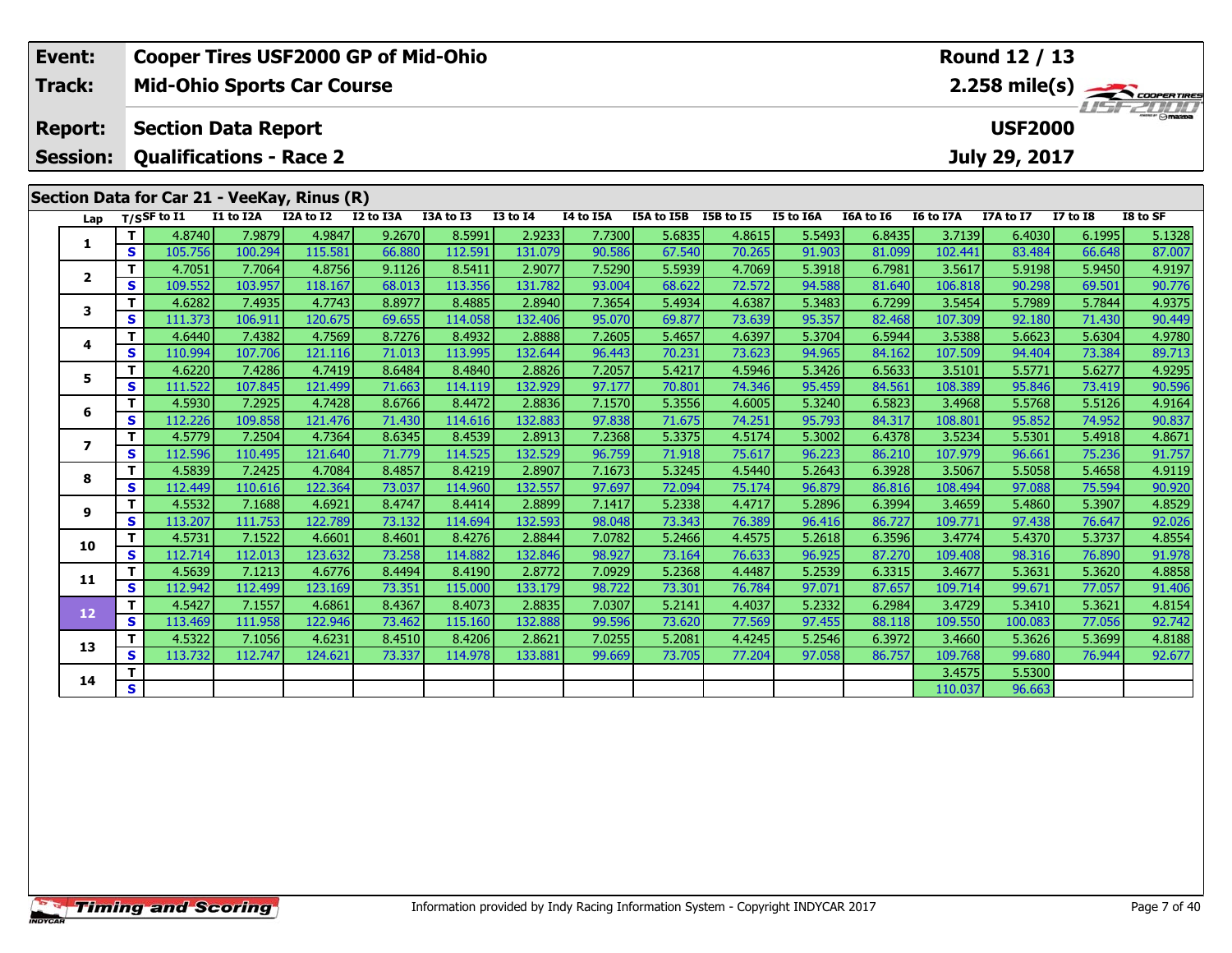| Event:          | <b>Cooper Tires USF2000 GP of Mid-Ohio</b>                                                                                                                                           | Round 12 / 13                              |
|-----------------|--------------------------------------------------------------------------------------------------------------------------------------------------------------------------------------|--------------------------------------------|
| <b>Track:</b>   | <b>Mid-Ohio Sports Car Course</b>                                                                                                                                                    | $2.258$ mile(s) $\rightarrow$              |
| <b>Report:</b>  | <b>Section Data Report</b>                                                                                                                                                           | $\overline{\phantom{a}}$<br><b>USF2000</b> |
| <b>Session:</b> | <b>Qualifications - Race 2</b>                                                                                                                                                       | July 29, 2017                              |
|                 | Section Data for Car 21 - VeeKay, Rinus (R)                                                                                                                                          |                                            |
|                 | Lap $T/SI1$ to I2<br>I2 to I3<br>14 to 15<br><b>16 to 17</b><br><b>SF to PI</b><br>I5 to I6<br>PO to SF<br>Lap<br>$\tau$ 10.1100 17.000 11.000 10.1100 10.1100<br>Lease and Location |                                            |

| Lap                      |    | T/SI1 to I2 | 12 to 13 | 14 to 15 | 15 to 16 | 16 to 17 | Lap     | <b>PO to SF</b> | SF to PI |
|--------------------------|----|-------------|----------|----------|----------|----------|---------|-----------------|----------|
| $\mathbf{1}$             | т  | 12.9726     | 17.8661  | 18.2750  | 12.3928  | 10.1169  | 90.7530 | 92.1963         |          |
|                          | S  | 106.168     | 88.881   | 78.013   | 85.937   | 90.443   | 89.571  | 82.583          |          |
| $\overline{2}$           | T  | 12.5820     | 17.6537  | 17.8298  | 12.1899  | 9.4815   | 88.2144 |                 |          |
|                          | S  | 109.464     | 89.950   | 79.961   | 87.367   | 96.504   | 92.148  |                 |          |
| 3                        | T  | 12.2678     | 17.3862  | 17.4975  | 12.0782  | 9.3443   | 86.8181 |                 |          |
|                          | S  | 112.267     | 91.334   | 81.479   | 88.175   | 97.921   | 93.630  |                 |          |
| 4                        | т  | 12.1951     | 17.2208  | 17.3659  | 11.9648  | 9.2011   | 86.0889 |                 |          |
|                          | S  | 112.937     | 92.211   | 82.097   | 89.011   | 99.445   | 94.423  |                 |          |
| 5                        | т  | 12.1705     | 17.1324  | 17.2220  | 11.9059  | 9.0872   | 85.5798 |                 |          |
|                          | S  | 113.165     | 92.687   | 82.783   | 89.451   | 100.691  | 94.985  |                 |          |
| 6                        | т  | 12.0353     | 17.1238  | 17.1131  | 11.9063  | 9.0736   | 85.1577 |                 |          |
|                          | S  | 114.436     | 92.734   | 83.309   | 89.448   | 100.842  | 95.456  |                 |          |
| $\overline{\phantom{a}}$ | T  | 11.9868     | 17.0884  | 17.0917  | 11.7380  | 9.0535   | 84.7865 |                 |          |
|                          | S  | 114.899     | 92.926   | 83.414   | 90.731   | 101.066  | 95.874  |                 |          |
| 8                        | T  | 11.9509     | 16.9076  | 17.0358  | 11.6571  | 9.0125   | 84.4162 |                 |          |
|                          | S  | 115.244     | 93.920   | 83.687   | 91.361   | 101.526  | 96.294  |                 |          |
| 9                        | T  | 11.8609     | 16.9161  | 16.8472  | 11.6890  | 8.9519   | 83.9518 |                 |          |
|                          | S  | 116.119     | 93.872   | 84.624   | 91.111   | 102.213  | 96.827  |                 |          |
| 10                       | T. | 11.8123     | 16.8877  | 16.7823  | 11.6214  | 8.9144   | 83.7047 |                 |          |
|                          | S  | 116.596     | 94.030   | 84.952   | 91.641   | 102.643  | 97.113  |                 |          |
| 11                       | т  | 11.7989     | 16.8684  | 16.7784  | 11.5854  | 8.8308   | 83.5508 |                 |          |
|                          | S  | 116.729     | 94.138   | 84.971   | 91.926   | 103.615  | 97.292  |                 |          |
| 12                       | T. | 11.8418     | 16.8440  | 16.6485  | 11.5316  | 8.8139   | 83.2835 |                 |          |
|                          | S  | 116.306     | 94.274   | 85.634   | 92.355   | 103.813  | 97.604  |                 |          |
| 13                       | т  | 11.7287     | 16.8716  | 16.6581  | 11.6518  | 8.8286   | 83.3218 |                 | 80.3498  |
|                          | S  | 117.428     | 94.120   | 85.585   | 91.402   | 103.640  | 97.559  |                 | 95.616   |
| 14                       | T. |             |          |          |          | 8.9875   |         |                 |          |
|                          | S  |             |          |          |          | 101.808  |         |                 |          |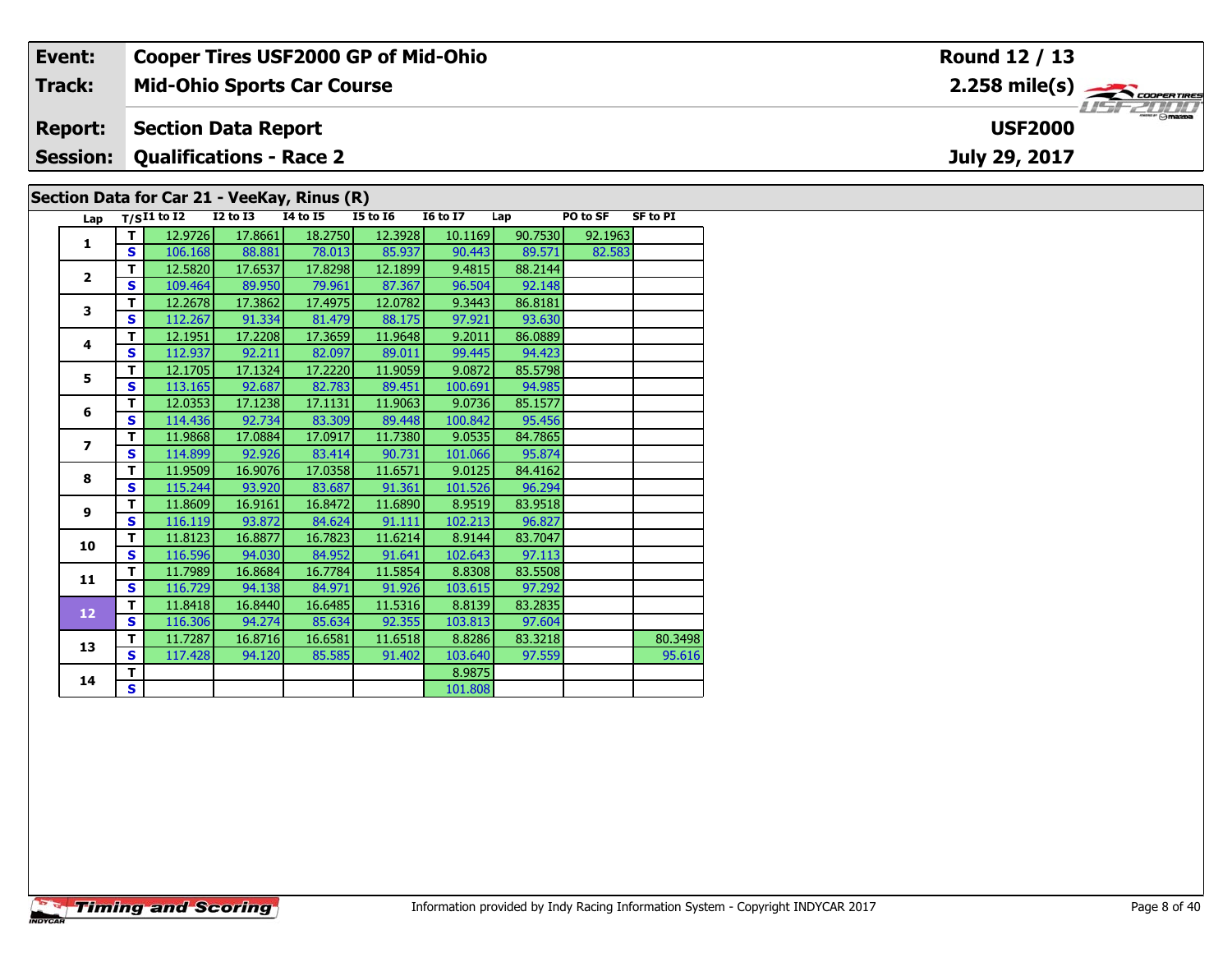| Event:                  |              | <b>Cooper Tires USF2000 GP of Mid-Ohio</b> |                   |                     |                  |                   |                   |                  |                      |                  |                  |                  |                   | Round 12 / 13    |                  |                         |
|-------------------------|--------------|--------------------------------------------|-------------------|---------------------|------------------|-------------------|-------------------|------------------|----------------------|------------------|------------------|------------------|-------------------|------------------|------------------|-------------------------|
| Track:                  |              | <b>Mid-Ohio Sports Car Course</b>          |                   |                     |                  |                   |                   |                  |                      |                  |                  |                  |                   |                  |                  | $2.258 \text{ mile(s)}$ |
| <b>Report:</b>          |              | <b>Section Data Report</b>                 |                   |                     |                  |                   |                   |                  |                      |                  |                  |                  |                   | <b>USF2000</b>   |                  |                         |
| <b>Session:</b>         |              | <b>Qualifications - Race 2</b>             |                   |                     |                  |                   |                   |                  |                      |                  |                  |                  |                   | July 29, 2017    |                  |                         |
|                         |              | Section Data for Car 22 - Ming, Calvin (R) |                   |                     |                  |                   |                   |                  |                      |                  |                  |                  |                   |                  |                  |                         |
| Lap                     |              | $T/S$ SF to I1                             | I1 to I2A         | I2A to I2 I2 to I3A |                  | I3A to I3         | $13$ to $14$      | I4 to I5A        | I5A to I5B I5B to I5 |                  | I5 to I6A        | I6A to I6        | <b>I6 to I7A</b>  | I7A to I7        | <b>I7 to I8</b>  | I8 to SF                |
|                         | T            | 4.8440                                     | 8.0690            | 4.9624              | 9.2825           | 8.6396            | 2.9186            | 7.7434           | 5.7775               | 4.8853           | 5.6550           | 7.0278           | 3.6511            | 6.3634           | 6.3606           | 5.0713                  |
| 1                       | $\mathbf{s}$ | 106.411                                    | 99.286            | 116.100             | 66.768           | 112.063           | 131.290           | 90.429           | 66.441               | 69.922           | 90.186           | 78.972           | 104.203           | 84.003           | 64.960           | 88.062                  |
|                         | T            | 4.7099                                     | 7.7649            | 4.8551              | 9.0018           | 8.5457            | 2.9035            | 7.5555           | 5.6317               | 4.7986           | 5.4875           | 6.7116           | 3.5681            | 5.9643           | 5.9015           | 4.9849                  |
| $\mathbf{2}$            | $\mathbf{s}$ | 109.441                                    | 103.174           | 118.666             | 68.850           | 113.295           | 131.972           | 92.678           | 68.161               | 71.186           | 92.938           | 82.693           | 106.627           | 89.624           | 70.013           | 89.589                  |
|                         | T            | 4.6637                                     | 7.7464            | 4.8221              | 8.7632           | 8.4864            | 2.8918            | 7.5087           | 5.5923               | 4.6741           | 5.4633           | 6.5543           | 3.5153            | 5.7401           | 5.7556           | 4.9349                  |
| 3                       | $\mathbf{s}$ | 110.525                                    | 103.420           | 119.478             | 70.724           | 114.086           | 132.506           | 93.255           | 68.641               | 73.082           | 93.350           | 84.677           | 108.228           | 93.125           | 71.788           | 90.496                  |
| 4                       | T            | 4.6046                                     | 7.5548            | 4.8283              | 8.9507           | 8.3964            | 2.8382            | 7.6449           | 5.4713               | 4.6451           | 5.3888           | 6.5929           | 3.4900            | 5.6308           | 5.8597           | 4.8095                  |
|                         | S            | 111.943                                    | 106.043           | 119.325             | 69.243           | 115.309           | 135.009           | 91.594           | 70.159               | 73.538           | 94.641           | 84.181           | 109.013           | 94.932           | 70.512           | 92.856                  |
| 5                       | T            | 4.6016                                     | 7.4548            | 4.7439              | 8.7660           | 8.4635            | 2.8794            | 7.3410           | 5.4551               | 4.5461           | 5.4307           | 6.4276           | 3.4920            | 5.5068           | 5.7785           | 4.8013                  |
|                         | $\mathbf{s}$ | 112.016                                    | 107.466           | 121.448             | 70.702           | 114.395           | 133.077           | 95.386           | 70.368               | 75.139           | 93.911           | 86.346           | 108.950           | 97.070           | 71.503           | 93.015                  |
| 6                       | T            | 4.6127                                     | 7.4988            | 4.7456              | 8.7506           | 8.4576            | 2.8885            | 7.2879           | 5.4449               | 4.6359           | 5.4000           | 6.5213           | 3.4675            | 5.5833           | 5.6668           | 4.8247                  |
|                         | $\mathbf{s}$ | 111.747                                    | 106.835           | 121.404             | 70.826           | 114.475           | 132.658           | 96.081           | 70.500               | 73.684           | 94.444           | 85.106           | 109.720           | 95.740           | 72.913           | 92.563                  |
| $\overline{\mathbf{z}}$ | т            | 4.5881                                     | 7.5565            | 4.7332              | 8.7305           | 8.4844            | 2.8953            | 7.2932           | 5.3991               | 4.5197           | 5.3588           | 6.5194           | 3.5057            | 5.5444           | 5.6126           | 4.7976                  |
|                         | $\mathbf{s}$ | 112.346                                    | 106.020           | 121.722             | 70.989           | 114.113           | 132.346           | 96.011           | 71.098               | 75.578           | 95.171           | 85.131           | 108.525           | 96.412           | 73.617           | 93.086                  |
| 8                       | T<br>S       | 4.5836<br>112.456                          | 7.4107            | 4.7023<br>122.522   | 8.8518<br>70.017 | 8.6099            | 2.9078            | 7.2730<br>96.278 | 5.3499<br>71.752     | 4.5359           | 5.3718           | 6.4682           | 3.5155<br>108.222 | 5.5526           | 5.6208           | 4.7533                  |
|                         | T            | 4.5847                                     | 108.105<br>7.3342 | 4.6786              | 8.7302           | 112.450<br>8.5080 | 131.777<br>2.8972 | 7.1901           | 5.3130               | 75.308<br>4.4905 | 94.940<br>5.3195 | 85.804<br>6.3839 | 3.4859            | 96.269<br>5.5351 | 73.509<br>5.5533 | 93.954<br>4.7755        |
| 9                       | $\mathbf{s}$ | 112.429                                    | 109.233           | 123.143             | 70.992           | 113.797           | 132.259           | 97.388           | 72.250               | 76.070           | 95.874           | 86.937           | 109.141           | 96.574           | 74.403           | 93.517                  |
|                         | T            | 4.5663                                     | 7.2819            | 4.6570              | 8.5259           | 8.3935            | 2.8795            | 7.1435           | 5.3369               | 4.5366           | 5.3134           | 6.3769           | 3.4779            | 5.4712           | 5.6202           | 4.7454                  |
| 10                      | $\mathbf{s}$ | 112.882                                    | 110.017           | 123.714             | 72.693           | 115.349           | 133.072           | 98.023           | 71.926               | 75.297           | 95.984           | 87.033           | 109.392           | 97.702           | 73.517           | 94.110                  |
|                         | т            | 4.5801                                     | 7.3088            | 4.6627              | 8.4452           | 8.3916            | 2.8691            | 7.0857           | 5.3245               | 4.5080           | 5.2777           | 6.3537           | 3.4715            | 5.3810           | 5.5236           | 4.7555                  |
| 11                      | $\mathbf{s}$ | 112.542                                    | 109.613           | 123.563             | 73.388           | 115.375           | 133.555           | 98.823           | 72.094               | 75.774           | 96.633           | 87.351           | 109.594           | 99.339           | 74.803           | 93.910                  |
|                         | т            | 4.5529                                     | 7.3928            | 4.6688              | 8.4928           | 8.3674            | 2.8715            | 7.1711           | 5.2434               | 4.4266           | 5.2833           | 6.3126           | 3.4804            | 5.4400           | 5.4258           | 4.7858                  |
| 12                      | $\mathbf{s}$ | 113.215                                    | 108.367           | 123.401             | 72.976           | 115.709           | 133.443           | 97.646           | 73.209               | 77.168           | 96.531           | 87.919           | 109.313           | 98.262           | 76.151           | 93.316                  |
| 13                      | T            | 4.5501                                     | 7.2375            | 4.6051              | 8.5592           | 8.3590            | 2.8592            | 7.0989           | 5.2822               | 4.5051           | 5.2690           | 6.3765           | 3.4673            | 5.3717           | 5.5983           | 4.7168                  |
|                         | $\mathbf{s}$ | 113.284                                    | 110.692           | 125.108             | 72.410           | 115.825           | 134.017           | 98.639           | 72.671               | 75.823           | 96.793           | 87.038           | 109.726           | 99.511           | 73.805           | 94.681                  |
| 14                      | T            |                                            |                   |                     |                  |                   |                   |                  |                      |                  |                  |                  | 3.4626            | 5.4151           |                  |                         |
|                         | $\mathbf{s}$ |                                            |                   |                     |                  |                   |                   |                  |                      |                  |                  |                  | 109.875           | 98.714           |                  |                         |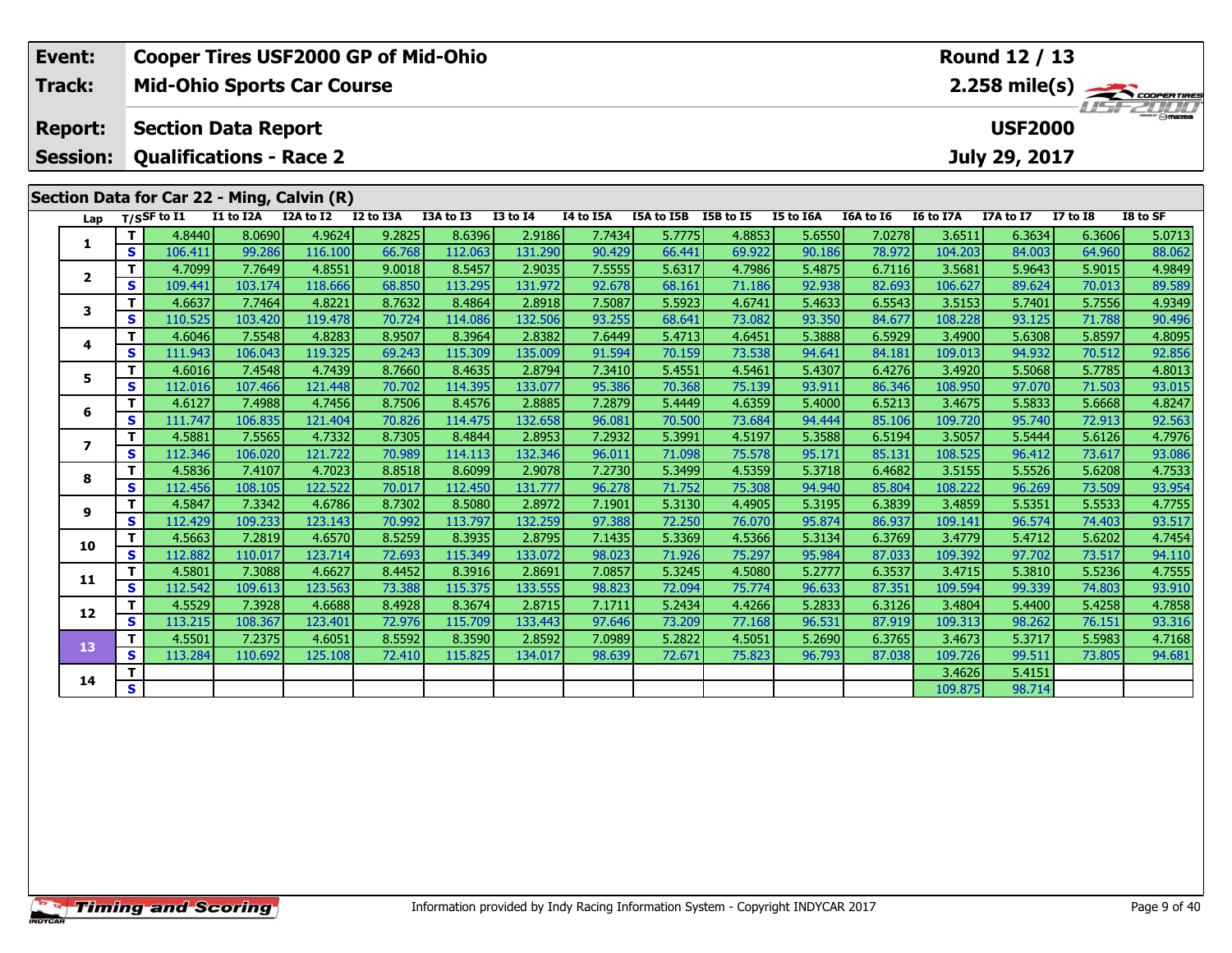| Event:         |             |                                         | <b>Cooper Tires USF2000 GP of Mid-Ohio</b> |                 |                 |         |                                               |                 | Round 12 / 13                             |  |  |  |  |
|----------------|-------------|-----------------------------------------|--------------------------------------------|-----------------|-----------------|---------|-----------------------------------------------|-----------------|-------------------------------------------|--|--|--|--|
| Track:         |             |                                         | <b>Mid-Ohio Sports Car Course</b>          |                 |                 |         |                                               |                 | $2.258$ mile(s) $\rightarrow$ COOPERTIRES |  |  |  |  |
| <b>Report:</b> |             | <b>Section Data Report</b>              |                                            |                 |                 |         | $\frac{2}{\sqrt{2}}$ omazoa<br><b>USF2000</b> |                 |                                           |  |  |  |  |
|                |             | <b>Session: Qualifications - Race 2</b> |                                            |                 |                 |         |                                               |                 | July 29, 2017                             |  |  |  |  |
|                |             |                                         | Section Data for Car 22 - Ming, Calvin (R) |                 |                 |         |                                               |                 |                                           |  |  |  |  |
| Lap            | T/SI1 to I2 | $I2$ to $I3$                            | <b>I4 to I5</b>                            | <b>I5 to I6</b> | <b>16 to 17</b> | Lap     | PO to SF                                      | <b>SF to PI</b> |                                           |  |  |  |  |
|                | 13.0314     | 17.9221                                 | 18.4062                                    | 12.6828         | 10.0145         | 91.2515 | 92.9538                                       |                 |                                           |  |  |  |  |

| Lap                     |              | $T/SI1$ to $I2$ | <b>I2 to I3</b> | 14 to 15 | <b>I5 to 16</b> | <b>16 to 17</b> | Lap     | PO to SF | <b>SF to PI</b> |
|-------------------------|--------------|-----------------|-----------------|----------|-----------------|-----------------|---------|----------|-----------------|
| 1                       | т            | 13.0314         | 17.9221         | 18.4062  | 12.6828         | 10.0145         | 91.2515 | 92.9538  |                 |
|                         | S            | 105.689         | 88.603          | 77.457   | 83.972          | 91.368          | 89.081  | 81.910   |                 |
| $\overline{2}$          | T            | 12.6200         | 17.5475         | 17.9858  | 12.1991         | 9.5324          | 88.3846 |          |                 |
|                         | $\mathbf{s}$ | 109.134         | 90.495          | 79.267   | 87.302          | 95.988          | 91.971  |          |                 |
| 3                       | T            | 12.5685         | 17.2496         | 17.7751  | 12.0176         | 9.2554          | 87.1122 |          |                 |
|                         | S            | 109.581         | 92.057          | 80.207   | 88.620          | 98.861          | 93.314  |          |                 |
| 4                       | T            | 12.3831         | 17.3471         | 17.7613  | 11.9817         | 9.1208          | 86.7060 |          |                 |
|                         | $\mathbf{s}$ | 111.222         | 91.540          | 80.269   | 88.886          | 100.320         | 93.751  |          |                 |
| 5                       | т            | 12.1987         | 17.2295         | 17.3422  | 11.8583         | 8.9988          | 85.6883 |          |                 |
|                         | $\mathbf{s}$ | 112.903         | 92.165          | 82.209   | 89.811          | 101.680         | 94.865  |          |                 |
| 6                       | T            | 12.2444         | 17.2082         | 17.3687  | 11.9213         | 9.0508          | 85.7861 |          |                 |
|                         | $\mathbf{s}$ | 112.482         | 92.279          | 82.083   | 89.336          | 101.096         | 94.757  |          |                 |
| $\overline{\mathbf{z}}$ | T            | 12.2897         | 17.2149         | 17.2120  | 11.8782         | 9.0501          | 85.5385 |          |                 |
|                         | $\mathbf{s}$ | 112.067         | 92.243          | 82.831   | 89.660          | 101.104         | 95.031  |          |                 |
| 8                       | T            | 12.1130         | 17.4617         | 17.1588  | 11.8400         | 9.0681          | 85.5071 |          |                 |
|                         | S            | 113.702         | 90.939          | 83.088   | 89.949          | 100.903         | 95.066  |          |                 |
| 9                       | T            | 12.0128         | 17.2382         | 16.9936  | 11.7034         | 9.0210          | 84.7797 |          |                 |
|                         | S            | 114.650         | 92.118          | 83.895   | 90.999          | 101.430         | 95.881  |          |                 |
| 10                      | T            | 11.9389         | 16.9194         | 17.0170  | 11.6903         | 8.9491          | 84.3261 |          |                 |
|                         | S            | 115.360         | 93.854          | 83.780   | 91.101          | 102.245         | 96.397  |          |                 |
| 11                      | т            | 11.9715         | 16.8368         | 16.9182  | 11.6314         | 8.8525          | 83.9387 |          |                 |
|                         | S            | 115.046         | 94.315          | 84.269   | 91.562          | 103.361         | 96.842  |          |                 |
| 12                      | T            | 12.0616         | 16.8602         | 16.8411  | 11.5959         | 8.9204          | 83.9152 |          |                 |
|                         | $\mathbf{s}$ | 114.187         | 94.184          | 84.655   | 91.843          | 102.574         | 96.869  |          |                 |
| 13                      | T            | 11.8426         | 16.9182         | 16.8862  | 11.6455         | 8.8390          | 83.8559 |          | 81.3843         |
|                         | $\mathbf{s}$ | 116.298         | 93.861          | 84.429   | 91.452          | 103.518         | 96.938  |          | 94.401          |
| 14                      | T            |                 |                 |          |                 | 8.8777          |         |          |                 |
|                         | S            |                 |                 |          |                 | 103.067         |         |          |                 |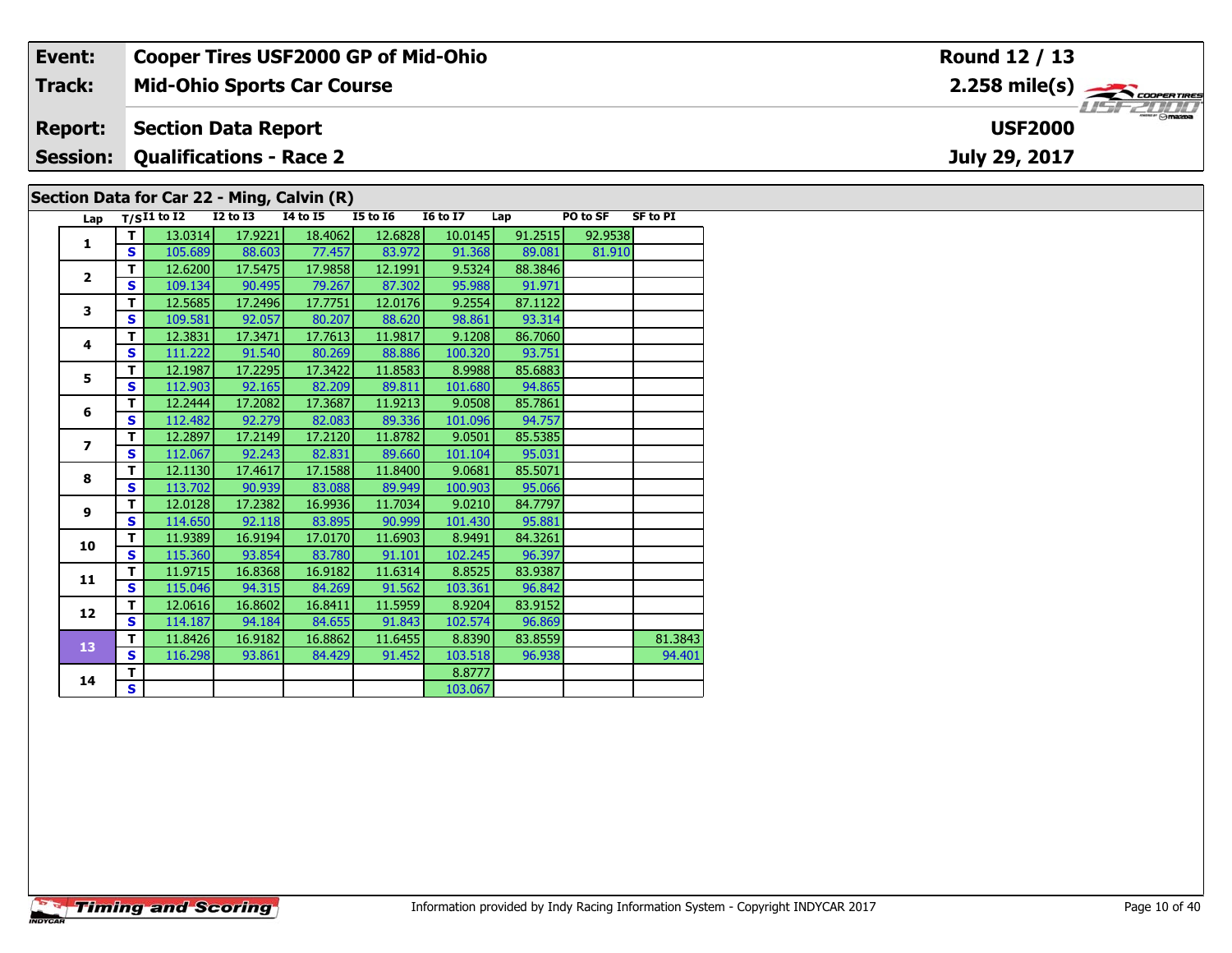|  | Event:                                                                              |              | <b>Cooper Tires USF2000 GP of Mid-Ohio</b>                   |           |           |           |           |                 |           |                      |        |           |           |           | Round 12 / 13                   |                 |               |
|--|-------------------------------------------------------------------------------------|--------------|--------------------------------------------------------------|-----------|-----------|-----------|-----------|-----------------|-----------|----------------------|--------|-----------|-----------|-----------|---------------------------------|-----------------|---------------|
|  | Track:                                                                              |              | <b>Mid-Ohio Sports Car Course</b>                            |           |           |           |           |                 |           |                      |        |           |           |           |                                 |                 | 2.258 mile(s) |
|  | <b>Report:</b><br><b>Session:</b>                                                   |              | <b>Section Data Report</b><br><b>Qualifications - Race 2</b> |           |           |           |           |                 |           |                      |        |           |           |           | <b>USF2000</b><br>July 29, 2017 |                 |               |
|  |                                                                                     |              |                                                              |           |           |           |           |                 |           |                      |        |           |           |           |                                 |                 |               |
|  |                                                                                     |              | Section Data for Car 23 - Kohl, Lucas                        |           |           |           |           |                 |           |                      |        |           |           |           |                                 |                 |               |
|  | Lap                                                                                 |              | T/SSF to I1                                                  | I1 to I2A | I2A to I2 | I2 to I3A | I3A to I3 | <b>I3 to I4</b> | I4 to I5A | I5A to I5B I5B to I5 |        | I5 to I6A | I6A to I6 | I6 to I7A | I7A to I7                       | <b>I7 to I8</b> | I8 to SF      |
|  | 1                                                                                   | T            | 4.8479                                                       | 8.2082    | 5.0355    | 9.1671    | 8.5024    | 2.8775          | 8.3303    | 5.7661               | 4.8794 | 5.5958    | 6.9277    | 3.6666    | 6.3509                          | 6.3342          | 5.0351        |
|  |                                                                                     | S            | 106.325                                                      | 97.602    | 114.415   | 67.608    | 113.872   | 133.165         | 84.058    | 66.572               | 70.007 | 91.140    | 80.113    | 103.762   | 84.168                          | 65.230          | 88.696        |
|  | $\mathbf{2}$                                                                        | $\mathbf{T}$ | 4.7221                                                       | 7.7353    | 4.8131    | 8.9050    | 8.4537    | 2.8695          | 7.5324    | 5.7257               | 4.7821 | 5.4414    | 6.7949    | 3.5766    | 6.0170                          | 5.9275          | 4.9570        |
|  |                                                                                     | $\mathbf{s}$ | 109.158                                                      | 103.569   | 119.702   | 69.598    | 114.528   | 133.536         | 92.962    | 67.042               | 71.431 | 93.726    | 81.679    | 106.373   | 88.839                          | 69.706          | 90.093        |
|  |                                                                                     |              | 4.6243                                                       | 7.5745    | 4.7571    | 8.8819    | 8.4367    | 2.8555          | 8.5899    | 6.4394               | 4.8690 | 5.3994    | 6.6821    | 3.5484    | 5.8222                          | 5.7627          | 4.8894        |
|  |                                                                                     |              | 111.467                                                      | 105.768   | 121.111   | 69.779    | 114.758   | 134.191         | 81.518    | 59.612               | 70.156 | 94.455    | 83.058    | 107.219   | 91.812                          | 71.699          | 91.339        |
|  | T<br>3<br>$\mathbf{s}$<br>T<br>4<br>$\mathbf{s}$<br>T<br>5<br>$\mathbf s$<br>T<br>6 | 4.6441       | 7.5486                                                       | 4.7467    | 8.7572    | 8.4679    | 2.8885    | 7.5204          | 5.4428    | 4.6655               | 5.3458 | 6.7521    | 3.5364    | 5.6846    | 5.7700                          | 4.8509          |               |
|  |                                                                                     |              | 110.991                                                      | 106.130   | 121.376   | 70.773    | 114.336   | 132.658         | 93.110    | 70.527               | 73.216 | 95.402    | 82.197    | 107.582   | 94.034                          | 71.609          | 92.064        |
|  |                                                                                     |              | 4.6162                                                       | 7.4443    | 4.7024    | 8.7452    | 8.4659    | 2.8823          | 7.5122    | 5.5494               | 4.6707 | 5.3355    | 6.7145    | 3.5596    | 5.5919                          | 5.7635          | 4.8765        |
|  |                                                                                     |              | 111.662                                                      | 107.617   | 122.520   | 70.870    | 114.363   | 132.943         | 93.212    | 69.172               | 73.135 | 95.586    | 82.657    | 106.881   | 95.593                          | 71.689          | 91.580        |
|  |                                                                                     |              | 4.6198                                                       | 7.4209    | 4.7232    | 8.7363    | 8.4474    | 2.8867          | 7.3368    | 5.3945               | 4.6427 | 5.3060    | 6.5801    | 3.5216    | 5.6352                          | 5.7282          | 4.8348        |
|  |                                                                                     | $\mathbf{s}$ | 111.575                                                      | 107.957   | 121.980   | 70.942    | 114.613   | 132.740         | 95.440    | 71.158               | 73.576 | 96.118    | 84.345    | 108.035   | 94.858                          | 72.131          | 92.370        |
|  | $\overline{\mathbf{z}}$                                                             | T            | 4.6101                                                       | 7.3545    | 4.7037    | 8.5069    | 8.4367    | 2.8900          | 7.3765    | 5.4255               | 4.6100 | 5.3613    | 6.5379    | 3.5043    | 5.5765                          | 5.6932          | 4.8198        |
|  |                                                                                     | $\mathbf{s}$ | 111.810                                                      | 108.931   | 122.486   | 72.855    | 114.758   | 132.589         | 94.927    | 70.752               | 74.098 | 95.126    | 84.890    | 108.568   | 95.857                          | 72.575          | 92.658        |
|  | 8                                                                                   | т            | 4.6096                                                       | 7.3003    | 4.6926    | 8.5238    | 8.4035    | 2.8853          | 7.3278    | 5.3912               | 4.6007 | 5.2926    | 6.5319    | 3.4841    | 5.5057                          | 5.6186          | 4.8444        |
|  |                                                                                     | $\mathbf{s}$ | 111.822                                                      | 109.740   | 122.776   | 72.711    | 115.212   | 132.805         | 95.558    | 71.202               | 74.248 | 96.361    | 84.968    | 109.197   | 97.089                          | 73.538          | 92.187        |
|  |                                                                                     | T            | 4.5867                                                       | 7.3045    | 4.6703    | 8.4829    | 8.4124    | 2.8813          | 7.2630    | 5.2555               | 4.5317 | 5.2937    | 6.5112    | 3.4954    | 5.4599                          | 5.6756          | 4.7806        |
|  | 9<br>10<br>11                                                                       | $\mathbf{s}$ | 112.380                                                      | 109.677   | 123.362   | 73.061    | 115.090   | 132.989         | 96.410    | 73.040               | 75.378 | 96.341    | 85.238    | 108.844   | 97.904                          | 72.800          | 93.417        |
|  |                                                                                     | T            | 4.5976                                                       | 7.1959    | 4.6381    | 8.5177    | 8.5171    | 2.8917          | 7.3799    | 5.3088               | 4.6309 | 5.3102    | 6.5340    | 3.4882    | 5.3797                          | 5.6207          | 4.8286        |
|  |                                                                                     | $\mathbf{s}$ | 112.114                                                      | 111.332   | 124.218   | 72.763    | 113.675   | 132.511         | 94.883    | 72.307               | 73.763 | 96.042    | 84.940    | 109.069   | 99.363                          | 73.511          | 92.489        |
|  |                                                                                     | $\mathbf{T}$ | 4.5931                                                       | 7.2726    | 4.6542    | 8.4390    | 8.4216    | 2.8798          | 7.2687    | 5.2407               | 4.5594 | 5.2842    | 6.4958    | 3.4671    | 5.3940                          | 5.6203          | 4.8527        |
|  |                                                                                     | $\mathbf{s}$ | 112.224                                                      | 110.158   | 123.788   | 73.441    | 114.964   | 133.058         | 96.335    | 73.247               | 74.920 | 96.514    | 85.440    | 109.733   | 99.100                          | 73.516          | 92.029        |
|  | 12                                                                                  | T            | 4.5796                                                       | 7.2100    | 4.6641    | 8.4361    | 8.3849    | 2.8837          | 7.1719    | 5.2398               | 4.5020 | 5.2660    | 6.3982    | 3.4593    | 5.3514                          | 5.5231          | 4.7946        |
|  |                                                                                     | $\mathbf{s}$ | 112.554                                                      | 111.115   | 123.526   | 73.467    | 115.467   | 132.879         | 97.635    | 73.259               | 75.875 | 96.848    | 86.743    | 109.980   | 99.889                          | 74.810          | 93.145        |
|  | 13                                                                                  | T            | 4.5684                                                       | 7.1771    | 4.6415    | 8.4070    | 8.4094    | 2.8783          | 7.1607    | 5.2131               | 4.4867 | 5.2563    | 6.4272    | 3.4683    | 5.3254                          | 5.5434          | 4.7693        |
|  |                                                                                     | S            | 112.830                                                      | 111.624   | 124.127   | 73.721    | 115.131   | 133.128         | 97.788    | 73.634               | 76.134 | 97.026    | 86.352    | 109.695   | 100.377                         | 74.536          | 93.639        |
|  | 14                                                                                  | T.           |                                                              |           |           |           |           |                 |           |                      |        |           |           | 3.4621    | 5.5463                          |                 |               |
|  |                                                                                     | s.           |                                                              |           |           |           |           |                 |           |                      |        |           |           | 109.891   | 96.379                          |                 |               |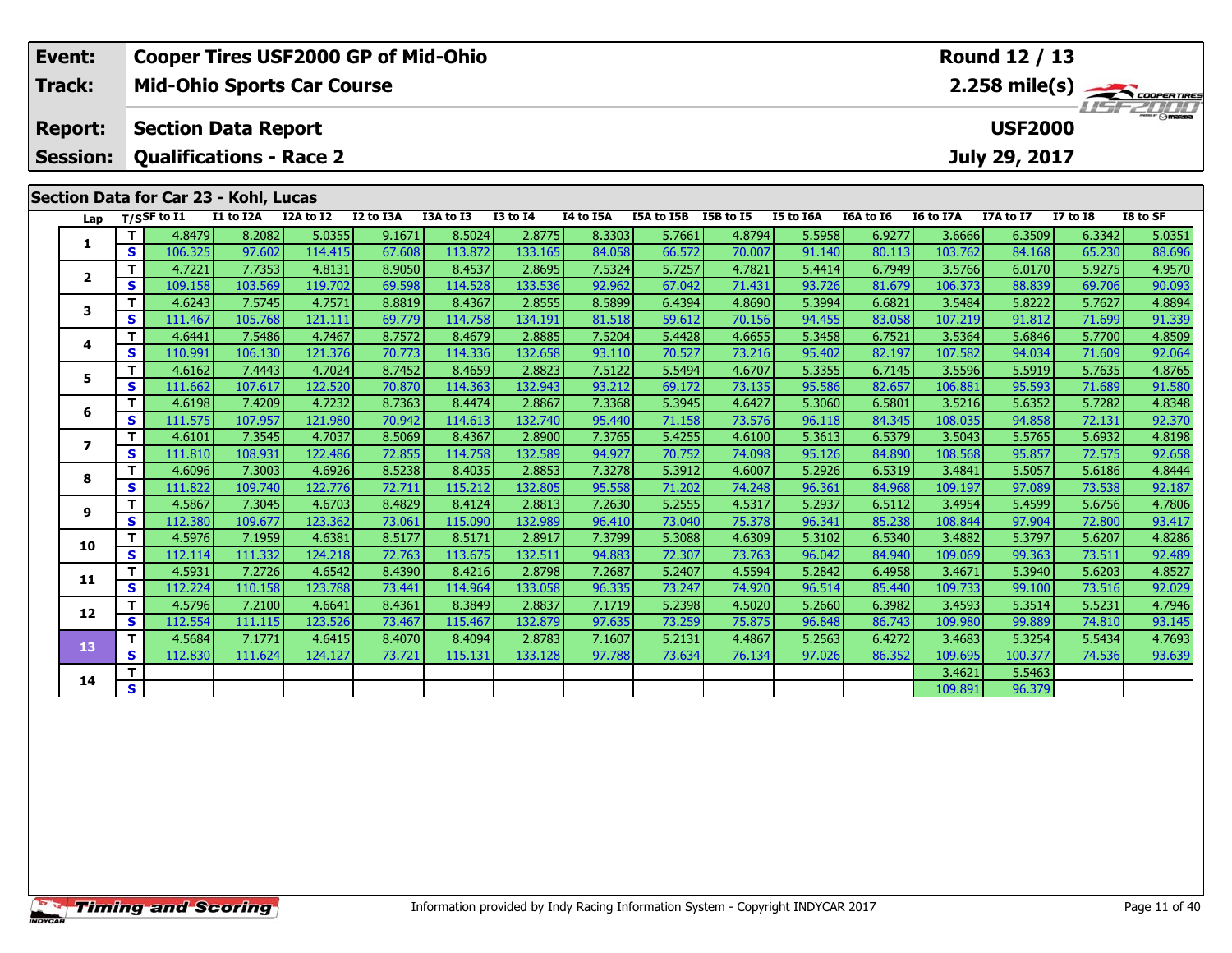| Event:          |                   |                                       |                   | <b>Cooper Tires USF2000 GP of Mid-Ohio</b> |                   |                                        | Round 12 / 13       |                 |                                                           |
|-----------------|-------------------|---------------------------------------|-------------------|--------------------------------------------|-------------------|----------------------------------------|---------------------|-----------------|-----------------------------------------------------------|
| Track:          |                   | <b>Mid-Ohio Sports Car Course</b>     |                   |                                            |                   |                                        |                     |                 | $2.258$ mile(s) $\overbrace{\hspace{2.5cm}}$ coorer Times |
| <b>Report:</b>  |                   | <b>Section Data Report</b>            |                   |                                            |                   | $\frac{1}{2}$ omazoa<br><b>USF2000</b> |                     |                 |                                                           |
| <b>Session:</b> |                   | <b>Qualifications - Race 2</b>        |                   |                                            |                   |                                        |                     |                 | July 29, 2017                                             |
|                 |                   | Section Data for Car 23 - Kohl, Lucas |                   |                                            |                   |                                        |                     |                 |                                                           |
|                 | Lap $T/SI1$ to I2 | $I2$ to $I3$                          | 14 to 15          | <b>I5 to 16</b>                            | <b>I6 to I7</b>   | Lap                                    | PO to SF            | <b>SF to PI</b> |                                                           |
|                 | 13.2437<br>10200  | 17.6695<br>00.070                     | 18.9758<br>77.321 | 12.5235<br>0.000                           | 10.0175<br>0.1240 | 91.5247<br>00.015                      | 92.4129<br>loo pool |                 |                                                           |

| Lap                      |                         | 17511 W 14 | 14 W 13 | 14 W 19 | 19 W 10 | 10 W 17 | ∟aµ     | rv w эг | JF LV FI |
|--------------------------|-------------------------|------------|---------|---------|---------|---------|---------|---------|----------|
| $\mathbf{1}$             | т                       | 13.2437    | 17.6695 | 18.9758 | 12.5235 | 10.0175 | 91.5247 | 92.4129 |          |
|                          | S                       | 103.995    | 89.870  | 75.132  | 85.040  | 91.340  | 88.815  | 82.390  |          |
| $\overline{\mathbf{2}}$  | т                       | 12.5484    | 17.3587 | 18.0402 | 12.2363 | 9.5936  | 88.2533 |         |          |
|                          | S                       | 109.757    | 91.479  | 79.028  | 87.036  | 95.376  | 92.108  |         |          |
| 3                        | т                       | 12.3316    | 17.3186 | 19.8983 | 12.0815 | 9.3706  | 89.1325 |         |          |
|                          | $\mathbf{s}$            | 111.686    | 91.691  | 71.648  | 88.151  | 97.646  | 91.199  |         |          |
| 4                        | T                       | 12.2953    | 17.2251 | 17.6287 | 12.0979 | 9.2210  | 86.6215 |         |          |
|                          | S                       | 112.016    | 92.188  | 80.873  | 88.032  | 99.230  | 93.843  |         |          |
| 5                        | T                       | 12.1467    | 17.2111 | 17.7323 | 12.0500 | 9.1515  | 86.4301 |         |          |
|                          | S                       | 113.387    | 92.263  | 80.400  | 88.382  | 99.984  | 94.051  |         |          |
| 6                        | т                       | 12.1441    | 17.1837 | 17.3740 | 11.8861 | 9.1568  | 85.8142 |         |          |
|                          | S                       | 113.411    | 92.411  | 82.058  | 89.600  | 99.926  | 94.726  |         |          |
| $\overline{\phantom{a}}$ | т                       | 12.0582    | 16.9436 | 17.4120 | 11.8992 | 9.0808  | 85.4069 |         |          |
|                          | S                       | 114.219    | 93.720  | 81.879  | 89.502  | 100.762 | 95.177  |         |          |
| 8                        | T                       | 11.9929    | 16.9273 | 17.3197 | 11.8245 | 8.9898  | 85.0121 |         |          |
|                          | S                       | 114.841    | 93.810  | 82.316  | 90.067  | 101.782 | 95.619  |         |          |
| 9                        | T                       | 11.9748    | 16.8953 | 17.0502 | 11.8049 | 8.9553  | 84.6047 |         |          |
|                          | S                       | 115.014    | 93.988  | 83.617  | 90.217  | 102.174 | 96.080  |         |          |
| 10                       | T                       | 11.8340    | 17.0348 | 17.3196 | 11.8442 | 8.8679  | 84.8391 |         |          |
|                          | S                       | 116.383    | 93.218  | 82.316  | 89.917  | 103.181 | 95.814  |         |          |
| 11                       | T                       | 11.9268    | 16.8606 | 17.0688 | 11.7800 | 8.8611  | 84.4432 |         |          |
|                          | S                       | 115.477    | 94.181  | 83.526  | 90.407  | 103.260 | 96.264  |         |          |
| 12                       | т                       | 11.8741    | 16.8210 | 16.9137 | 11.6642 | 8.8107  | 83.8647 |         |          |
|                          | S                       | 115.990    | 94.403  | 84.292  | 91.305  | 103.851 | 96.928  |         |          |
| 13                       | т                       | 11.8186    | 16.8164 | 16.8605 | 11.6835 | 8.7937  | 83.7321 |         | 80.9564  |
|                          | $\mathbf{s}$            | 116.534    | 94.429  | 84.558  | 91.154  | 104.052 | 97.081  |         | 94.900   |
| 14                       | т                       |            |         |         |         | 9.0084  |         |         |          |
|                          | $\overline{\mathbf{s}}$ |            |         |         |         | 101.572 |         |         |          |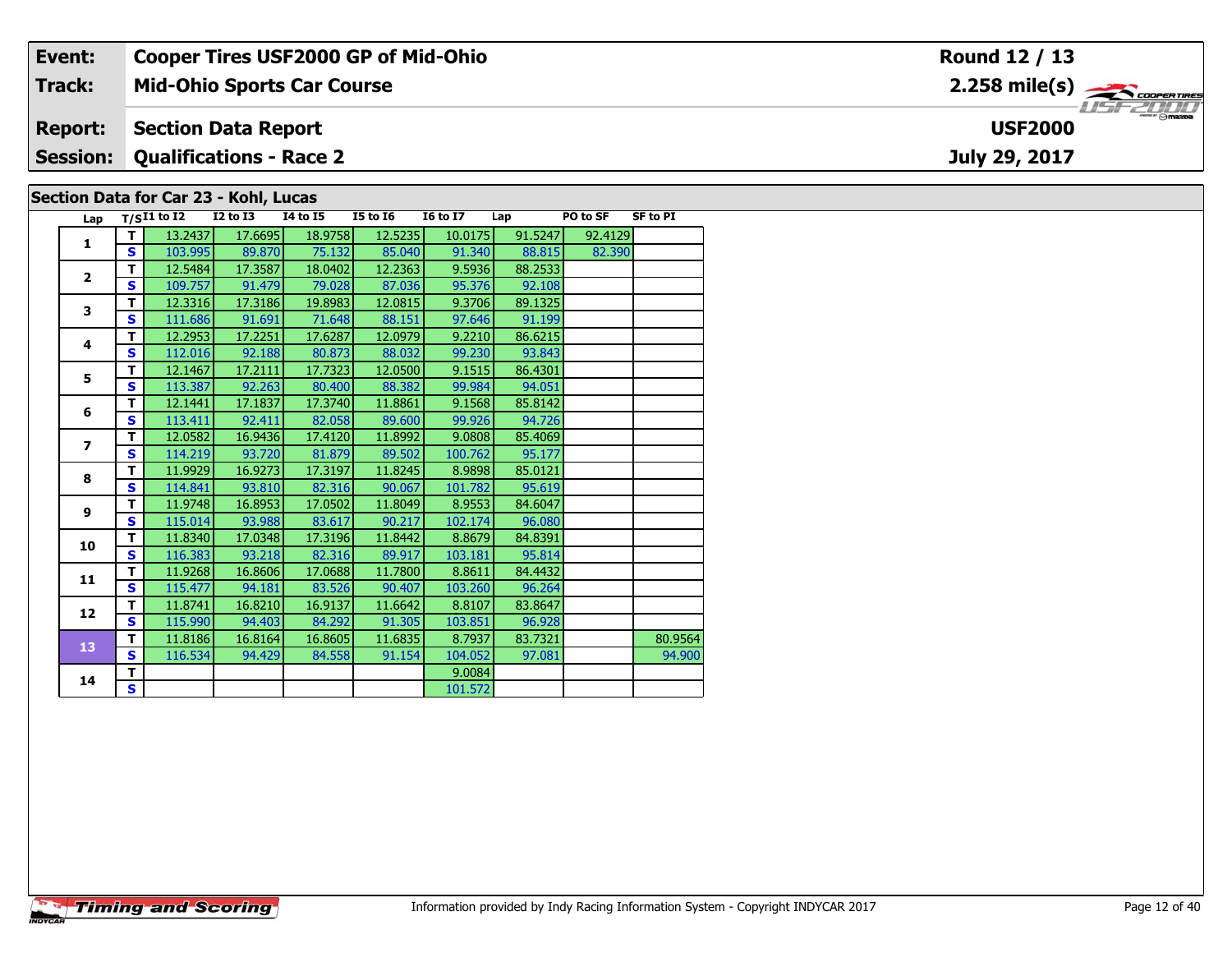| Event:                   |                   | <b>Cooper Tires USF2000 GP of Mid-Ohio</b>    |                   |                   |                  |                   |                   |                  |                      |                  |                  |                  |                   | Round 12 / 13    |                  |                         |
|--------------------------|-------------------|-----------------------------------------------|-------------------|-------------------|------------------|-------------------|-------------------|------------------|----------------------|------------------|------------------|------------------|-------------------|------------------|------------------|-------------------------|
| Track:                   |                   | <b>Mid-Ohio Sports Car Course</b>             |                   |                   |                  |                   |                   |                  |                      |                  |                  |                  |                   |                  |                  | $2.258 \text{ mile(s)}$ |
| <b>Report:</b>           |                   | <b>Section Data Report</b>                    |                   |                   |                  |                   |                   |                  |                      |                  |                  |                  |                   | <b>USF2000</b>   |                  |                         |
| <b>Session:</b>          |                   | <b>Qualifications - Race 2</b>                |                   |                   |                  |                   |                   |                  |                      |                  |                  |                  |                   | July 29, 2017    |                  |                         |
|                          |                   | Section Data for Car 27 - Kaminsky, Colin (R) |                   |                   |                  |                   |                   |                  |                      |                  |                  |                  |                   |                  |                  |                         |
| Lap                      |                   | T/SSF to I1                                   | I1 to I2A         | I2A to I2         | I2 to I3A        | I3A to I3         | <b>I3 to I4</b>   | I4 to I5A        | I5A to I5B I5B to I5 |                  | I5 to I6A        | I6A to I6        | I6 to I7A         | I7A to I7        | <b>I7 to I8</b>  | I8 to SF                |
| 1                        | т                 | 4.9017                                        | 8.0238            | 5.0731            | 9.2062           | 8.6711            | 2.9451            | 7.8354           | 5.7409               | 4.9866           | 5.5789           | 6.8948           | 3.7400            | 6.2400           | 6.5797           | 5.1615                  |
|                          | $\mathbf{s}$      | 105.158                                       | 99.845            | 113.567           | 67.321           | 111.656           | 130.108           | 89.367           | 66.865               | 68.502           | 91.416           | 80.495           | 101.726           | 85.664           | 62.796           | 86.523                  |
| $\mathbf{2}$             | T                 | 4.7384                                        | 7.6290            | 4.8513            | 9.1199           | 9.5525            | 3.2947            | 7.7647           | 5.6017               | 4.9314           | 5.4843           | 7.0624           | 3.5931            | 5.8760           | 6.1729           | 4.9701                  |
|                          | S                 | 108.782                                       | 105.012           | 118.759           | 67.958           | 101.354           | 116.302           | 90.181           | 68.526               | 69.269           | 92.993           | 78.585           | 105.885           | 90.971           | 66.935           | 89.856                  |
| 3                        | T                 | 4.7205                                        | 7.6684            | 4.8516            | 8.8901           | 8.6225            | 2.9215            | 7.9390           | 5.6893               | 4.8615           | 5.4666           | 6.7516           | 3.6347            | 5.7385           | 6.1269           | 4.9207                  |
|                          | S                 | 109.195                                       | 104.472           | 118.752           | 69.715           | 112.286           | 131.159           | 88.201           | 67.471               | 70.265           | 93.294           | 82.203           | 104.673           | 93.151           | 67.437           | 90.758                  |
| 4                        | т                 | 4.6833                                        | 7.7987            | 4.9087            | 9.2883           | 8.4171            | 2.8486            | 7.6364           | 5.6215               | 4.8892           | 5.4711           | 6.8759           | 3.5523            | 5.9967           | 6.0830           | 4.9231                  |
|                          | $\mathbf{s}$      | 110.062                                       | 102.727           | 117.370           | 66.726           | 115.026           | 134.516           | 91.696           | 68.285               | 69.866           | 93.217           | 80.717           | 107.101           | 89.140           | 67.924           | 90.713                  |
| 5.                       | T                 | 4.6746                                        | 7.4040            | 4.7566            | 8.7643           | 8.5056            | 2.8981            | 7.3990           | 5.5361               | 4.8831           | 5.3910           | 6.7046           | 3.5662            | 5.6644           | 5.9663           | 4.8852                  |
|                          | $\mathbf{s}$      | 110.267                                       | 108.203           | 121.124           | 70.716           | 113.829           | 132.218           | 94.638           | 69.338               | 69.954           | 94.602           | 82.779           | 106.683           | 94.369           | 69.253           | 91.417                  |
| 6                        | T<br>$\mathbf{s}$ | 4.6660<br>110.470                             | 7.5825<br>105.656 | 4.9396<br>116.636 | 8.6007<br>72.061 | 8.5341<br>113.449 | 2.9115<br>131.610 | 7.3940<br>94.702 | 5.5355<br>69.346     | 4.7683<br>71.638 | 5.3974           | 6.6585<br>83.352 | 3.5386<br>107.516 | 5.6038<br>95.390 | 5.9084<br>69.931 | 4.8494<br>92.092        |
|                          | T                 | 4.6734                                        | 7.4460            | 4.7966            | 8.7211           | 8.5437            | 2.9119            | 7.3574           | 5.4477               | 4.6768           | 94.490<br>5.4096 | 6.5753           | 3.5343            | 5.6426           | 5.8673           | 4.8606                  |
| $\overline{\phantom{a}}$ | $\mathbf{s}$      | 110.295                                       | 107.593           | 120.113           | 71.066           | 113.321           | 131.592           | 95.173           | 70.463               | 73.039           | 94.277           | 84.407           | 107.646           | 94.734           | 70.421           | 91.880                  |
|                          | т                 | 4.6342                                        | 7.3520            | 4.7395            | 8.6509           | 8.5511            | 2.9111            | 7.2591           | 5.4178               | 4.6027           | 5.3135           | 6.6011           | 3.5036            | 5.5394           | 5.7598           | 4.8104                  |
| 8                        | $\mathbf{s}$      | 111.228                                       | 108.968           | 121.561           | 71.643           | 113.223           | 131.628           | 96.462           | 70.852               | 74.215           | 95.982           | 84.077           | 108.590           | 96.499           | 71.735           | 92.839                  |
|                          | т                 | 4.6320                                        | 7.3062            | 4.7305            | 8.5852           | 8.5264            | 2.9011            | 7.1960           | 5.3883               | 4.7298           | 5.3496           | 6.5550           | 3.5078            | 5.5061           | 5.7354           | 4.8005                  |
| 9                        | S                 | 111.281                                       | 109.652           | 121.792           | 72.191           | 113.551           | 132.082           | 97.308           | 71.240               | 72.221           | 95.334           | 84.668           | 108.460           | 97.082           | 72.041           | 93.030                  |
|                          | $\mathbf{T}$      | 4.6249                                        | 7.2854            | 4.7491            | 8.3896           | 8.5150            | 2.9014            | 7.2268           | 5.3128               | 4.6242           | 5.3257           | 6.4627           | 3.5054            | 5.4537           | 5.6503           | 4.7881                  |
| 10                       | $\mathbf{s}$      | 111.452                                       | 109.965           | 121.315           | 73.874           | 113.703           | 132.068           | 96.893           | 72.253               | 73.870           | 95.762           | 85.877           | 108.534           | 98.015           | 73.126           | 93.271                  |
|                          | т                 | 4.6405                                        | 7.2448            | 4.7416            | 8.5120           | 8.4842            | 2.8984            | 7.3180           | 5.3920               | 4.6658           | 5.3256           | 6.5500           | 3.5026            | 5.4519           | 5.6028           | 4.8115                  |
| 11                       | $\mathbf{s}$      | 111.077                                       | 110.581           | 121.507           | 72.812           | 114.116           | 132.205           | 95.686           | 71.191               | 73.212           | 95.764           | 84.733           | 108.621           | 98.048           | 73.746           | 92.817                  |
|                          | т                 | 4.6171                                        | 7.3386            | 4.7487            | 8.4642           | 8.5430            | 2.9015            | 7.2161           | 5.4673               | 4.6125           | 5.3457           | 6.5844           | 3.5223            | 5.4338           | 5.6413           | 4.7702                  |
| 12                       | $\mathbf{s}$      | 111.640                                       | 109.167           | 121.325           | 73.223           | 113.330           | 132.063           | 97.037           | 70.211               | 74.058           | 95.404           | 84.290           | 108.013           | 98.374           | 73.242           | 93.621                  |
|                          | т                 |                                               |                   |                   |                  |                   |                   |                  |                      |                  |                  |                  | 3.5430            | 6.0867           |                  |                         |
| 13                       | S                 |                                               |                   |                   |                  |                   |                   |                  |                      |                  |                  |                  | 107.382           | 87.822           |                  |                         |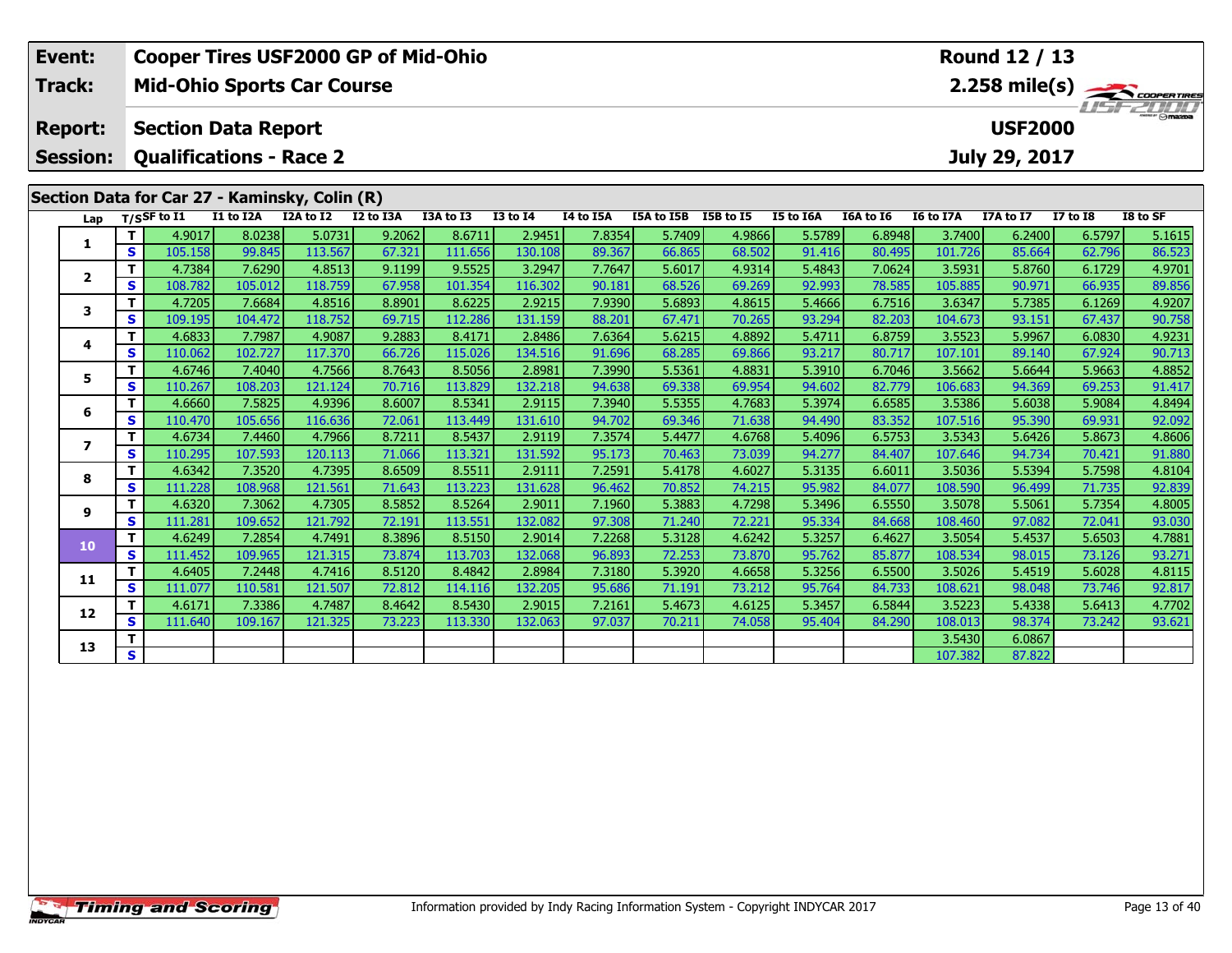| Event:         | <b>Cooper Tires USF2000 GP of Mid-Ohio</b>                                                                                                                                                                            | Round 12 / 13                 |
|----------------|-----------------------------------------------------------------------------------------------------------------------------------------------------------------------------------------------------------------------|-------------------------------|
| Track:         | <b>Mid-Ohio Sports Car Course</b>                                                                                                                                                                                     | $2.258$ mile(s) $\rightarrow$ |
| <b>Report:</b> | <b>Section Data Report</b>                                                                                                                                                                                            | <b>USF2000</b>                |
|                | <b>Session: Qualifications - Race 2</b>                                                                                                                                                                               | July 29, 2017                 |
|                | Section Data for Car 27 - Kaminsky, Colin (R)                                                                                                                                                                         |                               |
|                | <b>SF to PI</b><br><b>I6 to I7</b><br>Lap $T/SI1$ to I2<br>I2 to I3<br>14 to 15<br>I5 to I6<br>PO to SF<br>Lap<br>$12.00001 - 17.07721 - 10.5001$<br>$\sim$ 12.4727 $\blacksquare$<br>ne ernol<br>n nonn L<br>01.5700 |                               |

| Lap                      |              | 1/511 1012 | 14 W 13 | ** W ** | 19 W 19 | 10 W 17 | ∟ap     | rvw J   |         |
|--------------------------|--------------|------------|---------|---------|---------|---------|---------|---------|---------|
| 1                        | т            | 13.0969    | 17.8773 | 18.5629 | 12.4737 | 9.9800  | 91.5788 | 96.6598 |         |
|                          | S            | 105.160    | 88.825  | 76.803  | 85.380  | 91.683  | 88.763  | 78.770  |         |
| $\overline{\mathbf{2}}$  | т            | 12.4803    | 18.6724 | 18.2978 | 12.5467 | 9.4691  | 90.6424 |         |         |
|                          | S            | 110.356    | 85.043  | 77.915  | 84.883  | 96.630  | 89.680  |         |         |
| 3                        | T            | 12.5200    | 17.5126 | 18.4898 | 12.2182 | 9.3732  | 88.8034 |         |         |
|                          | S            | 110.006    | 90.675  | 77.106  | 87.165  | 97.619  | 91.537  |         |         |
| 4                        | T            | 12.7074    | 17.7054 | 18.1471 | 12.3470 | 9.5490  | 88.9939 |         |         |
|                          | S            | 108.384    | 89.688  | 78.563  | 86.256  | 95.822  | 91.341  |         |         |
| 5                        | T            | 12.1606    | 17.2699 | 17.8182 | 12.0956 | 9.2306  | 86.9991 |         |         |
|                          | S            | 113.257    | 91.949  | 80.013  | 88.049  | 99.127  | 93.435  |         |         |
| 6                        | T            | 12.5221    | 17.1348 | 17.6978 | 12.0559 | 9.1424  | 86.8883 |         |         |
|                          | S            | 109.987    | 92.674  | 80.557  | 88.338  | 100.083 | 93.555  |         |         |
| $\overline{\phantom{a}}$ | T            | 12.2426    | 17.2648 | 17.4819 | 11.9849 | 9.1769  | 86.4643 |         |         |
|                          | S            | 112.498    | 91.976  | 81.552  | 88.862  | 99.707  | 94.013  |         |         |
| 8                        | T            | 12.0915    | 17.2020 | 17.2796 | 11.9146 | 9.0430  | 85.6462 |         |         |
|                          | S            | 113.904    | 92.312  | 82.507  | 89.386  | 101.183 | 94.911  |         |         |
| 9                        | T            | 12.0367    | 17.1116 | 17.3141 | 11.9046 | 9.0139  | 85.4499 |         |         |
|                          | S            | 114.423    | 92.800  | 82.342  | 89.461  | 101.510 | 95.129  |         |         |
| 10                       | т            | 12.0345    | 16.9046 | 17.1638 | 11.7884 | 8.9591  | 84.8151 |         |         |
|                          | S            | 114.444    | 93.936  | 83.063  | 90.343  | 102.131 | 95.841  |         |         |
| 11                       | T            | 11.9864    | 16.9962 | 17.3758 | 11.8756 | 8.9545  | 85.1417 |         |         |
|                          | S            | 114.903    | 93.430  | 82.050  | 89.680  | 102.183 | 95.474  |         |         |
| 12                       | т            | 12.0873    | 17.0072 | 17.2959 | 11.9301 | 8.9561  | 85.2067 |         | 82.8404 |
|                          | $\mathbf{s}$ | 113.944    | 93.370  | 82.429  | 89.270  | 102.165 | 95.401  |         | 92.741  |
| 13                       | т            |            |         |         |         | 9.6297  |         |         |         |
|                          | S            |            |         |         |         | 95.019  |         |         |         |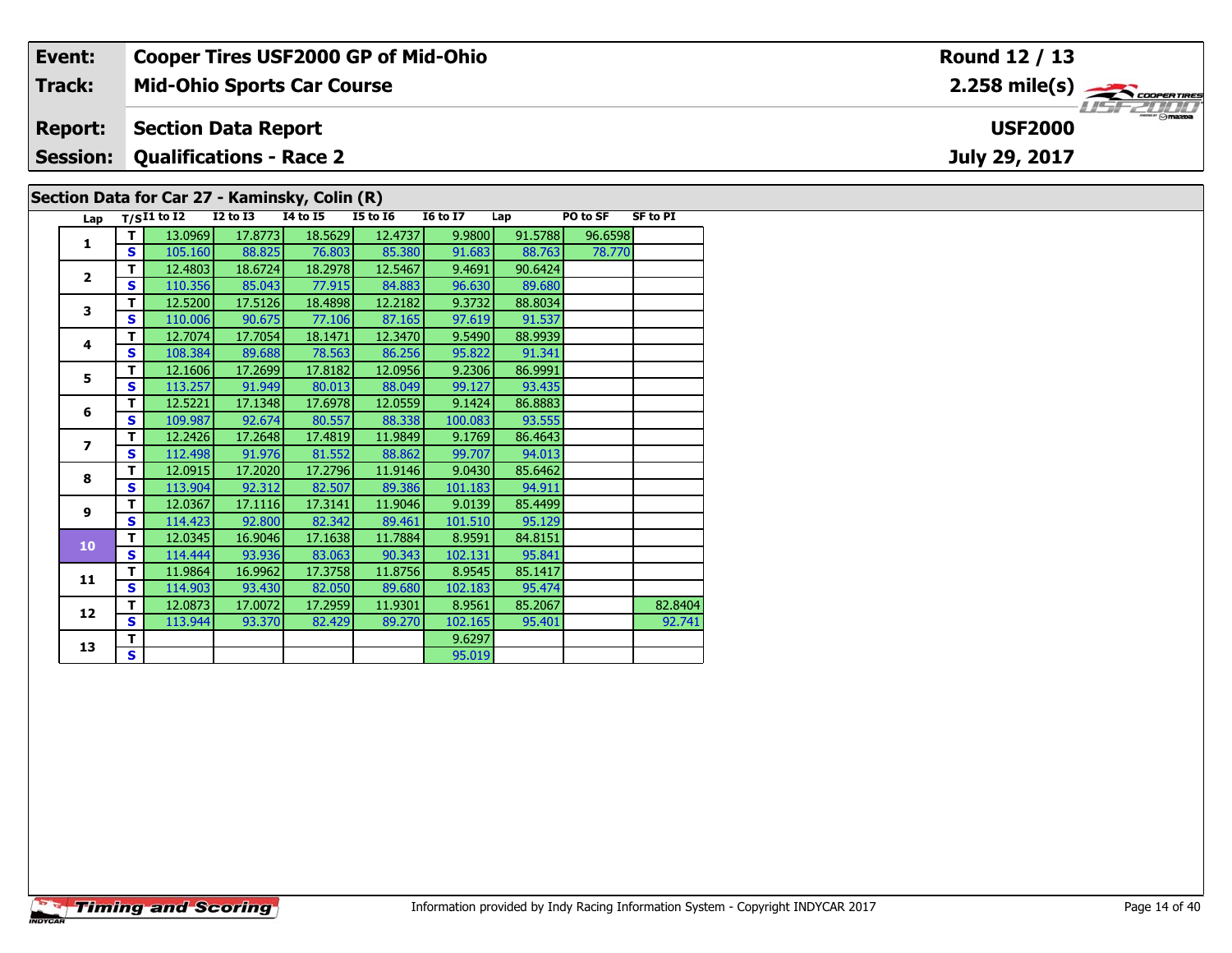| Event:                            |                   |                                                              |                   |                   | <b>Cooper Tires USF2000 GP of Mid-Ohio</b> |                   |                   |                  |                      |                  |                  |                  |                   | Round 12 / 13                   |                  |                         |
|-----------------------------------|-------------------|--------------------------------------------------------------|-------------------|-------------------|--------------------------------------------|-------------------|-------------------|------------------|----------------------|------------------|------------------|------------------|-------------------|---------------------------------|------------------|-------------------------|
| Track:                            |                   | <b>Mid-Ohio Sports Car Course</b>                            |                   |                   |                                            |                   |                   |                  |                      |                  |                  |                  |                   |                                 |                  | $2.258 \text{ mile(s)}$ |
| <b>Report:</b><br><b>Session:</b> |                   | <b>Section Data Report</b><br><b>Qualifications - Race 2</b> |                   |                   |                                            |                   |                   |                  |                      |                  |                  |                  |                   | <b>USF2000</b><br>July 29, 2017 |                  |                         |
|                                   |                   |                                                              |                   |                   |                                            |                   |                   |                  |                      |                  |                  |                  |                   |                                 |                  |                         |
|                                   |                   | Section Data for Car 3 - Askew, Oliver (R)                   |                   |                   |                                            |                   |                   |                  |                      |                  |                  |                  |                   |                                 |                  |                         |
| Lap                               |                   | $T/S$ SF to I1                                               | I1 to I2A         | I2A to I2         | I2 to I3A                                  | I3A to I3         | <b>I3 to I4</b>   | I4 to I5A        | I5A to I5B I5B to I5 |                  | I5 to I6A        | I6A to I6        | I6 to I7A         | I7A to I7                       | <b>I7 to I8</b>  | I8 to SF                |
| 1                                 | T                 | 4.7156                                                       | 7.8817            | 5.2912            | 9.8590                                     | 9.2754            | 3.1456            | 7.9640           | 5.5928               | 4.8389           | 5.5345           | 6.8640           | 3.6955            | 6.2858                          | 6.0826           | 4.9978                  |
|                                   | $\mathbf{s}$      | 109.308                                                      | 101.645           | 108.886           | 62.864                                     | 104.382           | 121.815           | 87.924           | 68.635               | 70.593           | 92.149           | 80.857           | 102.951           | 85.040                          | 67.928           | 89.357                  |
| $\overline{2}$                    | T                 | 4.6522                                                       | 7.7727            | 4.8556            | 8.7903                                     | 8.5191            | 2.8894            | 7.4274           | 5.4726               | 4.6340           | 5.4219           | 6.6712           | 3.5706            | 5.7882                          | 5.8505           | 4.9038                  |
|                                   | $\mathbf{s}$      | 110.798                                                      | 103.071           | 118.654           | 70.506                                     | 113.648           | 132.616           | 94.276           | 70.143               | 73.714           | 94.063           | 83.193           | 106.552           | 92.351                          | 70.623           | 91.070                  |
| 3                                 | T                 | 4.6107                                                       | 7.5598            | 4.7750            | 8.7186                                     | 8.4718            | 2.8775            | 7.3380           | 5.4312               | 4.6347           | 5.3234           | 6.5283           | 3.5293            | 5.6081                          | 5.7147           | 4.8676                  |
|                                   | $\mathbf{s}$      | 111.795                                                      | 105.973           | 120.657           | 71.086                                     | 114.283           | 133.165           | 95.425           | 70.677               | 73.703           | 95.803           | 85.014           | 107.799           | 95.317                          | 72.302           | 91.748                  |
| 4                                 | т                 | 4.5946                                                       | 7.4800            | 4.7623            | 8.5691                                     | 8.4661            | 2.8704            | 7.2843           | 5.3591               | 4.5995           | 5.2925           | 6.4839           | 3.4959            | 5.5592                          | 5.6936           | 4.8203                  |
|                                   | $\mathbf{s}$      | 112.187                                                      | 107.104           | 120.979           | 72.326                                     | 114.360           | 133.494           | 96.128           | 71.628               | 74.267           | 96.363           | 85.597           | 108.829           | 96.155                          | 72.570           | 92.648                  |
| 5                                 | Т                 | 4.5679                                                       | 7.3496            | 4.7087            | 8.4304                                     | 8.4054            | 2.8627            | 7.2085           | 5.3735               | 4.6240           | 5.3298           | 6.4278           | 3.4878            | 5.4849                          | 5.5462           | 4.8093                  |
|                                   | S                 | 112.843                                                      | 109.004           | 122.356           | 73.516                                     | 115.186           | 133.853           | 97.139           | 71.436               | 73.873           | 95.688           | 86.344           | 109.082           | 97.458                          | 74.498           | 92.860                  |
| 6                                 | T                 | 4.5594                                                       | 7.2767            | 4.7103            | 8.4925                                     | 8.4238            | 2.8710            | 7.1945           | 5.2696               | 4.5572           | 5.2512           | 6.4266           | 3.4704            | 5.4413                          | 5.5824           | 4.8043                  |
|                                   | $\mathbf{s}$      | 113.053                                                      | 110.096           | 122.314           | 72.979                                     | 114.934           | 133.466           | 97.328           | 72.845               | 74.956           | 97.121           | 86.360           | 109.628           | 98.239                          | 74.015           | 92.956                  |
| $\overline{ }$                    | T                 | 4.5488                                                       | 7.3233            | 4.7002            | 8.4095                                     | 8.3970            | 2.8681            | 7.0895           | 5.3079               | 4.5696           | 5.2694           | 6.3615           | 3.4872            | 5.4531                          | 5.4664           | 4.7866                  |
|                                   | $\mathbf{s}$      | 113.317                                                      | 109.396           | 122.577           | 73.699                                     | 115.301           | 133.601           | 98.770           | 72.319               | 74.753           | 96.785           | 87.244           | 109.100           | 98.026                          | 75.586           | 93.300                  |
| 8                                 | T<br>$\mathbf{s}$ | 4.5455<br>113.399                                            | 7.2515<br>110.479 | 4.6698<br>123.375 | 8.3423<br>74.293                           | 8.3794<br>115.543 | 2.8599<br>133.984 | 7.0543<br>99.262 | 5.2334<br>73.349     | 4.4995<br>75.918 | 5.2363<br>97.397 | 6.3657<br>87.186 | 3.4605<br>109.942 | 5.3975<br>99.036                | 5.4784<br>75.420 | 4.8098<br>92.850        |
|                                   | $\mathbf T$       | 4.5554                                                       | 7.2199            | 4.6576            | 8.3722                                     | 8.4011            | 2.8499            | 7.1636           | 5.2061               | 4.5680           | 5.2375           | 6.3694           | 3.4532            | 5.4122                          | 5.3992           | 4.8331                  |
| 9                                 | $\mathbf{s}$      | 113.152                                                      | 110.962           | 123.698           | 74.027                                     | 115.245           | 134.454           | 97.748           | 73.733               | 74.779           | 97.375           | 87.135           | 110.174           | 98.767                          | 76.526           | 92.403                  |
|                                   | T                 | 4.6384                                                       | 7.4213            | 4.8332            | 9.4737                                     | 8.5977            | 2.8830            | 7.4122           | 5.3336               | 4.5928           | 5.2520           | 6.3187           | 3.6432            | 7.3018                          | 6.6365           | 4.9818                  |
| 10                                | $\mathbf{s}$      | 111.128                                                      | 107.951           | 119.204           | 65.420                                     | 112.609           | 132.911           | 94.470           | 71.971               | 74.375           | 97.106           | 87.835           | 104.429           | 73.207                          | 62.259           | 89.644                  |
|                                   | T                 | 4.5316                                                       | 7.2359            | 4.6656            | 8.3906                                     | 8.4026            | 2.8639            | 6.9803           | 5.1838               | 4.4886           | 5.2054           | 6.3249           | 3.4525            | 5.3561                          | 5.5249           | 4.7349                  |
| 11                                | S                 | 113.747                                                      | 110.717           | 123.486           | 73.865                                     | 115.224           | 133.797           | 100.315          | 74.051               | 76.102           | 97.975           | 87.748           | 110.197           | 99.801                          | 74.785           | 94.319                  |
|                                   | T                 | 4.7246                                                       | 8.9545            | 6.2860            | 9.0234                                     | 8.4327            | 2.8615            | 7.0089           | 5.2283               | 4.5667           | 5.2658           | 6.3869           | 3.4410            | 5.4822                          | 5.6692           | 4.8725                  |
| 12                                | $\mathbf{s}$      | 109.100                                                      | 89.467            | 91.654            | 68.685                                     | 114.813           | 133.909           | 99.905           | 73.420               | 74.800           | 96.851           | 86.897           | 110.565           | 97.506                          | 72.882           | 91.655                  |
|                                   | т                 | 4.5159                                                       | 7.2055            | 4.6212            | 8.3684                                     | 8.3072            | 2.8203            | 6.9512           | 5.1795               | 4.5020           | 5.4540           | 6.5904           | 3.4542            | 5.2882                          | 5.4017           | 4.7678                  |
| 13                                | $\mathbf{s}$      | 114.142                                                      | 111.184           | 124.672           | 74.061                                     | 116.547           | 135.866           | 100.735          | 74.112               | 75.875           | 93.509           | 84.213           | 110.143           | 101.083                         | 76.491           | 93.668                  |
| 14                                | т                 |                                                              |                   |                   |                                            |                   |                   |                  |                      |                  |                  |                  | 3.5838            | 6.6566                          |                  |                         |
|                                   | $\mathbf{s}$      |                                                              |                   |                   |                                            |                   |                   |                  |                      |                  |                  |                  | 106.160           | 80.303                          |                  |                         |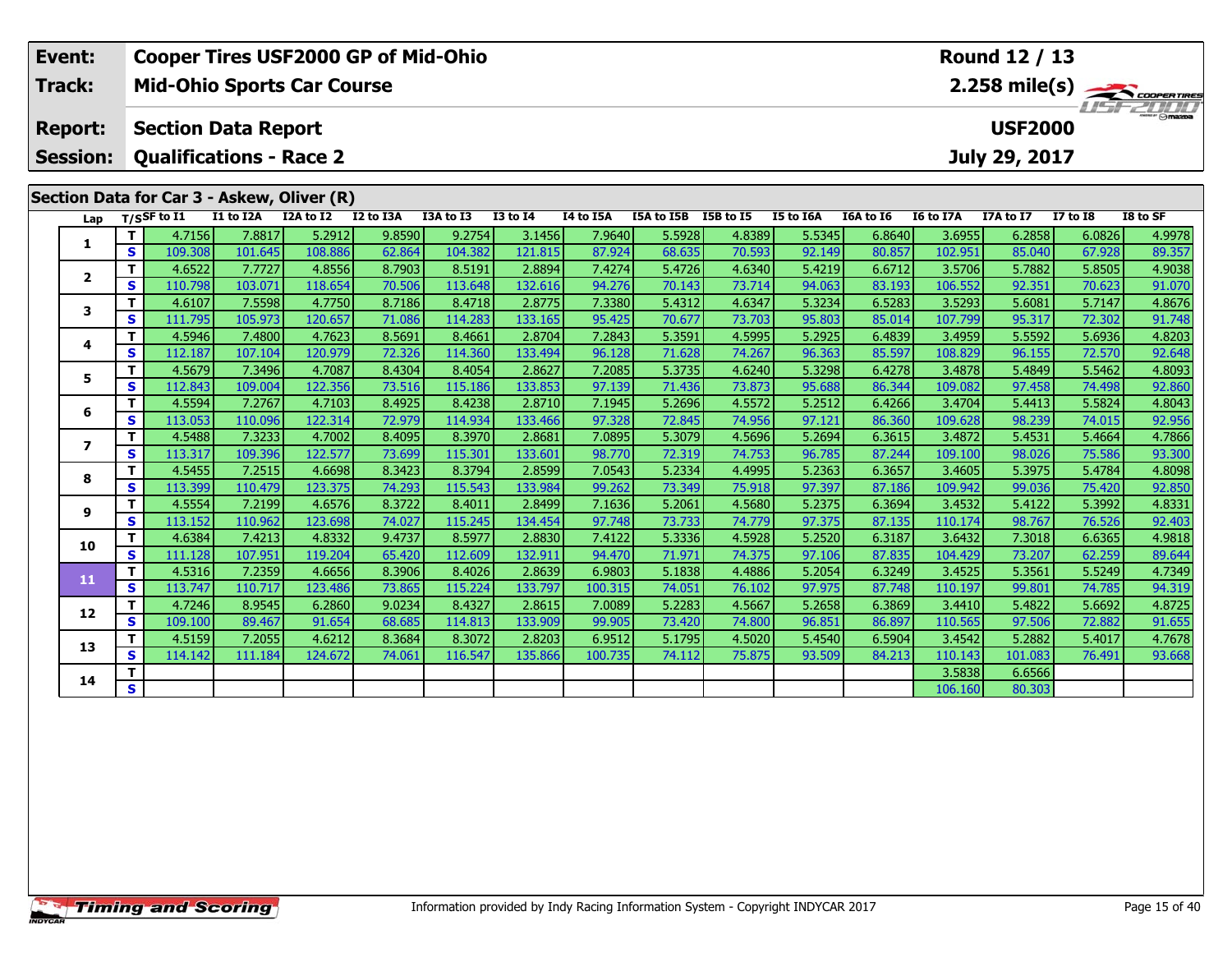| Track:<br>$2.258$ mile(s) $\overbrace{\hspace{2cm}}$ coorentines<br><b>Mid-Ohio Sports Car Course</b>                                                                                   |  |
|-----------------------------------------------------------------------------------------------------------------------------------------------------------------------------------------|--|
|                                                                                                                                                                                         |  |
| <b>Report:</b><br><b>Section Data Report</b><br><b>USF2000</b>                                                                                                                          |  |
| <b>Session:</b><br><b>Qualifications - Race 2</b><br>July 29, 2017                                                                                                                      |  |
| Section Data for Car 3 - Askew, Oliver (R)                                                                                                                                              |  |
| <b>16 to 17</b><br><b>SF to PI</b><br><b>I5 to I6</b><br>PO to SF<br>T/SI1 to I2<br>I2 to I3<br>14 to 15<br>Lap<br>Lap                                                                  |  |
| 9.9813<br>18.3957<br>19.1344<br>12.3985<br>92.0244<br>101.4794<br>13.1729<br>104E51<br><u>lon co</u><br>00,000<br><b>PE 020</b><br>$\epsilon$<br><b>77 E011</b><br>$OC$ $O07$<br>01.671 |  |

| Lap            |                         | $T/SI1$ to I2 | $I2$ to $I3$ | 14 to 15 | <b>I5 to I6</b> | <b>I6 to I7</b> | Lap     | <b>PO to SF</b> | SF to PI |
|----------------|-------------------------|---------------|--------------|----------|-----------------|-----------------|---------|-----------------|----------|
| 1              | т                       | 13.1729       | 19.1344      | 18.3957  | 12.3985         | 9.9813          | 92.0244 | 101.4794        |          |
|                | $\mathbf{s}$            | 104.553       | 82.990       | 77.501   | 85.897          | 91.671          | 88.333  | 75.029          |          |
| $\overline{2}$ | T                       | 12.6283       | 17.3094      | 17.5340  | 12.0931         | 9.3588          | 87.2195 |                 |          |
|                | S                       | 109.062       | 91.739       | 81.310   | 88.067          | 97.769          | 93.199  |                 |          |
| 3              | т                       | 12.3348       | 17.1904      | 17.4039  | 11.8517         | 9.1374          | 85.9887 |                 |          |
|                | S                       | 111.657       | 92.374       | 81.917   | 89.861          | 100.138         | 94.533  |                 |          |
| 4              | т                       | 12.2423       | 17.0352      | 17.2429  | 11.7764         | 9.0551          | 85.3308 |                 |          |
|                | $\mathbf{s}$            | 112.501       | 93.216       | 82.682   | 90.435          | 101.048         | 95.262  |                 |          |
| 5              | T                       | 12.0583       | 16.8358      | 17.2060  | 11.7576         | 8.9727          | 84.6165 |                 |          |
|                | S                       | 114.218       | 94.320       | 82.860   | 90.580          | 101.976         | 96.066  |                 |          |
| 6              | T                       | 11.9870       | 16.9163      | 17.0213  | 11.6778         | 8.9117          | 84.3312 |                 |          |
|                | $\mathbf{s}$            | 114.897       | 93.871       | 83.759   | 91.199          | 102.674         | 96.391  |                 |          |
| $\overline{z}$ | T                       | 12.0235       | 16.8065      | 16.9670  | 11.6309         | 8.9403          | 84.0381 |                 |          |
|                | $\mathbf{s}$            | 114.548       | 94.485       | 84.027   | 91.566          | 102.346         | 96.728  |                 |          |
| 8              | T                       | 11.9213       | 16.7217      | 16.7872  | 11.6020         | 8.8580          | 83.5838 |                 |          |
|                | $\mathbf{s}$            | 115.530       | 94.964       | 84.927   | 91.795          | 103.296         | 97.253  |                 |          |
| 9              | T                       | 11.8775       | 16.7733      | 16.9377  | 11.6069         | 8.8654          | 83.6984 |                 |          |
|                | $\mathbf{s}$            | 115.956       | 94.672       | 84.172   | 91.756          | 103.210         | 97.120  |                 |          |
| 10             | $\overline{\mathsf{r}}$ | 12.2545       | 18.0714      | 17.3386  | 11.5707         | 10.9450         | 89.3199 |                 |          |
|                | $\mathbf{s}$            | 112.389       | 87.871       | 82.226   | 92.043          | 83.600          | 91.008  |                 |          |
| 11             | T                       | 11.9015       | 16.7932      | 16.6527  | 11.5303         | 8.8086          | 83.3416 |                 |          |
|                | S                       | 115.723       | 94.559       | 85.613   | 92.365          | 103.876         | 97.536  |                 |          |
| 12             | T                       | 15.2405       | 17.4561      | 16.8039  | 11.6527         | 8.9232          | 88.2042 |                 |          |
|                | S                       | 90.369        | 90.968       | 84.842   | 91.395          | 102.542         | 92.159  |                 |          |
| 13             | T                       | 11.8267       | 16.6756      | 16.6327  | 12.0444         | 8.7424          | 83.4275 |                 | 82.0438  |
|                | S                       | 116.455       | 95.226       | 85.716   | 88.423          | 104.662         | 97.435  |                 | 93.642   |
| 14             | т                       |               |              |          |                 | 10.2404         |         |                 |          |
|                | S                       |               |              |          |                 | 89.352          |         |                 |          |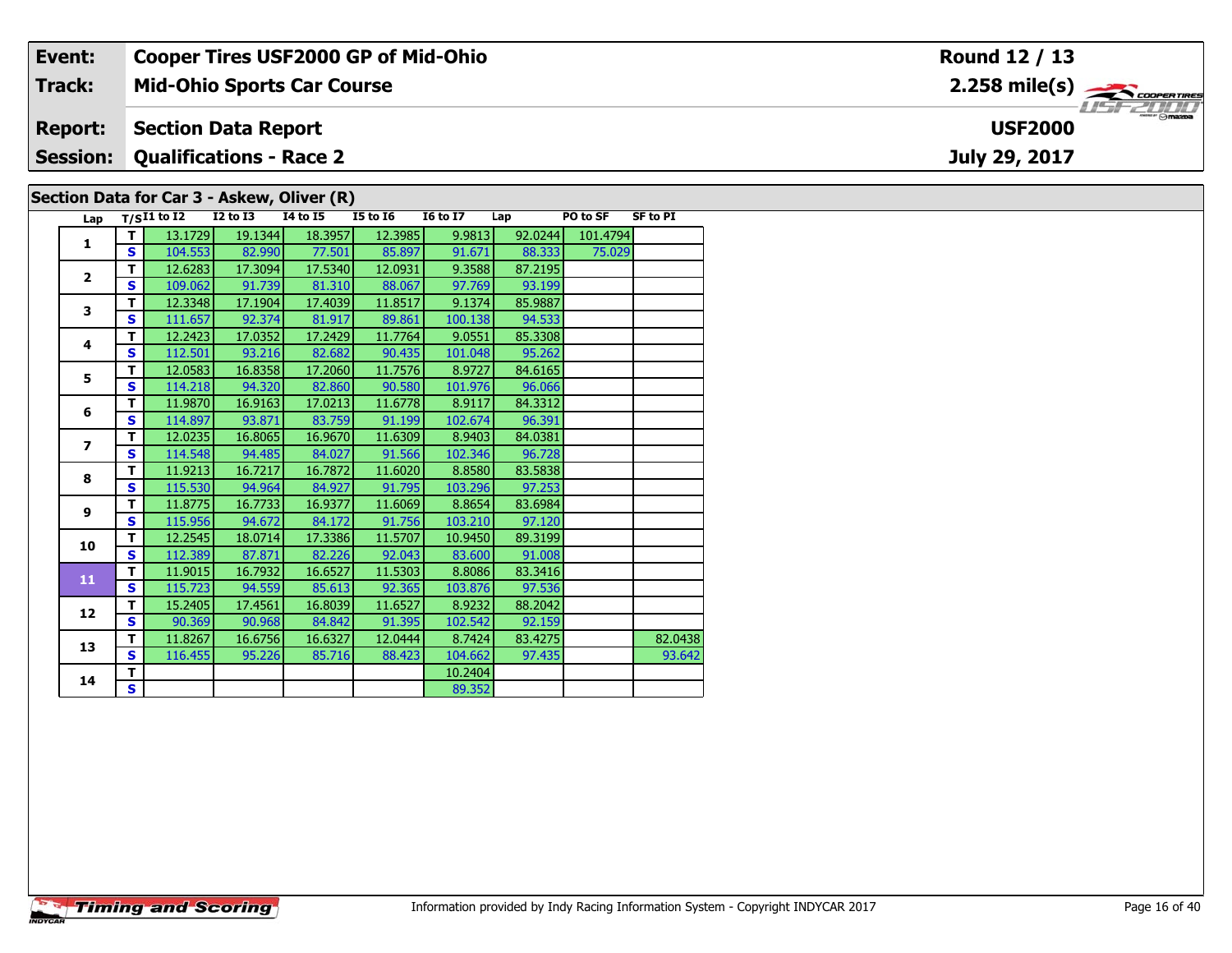| Event:                                                  |                         |                                   |                   |                   | <b>Cooper Tires USF2000 GP of Mid-Ohio</b> |                   |                   |                  |                  |                  |                  |                  |                   | Round 12 / 13    |                  |                         |
|---------------------------------------------------------|-------------------------|-----------------------------------|-------------------|-------------------|--------------------------------------------|-------------------|-------------------|------------------|------------------|------------------|------------------|------------------|-------------------|------------------|------------------|-------------------------|
| Track:                                                  |                         | <b>Mid-Ohio Sports Car Course</b> |                   |                   |                                            |                   |                   |                  |                  |                  |                  |                  |                   |                  |                  | $2.258 \text{ mile(s)}$ |
| <b>Report:</b>                                          |                         | <b>Section Data Report</b>        |                   |                   |                                            |                   |                   |                  |                  |                  |                  |                  |                   | <b>USF2000</b>   |                  |                         |
|                                                         |                         |                                   |                   |                   |                                            |                   |                   |                  |                  |                  |                  |                  |                   |                  |                  |                         |
| <b>Session:</b>                                         |                         | <b>Qualifications - Race 2</b>    |                   |                   |                                            |                   |                   |                  |                  |                  |                  |                  |                   | July 29, 2017    |                  |                         |
| Section Data for Car 36 - Keane, Darren (R)<br>Lap<br>1 |                         |                                   |                   |                   |                                            |                   |                   |                  |                  |                  |                  |                  |                   |                  |                  |                         |
|                                                         |                         | $T/S$ SF to $I1$                  | I1 to I2A         | I2A to I2         | I2 to I3A                                  | I3A to I3         | <b>I3 to I4</b>   | I4 to I5A        | I5A to I5B       | I5B to I5        | I5 to I6A        | I6A to I6        | <b>I6 to I7A</b>  | <b>I7A to I7</b> | <b>I7 to I8</b>  | I8 to SF                |
|                                                         | T.                      | 8.0799                            | 13.7794           | 9.8720            | 10.0924                                    | 8.7934            | 2.9534            | 7.9999           | 5.8700           | 5.1385           | 5.7956           | 7.0611           | 5.8378            | 8.3392           | 7.3148           | 7.2882                  |
|                                                         | $\mathbf s$             | 63.795                            | 58.140            | 58.361            | 61.410                                     | 110.103           | 129.743           | 87.530           | 65.394           | 66.477           | 87.998           | 78.600           | 65.171            | 64.100           | 56.486           | 61.276                  |
|                                                         | т                       | 4.7242                            | 8.2386            | 5.2268            | 9.0010                                     | 8.5763            | 2.9041            | 7.5889           | 5.7328           | 4.9120           | 5.4648           | 6.7468           | 3.6050            | 5.9228           | 6.1352           | 4.9565                  |
| $\mathbf{2}$                                            | $\mathbf{s}$            | 109.109                           | 97.242            | 110.227           | 68.856                                     | 112.890           | 131.945           | 92.270           | 66.959           | 69.542           | 93.325           | 82.261           | 105.535           | 90.252           | 67.346           | 90.102                  |
|                                                         | T                       | 4.6669                            | 7.6542            | 4.7345            | 8.8242                                     | 8.4765            | 2.8813            | 7.6917           | 5.6016           | 4.9830           | 5.3722           | 6.9085           | 3.5392            | 5.7621           | 5.9683           | 4.9661                  |
|                                                         | $\mathbf{s}$            | 110.449                           | 104.666           | 121.689           | 70.236                                     | 114.220           | 132.989           | 91.037           | 68.527           | 68.551           | 94.933           | 80.336           | 107.497           | 92.769           | 69.229           | 89.928                  |
| 3<br>T.<br>4<br>S<br>т<br>5<br>S<br>т                   | 4.6239                  | 7.5363                            | 4.7162            | 8.7405            | 8.4866                                     | 2.8799            | 7.5726            | 5.5273           | 4.8672           | 5.3850           | 6.7478           | 3.5657           | 5.5898            | 5.9139           | 4.8542           |                         |
|                                                         |                         | 111.476                           | 106.304           | 122.161           | 70.908                                     | 114.084           | 133.054           | 92.469           | 69.449           | 70.182           | 94.708           | 82.249           | 106.698           | 95.629           | 69.866           | 92.001                  |
|                                                         |                         | 4.6859                            | 7.7067            | 4.8065            | 9.0274                                     | 8.5044            | 2.8860            | 7.4493           | 5.5287           | 4.8949           | 5.3496           | 6.5804           | 3.5377            | 5.7053           | 5.9872           | 4.9414                  |
|                                                         |                         | 110.001                           | 103.953           | 119.866           | 68.655                                     | 113.845           | 132.773           | 93.999           | 69.431           | 69.785           | 95.334           | 84.341           | 107.543           | 93.693           | 69.011           | 90.377                  |
| 6                                                       |                         | 4.5976                            | 7.7227            | 4.7726            | 8.8145                                     | 8.4127            | 2.8389            | 7.4646           | 5.4968           | 4.8497           | 5.3493           | 6.6499           | 3.4842            | 5.6360           | 5.7558           | 4.8883                  |
|                                                         | $\mathbf{s}$            | 112.114                           | 103.738           | 120.718           | 70.313                                     | 115.086           | 134.975           | 93.806           | 69.834           | 70.435           | 95.340           | 83.460           | 109.194           | 94.845           | 71.785           | 91.359                  |
| $\overline{\mathbf{z}}$                                 | т                       | 4.6375                            | 7.3774            | 4.6769            | 8.7217                                     | 8.8951            | 2.9371            | 7.6436           | 5.4773           | 4.8080           | 5.3499           | 6.6137           | 3.5244            | 5.5431           | 5.7530           | 4.9464                  |
|                                                         | $\mathbf{s}$            | 111.149                           | 108.593           | 123.188           | 71.061                                     | 108.844           | 130.463           | 91.610           | 70.083           | 71.046           | 95.329           | 83.917           | 107.949           | 96.434           | 71.820           | 90.286                  |
| 8                                                       | т                       | 4.6306                            | 7.3318            | 4.6896            | 8.5864                                     | 8.4823            | 2.8944            | 7.3281           | 5.4127           | 4.7944           | 5.3217           | 6.6005           | 3.5074            | 5.4798           | 5.7658           | 4.8834                  |
|                                                         | $\mathbf s$<br>т        | 111.315<br>4.5832                 | 109.269<br>7.3079 | 122.854<br>4.6597 | 72.181<br>8.5771                           | 114.141<br>8.4613 | 132.387<br>2.8856 | 95.554<br>7.3004 | 70.919<br>5.3787 | 71.248<br>4.7854 | 95.834<br>5.3160 | 84.085<br>6.5073 | 108.472<br>3.5213 | 97.548<br>5.4792 | 71.661<br>5.6919 | 91.451<br>4.8424        |
| 9                                                       | $\mathbf{s}$            | 112.466                           | 109.626           | 123.642           | 72.259                                     | 114.425           | 132.791           | 95.916           | 71.367           | 71.382           | 95.937           | 85.289           | 108.044           | 97.559           | 72.591           | 92.225                  |
|                                                         | т                       | 4.6032                            | 7.2950            | 4.6710            | 8.7782                                     | 8.6341            | 2.8997            | 7.6337           | 5.4268           | 4.8138           | 5.2582           | 6.5376           | 3.5061            | 5.3954           | 5.6633           | 4.8380                  |
| 10                                                      | $\mathbf{s}$            | 111.977                           | 109.820           | 123.343           | 70.604                                     | 112.135           | 132.145           | 91.728           | 70.735           | 70.961           | 96.991           | 84.894           | 108.512           | 99.074           | 72.958           | 92.309                  |
|                                                         | т                       | 4.5959                            | 7.2691            | 4.6899            | 8.6382                                     | 8.4583            | 2.8841            | 7.4818           | 5.3022           | 4.7531           | 5.2598           | 6.4613           | 3.5085            | 5.4693           | 5.6828           | 4.7874                  |
| 11                                                      | $\mathbf{s}$            | 112.155                           | 110.211           | 122.846           | 71.748                                     | 114.465           | 132.860           | 93.591           | 72.397           | 71.867           | 96.962           | 85.896           | 108.438           | 97.736           | 72.707           | 93.285                  |
|                                                         | т                       | 4.5787                            | 7.2502            | 4.6930            | 8.6996                                     | 8.4562            | 2.8830            | 7.2500           | 5.2695           | 4.6925           | 5.2470           | 6.4458           | 3.5017            | 5.3897           | 5.6137           | 4.8268                  |
| 12                                                      | $\mathbf{s}$            | 112.577                           | 110.499           | 122.765           | 71.242                                     | 114.494           | 132.911           | 96.583           | 72.846           | 72.795           | 97.198           | 86.103           | 108.649           | 99.179           | 73.602           | 92.523                  |
| 13                                                      | $\mathbf T$             | 4.5486                            | 7.1710            | 4.6345            | 8.4816                                     | 8.5630            | 2.8898            | 7.3273           | 5.3599           | 4.6828           | 5.2623           | 6.4179           | 3.4886            | 5.3020           | 5.5388           | 4.7732                  |
|                                                         | S                       | 113.322                           | 111.719           | 124.315           | 73.073                                     | 113.066           | 132.598           | 95.564           | 71.618           | 72.946           | 96.916           | 86.477           | 109.057           | 100.820          | 74.598           | 93.562                  |
| 14                                                      | т                       |                                   |                   |                   |                                            |                   |                   |                  |                  |                  |                  |                  | 3.5445            | 6.4079           |                  |                         |
|                                                         | $\overline{\mathbf{s}}$ |                                   |                   |                   |                                            |                   |                   |                  |                  |                  |                  |                  | 107.337           | 83.420           |                  |                         |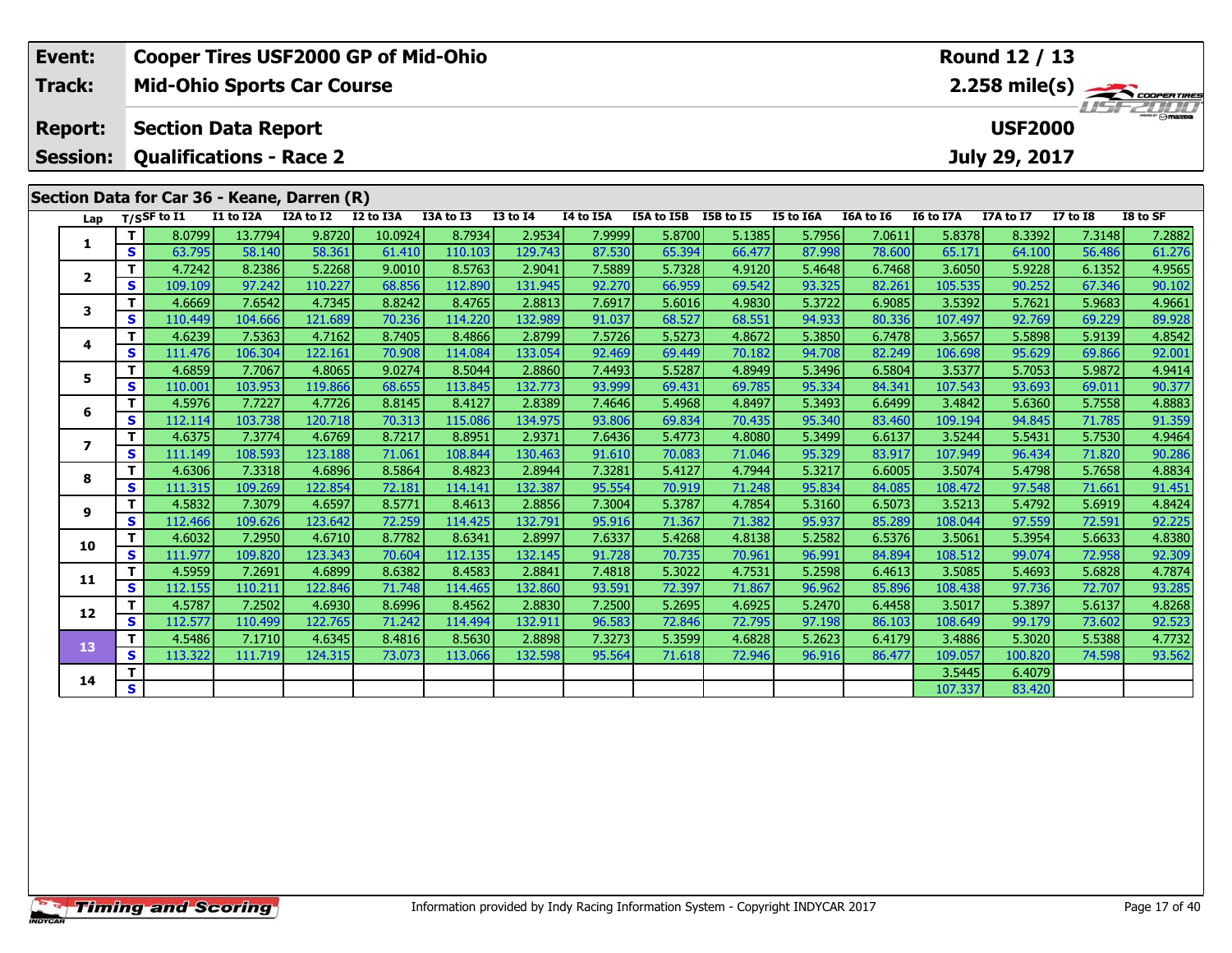| Event:         | <b>Cooper Tires USF2000 GP of Mid-Ohio</b>                                                                                                                                                              | Round 12 / 13                          |  |  |  |  |  |  |  |  |  |
|----------------|---------------------------------------------------------------------------------------------------------------------------------------------------------------------------------------------------------|----------------------------------------|--|--|--|--|--|--|--|--|--|
| Track:         | <b>Mid-Ohio Sports Car Course</b>                                                                                                                                                                       |                                        |  |  |  |  |  |  |  |  |  |
| <b>Report:</b> | <b>Section Data Report</b>                                                                                                                                                                              | $m = \bigcirc$ mazne<br><b>USF2000</b> |  |  |  |  |  |  |  |  |  |
|                | <b>Session: Qualifications - Race 2</b>                                                                                                                                                                 | July 29, 2017                          |  |  |  |  |  |  |  |  |  |
|                | Section Data for Car 36 - Keane, Darren (R)                                                                                                                                                             |                                        |  |  |  |  |  |  |  |  |  |
| Lap            | <b>16 to 17</b><br><b>SF to PI</b><br><b>I4 to I5</b><br>PO to SF<br><b>I5 to I6</b><br>T/SI1 to I2<br>I2 to I3<br>Lap<br>$236514$ $188858$ $190084$<br>14 1770 114 2156 109 2506<br>- 12.8567 <b>L</b> |                                        |  |  |  |  |  |  |  |  |  |

| Lap              |              | $T/SI1$ to I2 | <b>I2 to I3</b> | <b>14 to 15</b> | <b>I5 to 16</b> | <b>16 to 17</b> | Lap      | PO to SF | <b>SF to PI</b> |
|------------------|--------------|---------------|-----------------|-----------------|-----------------|-----------------|----------|----------|-----------------|
| $\mathbf{1}$     | т            | 23.6514       | 18.8858         | 19.0084         | 12.8567         | 14.1770         | 114.2156 | 109.2506 |                 |
|                  | S            | 58.232        | 84.082          | 75.003          | 82.836          | 64.541          | 71.171   | 69.692   |                 |
| $\overline{2}$   | T            | 13.4654       | 17.5773         | 18.2337         | 12.2116         | 9.5278          | 89.7358  |          |                 |
|                  | S            | 102.282       | 90.341          | 78.189          | 87.212          | 96.035          | 90.586   |          |                 |
| 3                | T            | 12.3887       | 17.3007         | 18.2763         | 12.2807         | 9.3013          | 88.0303  |          |                 |
|                  | S            | 111.172       | 91.786          | 78.007          | 86.721          | 98.373          | 92.341   |          |                 |
| 4                | T            | 12.2525       | 17.2271         | 17.9671         | 12.1328         | 9.1555          | 87.0069  |          |                 |
|                  | $\mathbf{s}$ | 112.407       | 92.178          | 79.350          | 87.779          | 99.940          | 93.427   |          |                 |
| 5                | т            | 12.5132       | 17.5318         | 17.8729         | 11.9300         | 9.2430          | 87.5914  |          |                 |
|                  | $\mathbf{s}$ | 110.066       | 90.576          | 79.768          | 89.271          | 98.994          | 92.804   |          |                 |
| 6                | T            | 12.4953       | 17.2272         | 17.8111         | 11.9992         | 9.1202          | 86.7336  |          |                 |
|                  | $\mathbf{s}$ | 110.223       | 92.177          | 80.045          | 88.756          | 100.327         | 93.721   |          |                 |
| $\overline{ }$   | T            | 12.0543       | 17.6168         | 17.9289         | 11.9636         | 9.0675          | 86.9051  |          |                 |
|                  | S            | 114.256       | 90.139          | 79.519          | 89.020          | 100.910         | 93.537   |          |                 |
| 8                | т            | 12.0214       | 17.0687         | 17.5352         | 11.9222         | 8.9872          | 85.7089  |          |                 |
|                  | $\mathbf{s}$ | 114.568       | 93.033          | 81.304          | 89.329          | 101.811         | 94.842   |          |                 |
| $\boldsymbol{9}$ | т            | 11.9676       | 17.0384         | 17.4645         | 11.8233         | 9.0005          | 85.2974  |          |                 |
|                  | S            | 115.083       | 93.199          | 81.633          | 90.076          | 101.661         | 95.300   |          |                 |
| 10               | т            | 11.9660       | 17.4123         | 17.8743         | 11.7958         | 8.9015          | 85.9541  |          |                 |
|                  | S            | 115.099       | 91.197          | 79.762          | 90.286          | 102.792         | 94.571   |          |                 |
| 11               | т            | 11.9590       | 17.0965         | 17.5371         | 11.7211         | 8.9778          | 85.2417  |          |                 |
|                  | $\mathbf{s}$ | 115.166       | 92.882          | 81.295          | 90.862          | 101.918         | 95.362   |          |                 |
| 12               | T            | 11.9432       | 17.1558         | 17.2120         | 11.6928         | 8.8914          | 84.7974  |          |                 |
|                  | $\mathbf{s}$ | 115.319       | 92.561          | 82.831          | 91.082          | 102.908         | 95.861   |          |                 |
| 13               | т            | 11.8055       | 17.0446         | 17.3700         | 11.6802         | 8.7906          | 84.4413  |          | 83.3810         |
|                  | S            | 116.664       | 93.165          | 82.077          | 91.180          | 104.088         | 96.266   |          | 92.140          |
| 14               | T            |               |                 |                 |                 | 9.9524          |          |          |                 |
|                  | $\mathbf{s}$ |               |                 |                 |                 | 91.938          |          |          |                 |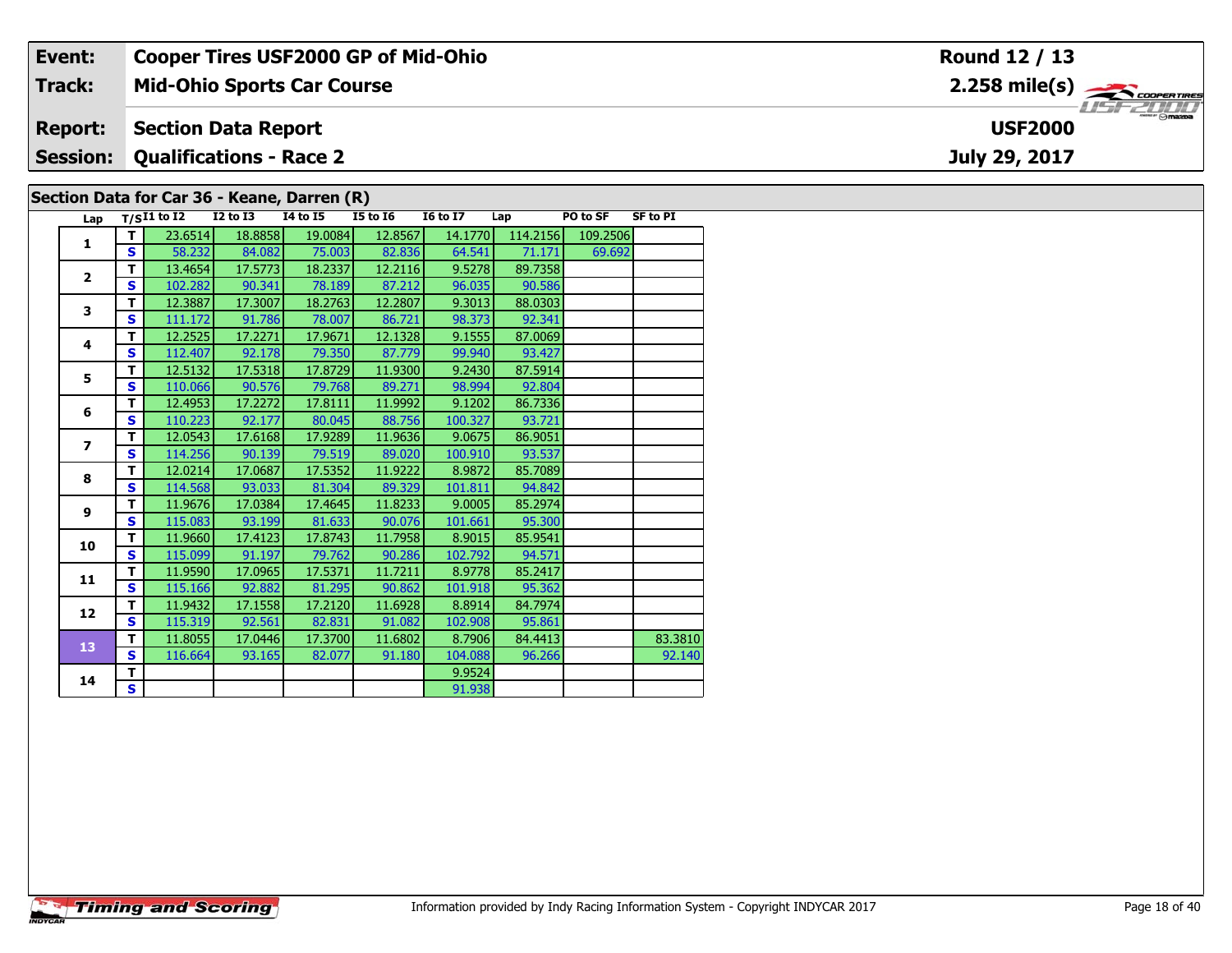| Event:                   | Round 12 / 13<br><b>Cooper Tires USF2000 GP of Mid-Ohio</b><br><b>Mid-Ohio Sports Car Course</b><br>$2.258 \text{ mile(s)}$ |                                           |                   |                   |                  |                   |                   |                  |                  |                  |                  |                  |                   |                  |                  |                  |
|--------------------------|-----------------------------------------------------------------------------------------------------------------------------|-------------------------------------------|-------------------|-------------------|------------------|-------------------|-------------------|------------------|------------------|------------------|------------------|------------------|-------------------|------------------|------------------|------------------|
| Track:                   |                                                                                                                             |                                           |                   |                   |                  |                   |                   |                  |                  |                  |                  |                  |                   |                  |                  |                  |
|                          |                                                                                                                             |                                           |                   |                   |                  |                   |                   |                  |                  |                  |                  |                  |                   |                  |                  |                  |
| <b>Report:</b>           |                                                                                                                             | <b>Section Data Report</b>                |                   |                   |                  |                   |                   |                  |                  |                  |                  |                  |                   | <b>USF2000</b>   |                  |                  |
| <b>Session:</b>          |                                                                                                                             | <b>Qualifications - Race 2</b>            |                   |                   |                  |                   |                   |                  |                  |                  |                  |                  |                   | July 29, 2017    |                  |                  |
|                          |                                                                                                                             |                                           |                   |                   |                  |                   |                   |                  |                  |                  |                  |                  |                   |                  |                  |                  |
|                          |                                                                                                                             | Section Data for Car 37 - Abel, Jacob (R) | I1 to I2A         | I2A to I2         | I2 to I3A        | I3A to I3         |                   | I4 to I5A        | I5A to I5B       |                  | I5 to I6A        | I6A to I6        | <b>I6 to I7A</b>  | I7A to I7        | <b>I7 to 18</b>  | I8 to SF         |
| Lap                      |                                                                                                                             | $T/S$ SF to $I1$                          |                   |                   |                  |                   | <b>I3 to I4</b>   |                  |                  | I5B to I5        |                  |                  |                   |                  |                  |                  |
| 1                        | T<br>S                                                                                                                      | 4.8256<br>106.817                         | 7.9770<br>100.431 | 4.9903<br>115.451 | 9.2615<br>66.919 | 10.3916<br>93.170 | 4.0325<br>95.023  | 9.1432<br>76.584 | 5.6542<br>67.890 | 5.2039<br>65.641 | 5.5139<br>92.494 | 6.9551<br>79.798 | 3.6948<br>102.970 | 6.1117<br>87.463 | 6.4827<br>63.736 | 5.0332<br>88.729 |
|                          | $\mathbf{T}$                                                                                                                | 4.7190                                    | 7.7105            | 4.8885            | 9.1306           | 8.5729            | 2.9107            | 7.7121           | 5.5685           | 4.9837           | 5.4708           | 6.7866           | 3.5547            | 5.7690           | 6.1491           | 4.9298           |
| $\overline{2}$           | $\mathbf{s}$                                                                                                                | 109.230                                   | 103.902           | 117.855           | 67.879           | 112.935           | 131.646           | 90.796           | 68.935           | 68.542           | 93.222           | 81.779           | 107.029           | 92.658           | 67.194           | 90.590           |
|                          | T                                                                                                                           | 4.6889                                    | 7.6287            | 4.7998            | 9.0015           | 8.5943            | 2.9189            | 7.5109           | 5.6059           | 4.8936           | 5.4771           | 6.7084           | 3.5571            | 5.6923           | 6.1835           | 4.9225           |
| 3                        | $\mathbf{s}$                                                                                                                | 109.931                                   | 105.016           | 120.033           | 68.852           | 112.654           | 131.276           | 93.228           | 68.475           | 69.804           | 93.115           | 82.732           | 106.956           | 93.907           | 66.820           | 90.724           |
|                          | T<br>4.6762<br>4.7646<br>7.4558<br>4<br>$\mathbf s$<br>110.229                                                              |                                           |                   |                   |                  | 8.5451            | 2.8980            | 7.3836           | 5.6332           | 4.7566           | 5.4031           | 6.6561           | 3.5227            | 5.5581           | 6.0118           | 4.9227           |
|                          |                                                                                                                             |                                           | 107.451           | 120.920           | 68.792           | 113.303           | 132.223           | 94.835           | 68.143           | 71.814           | 94.390           | 83.382           | 108.001           | 96.174           | 68.728           | 90.721           |
| 5                        | T                                                                                                                           | 4.6486                                    | 7.4857            | 4.7561            | 8.8170           | 8.4883            | 2.8988            | 7.2552           | 5.5513           | 4.7539           | 5.3838           | 6.8119           | 3.5323            | 5.6646           | 5.9168           | 4.8165           |
|                          | S                                                                                                                           | 110.884                                   | 107.022           | 121.136           | 70.293           | 114.061           | 132.186           | 96.514           | 69.148           | 71.855           | 94.729           | 81.475           | 107.707           | 94.366           | 69.832           | 92.721           |
| 6                        | T                                                                                                                           | 4.6506                                    | 7.4605            | 4.7303            | 8.9433           | 8.5298            | 2.9061            | 7.3403           | 5.5289           | 4.8658           | 5.3575           | 6.6563           | 3.5523            | 5.6975           | 5.9707           | 4.8579           |
|                          | $\mathbf{s}$                                                                                                                | 110.836                                   | 107.384           | 121.797           | 69.300           | 113.506           | 131.854           | 95.395           | 69.429           | 70.202           | 95.194           | 83.380           | 107.101           | 93.821           | 69.202           | 91.931           |
| $\overline{\phantom{a}}$ | T                                                                                                                           | 4.6468                                    | 7.4650            | 4.7537            | 8.8614           | 8.5018            | 2.9107            | 7.3022           | 5.4607           | 4.7854           | 5.3843           | 6.5542           | 3.4959            | 5.5848           | 5.9513           | 4.8761           |
|                          | $\mathbf{s}$                                                                                                                | 110.927                                   | 107.319           | 121.197           | 69.941           | 113.880           | 131.646           | 95.893           | 70.296           | 71.382           | 94.720           | 84.679           | 108.829           | 95.714           | 69.427           | 91.588           |
| 8                        | T                                                                                                                           | 4.6319                                    | 7.4079            | 4.7180            | 8.8275           | 8.4778            | 2.8977            | 7.2746           | 5.5344           | 4.7362           | 5.3259           | 6.5382           | 3.4802            | 5.6157           | 5.9908           | 4.8579           |
|                          | $\mathbf s$                                                                                                                 | 111.284                                   | 108.146           | 122.115           | 70.209           | 114.202           | 132.237           | 96.256           | 69.360           | 72.123           | 95.758           | 84.886           | 109.320           | 95.188           | 68.969           | 91.931           |
| 9                        | T<br>$\mathbf{s}$                                                                                                           | 4.6299<br>111.332                         | 7.4001            | 4.7388<br>121.579 | 8.8051<br>70.388 | 8.4984            | 2.8966<br>132.287 | 7.5810<br>92.366 | 5.5189           | 4.7768           | 5.3143           | 6.5157           | 3.4782<br>109.383 | 5.5327           | 5.8306           | 4.7901<br>93.232 |
|                          | T                                                                                                                           | 4.6144                                    | 108.260<br>7.3669 | 4.7138            | 8.6689           | 113.925<br>8.4305 | 2.8843            | 7.2306           | 69.554<br>5.4674 | 71.510<br>4.7379 | 95.967<br>5.3312 | 85.179<br>6.5322 | 3.4639            | 96.616<br>5.5688 | 70.864<br>5.8376 | 4.7848           |
| 10                       | $\mathbf{s}$                                                                                                                | 111.706                                   | 108.748           | 122.223           | 71.494           | 114.843           | 132.851           | 96.842           | 70.210           | 72.098           | 95.663           | 84.964           | 109.834           | 95.989           | 70.779           | 93.335           |
|                          | T                                                                                                                           | 4.5965                                    | 7.3206            | 4.7269            | 8.8549           | 8.3556            | 2.8388            | 8.0634           | 6.0097           | 5.1646           | 5.5771           | 6.5996           | 3.4715            | 5.5689           | 5.7958           | 4.8155           |
| 11                       | $\mathbf{s}$                                                                                                                | 112.141                                   | 109.436           | 121.885           | 69.992           | 115.872           | 134.980           | 86.840           | 63.874           | 66.141           | 91.445           | 84.096           | 109.594           | 95.988           | 71.290           | 92.740           |
|                          | т                                                                                                                           | 4.5992                                    | 7.2972            | 4.6808            | 8.6352           | 8.4409            | 2.8786            | 7.5536           | 5.3344           | 4.7338           | 5.3720           | 6.5359           | 3.4865            | 5.5399           | 5.7630           | 4.7586           |
| 12                       | $\mathbf{s}$                                                                                                                | 112.075                                   | 109.787           | 123.085           | 71.773           | 114.701           | 133.114           | 92.701           | 71.960           | 72.160           | 94.937           | 84.916           | 109.122           | 96.490           | 71.696           | 93.849           |
|                          | $\mathbf{T}$                                                                                                                | 4.5804                                    | 7.4269            | 4.7207            | 8.7579           | 8.4922            | 2.8985            | 7.1683           | 5.3670           | 4.7099           | 5.2688           | 6.4376           | 3.4642            | 5.5307           | 5.7411           | 4.7663           |
| 13                       | S                                                                                                                           | 112.535                                   | 107.870           | 122.045           | 70.767           | 114.008           | 132.200           | 97.684           | 71.523           | 72.526           | 96.796           | 86.212           | 109.825           | 96.651           | 71.969           | 93.698           |
| 14                       | т                                                                                                                           |                                           |                   |                   |                  |                   |                   |                  |                  |                  |                  |                  | 3.4629            | 5.9247           |                  |                  |
|                          | $\overline{\mathbf{s}}$                                                                                                     |                                           |                   |                   |                  |                   |                   |                  |                  |                  |                  |                  | 109.866           | 90.223           |                  |                  |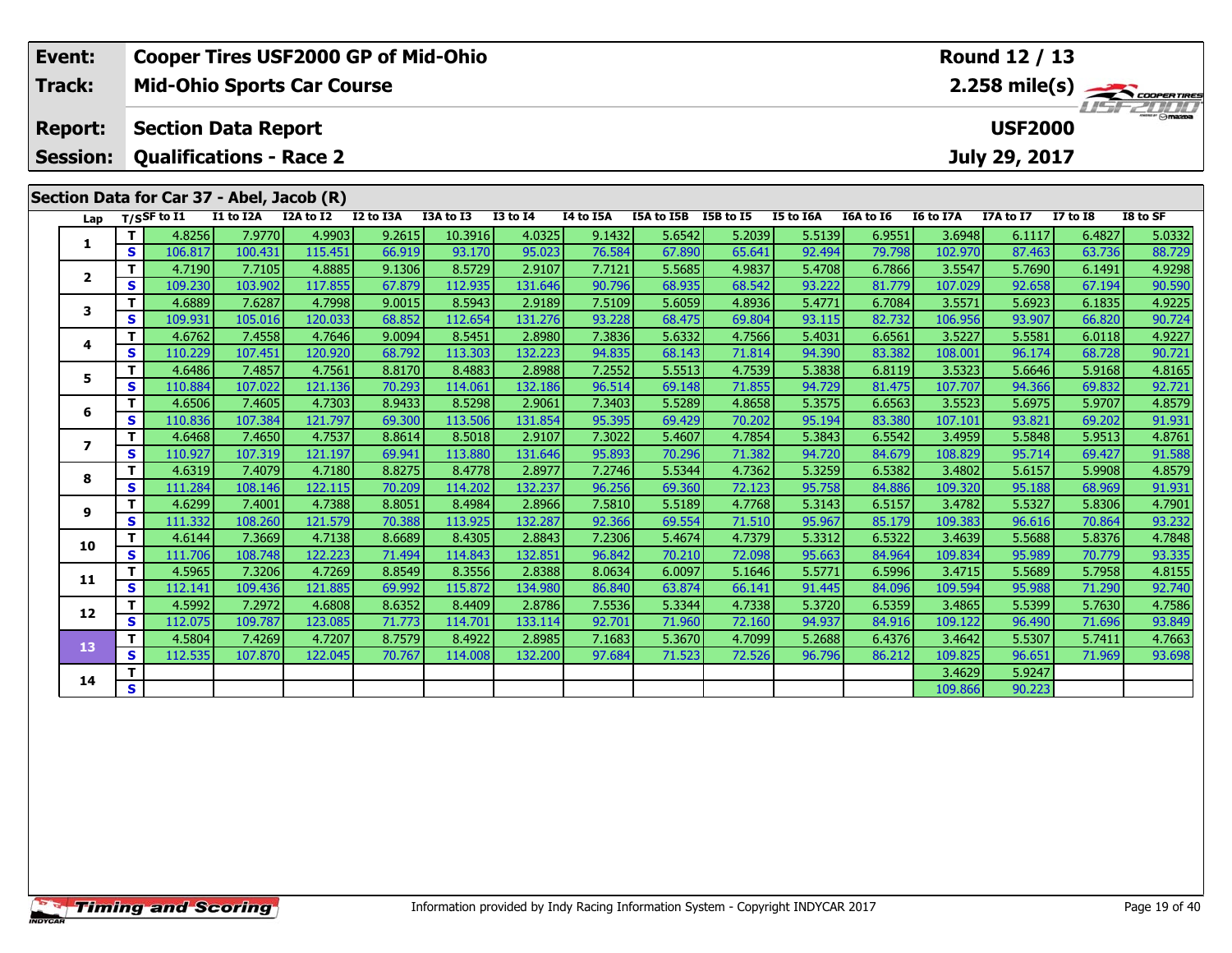| Event:          |          |                                                 |                                              | <b>Cooper Tires USF2000 GP of Mid-Ohio</b> |                 |                 |         |          |                 | Round 12 / 13                                             |  |  |  |  |
|-----------------|----------|-------------------------------------------------|----------------------------------------------|--------------------------------------------|-----------------|-----------------|---------|----------|-----------------|-----------------------------------------------------------|--|--|--|--|
| <b>Track:</b>   |          |                                                 |                                              | <b>Mid-Ohio Sports Car Course</b>          |                 |                 |         |          |                 | $2.258$ mile(s) $\overbrace{\hspace{2.5cm}}$ coorer TIRES |  |  |  |  |
| <b>Report:</b>  |          |                                                 | <b>USF2000</b><br><b>Section Data Report</b> |                                            |                 |                 |         |          |                 |                                                           |  |  |  |  |
| <b>Session:</b> |          | <b>Qualifications - Race 2</b><br>July 29, 2017 |                                              |                                            |                 |                 |         |          |                 |                                                           |  |  |  |  |
|                 |          |                                                 |                                              | Section Data for Car 37 - Abel, Jacob (R)  |                 |                 |         |          |                 |                                                           |  |  |  |  |
|                 |          | Lap $T/SI1$ to I2                               | $I2$ to $I3$                                 | <b>I4 to I5</b>                            | <b>I5 to 16</b> | <b>I6 to I7</b> | Lap     | PO to SF | <b>SF to PI</b> |                                                           |  |  |  |  |
|                 |          | 12.9673                                         | 19.6531                                      | 20.0013                                    | 12.4690         | 9.8065          | 95.2712 | 97.7706  |                 |                                                           |  |  |  |  |
|                 | <b>S</b> | 106.211                                         | 80.799                                       | 71.279                                     | 85.412          | 93.305          | 85.323  | 77.875   |                 |                                                           |  |  |  |  |
|                 |          | 12.5990                                         | 17.7035                                      | 18.2643                                    | 12.2574         | 9.3237          | 88.8565 |          |                 |                                                           |  |  |  |  |

91.482

88.1834

98.137

 $9.2494$ 

| з  | S. | 110.816 | 90.246  | 79.159  | 87.399  | 98.925  | 92.181  |         |
|----|----|---------|---------|---------|---------|---------|---------|---------|
| 4  | т  | 12.2204 | 17.5545 | 17.7734 | 12.0592 | 9.0808  | 87.1970 |         |
|    | S  | 112.703 | 90.459  | 80.214  | 88.314  | 100.762 | 93.223  |         |
| 5  | т  | 12.2418 | 17.3053 | 17.5604 | 12.1957 | 9.1969  | 86.7808 |         |
|    | S. | 112.506 | 91.761  | 81.187  | 87.326  | 99.490  | 93.670  |         |
| 6  | т  | 12.1908 | 17.4731 | 17.7350 | 12.0138 | 9.2498  | 87.0478 |         |
|    | S  | 112.976 | 90.880  | 80.388  | 88.648  | 98.921  | 93.383  |         |
| 7  | т  | 12.2187 | 17.3632 | 17.5483 | 11.9385 | 9.0807  | 86.5343 |         |
|    | S. | 112.718 | 91.455  | 81.243  | 89.207  | 100.763 | 93.937  |         |
| 8  | т  | 12.1259 | 17.3053 | 17.5452 | 11.8641 | 9.0959  | 86.3147 |         |
|    | S. | 113.581 | 91.761  | 81.258  | 89.767  | 100.595 | 94.176  |         |
| 9  | т  | 12.1389 | 17.3035 | 17.8767 | 11.8300 | 9.0109  | 86.3072 |         |
|    | S  | 113.459 | 91.771  | 79.751  | 90.025  | 101.544 | 94.184  |         |
| 10 | т  | 12.0807 | 17.0994 | 17.4359 | 11.8634 | 9.0327  | 85.6332 |         |
|    | S. | 114.006 | 92.866  | 81.767  | 89.772  | 101.299 | 94.926  |         |
| 11 | т  | 12.0475 | 17.2105 | 19.2377 | 12.1767 | 9.0404  | 87.7594 |         |
|    | S. | 114.320 | 92.267  | 74.109  | 87.462  | 101.212 | 92.626  |         |
| 12 | т  | 11.9780 | 17.0761 | 17.6218 | 11.9079 | 9.0264  | 85.6096 |         |
|    | S. | 114.984 | 92.993  | 80.904  | 89.436  | 101.369 | 94.952  |         |
| 13 | т  | 12.1476 | 17.2501 | 17.2452 | 11.7064 | 8.9949  | 85.3305 | 83.4389 |
|    | S  | 113.378 | 92.055  | 82.671  | 90.976  | 101.724 | 95.263  | 92.076  |
| 14 | т  |         |         |         |         | 9.3876  |         |         |
|    | S. |         |         |         |         | 97.469  |         |         |

109.316

12.4285

 $\mathbf{s}$ 

 $\overline{\mathsf{r}}$ 

 $\overline{\mathbf{2}}$ 

 $\overline{\mathbf{3}}$ 

89.697

17.5958

18.2643

78.058

18.0104

86.886

12.1855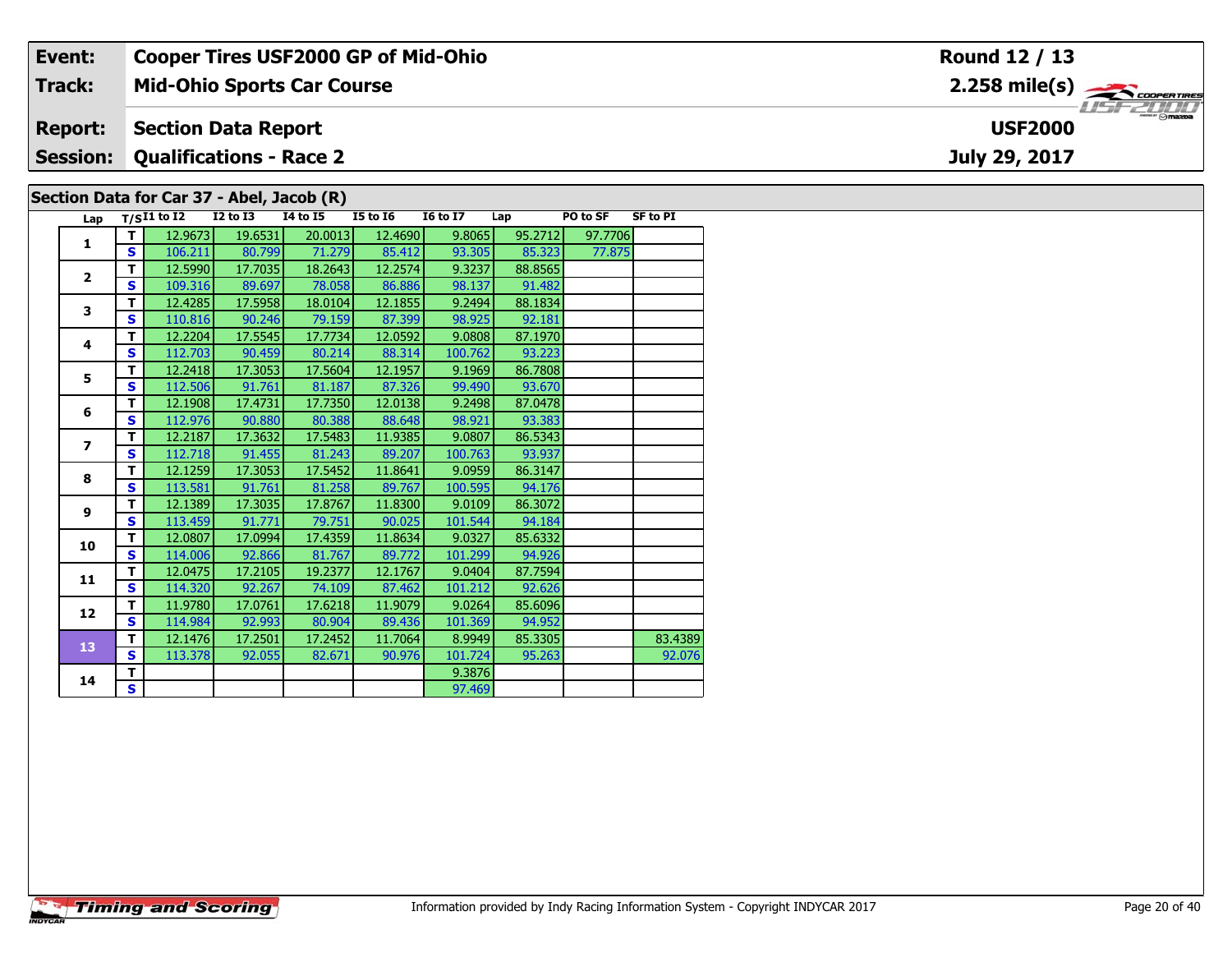| Event:                   | Round 12 / 13<br><b>Cooper Tires USF2000 GP of Mid-Ohio</b><br><b>Mid-Ohio Sports Car Course</b><br>$2.258 \text{ mile(s)}$ |                                            |                   |                   |                  |                   |                   |                  |                  |                  |                  |                  |                   |                  |                  |                  |
|--------------------------|-----------------------------------------------------------------------------------------------------------------------------|--------------------------------------------|-------------------|-------------------|------------------|-------------------|-------------------|------------------|------------------|------------------|------------------|------------------|-------------------|------------------|------------------|------------------|
| Track:                   |                                                                                                                             |                                            |                   |                   |                  |                   |                   |                  |                  |                  |                  |                  |                   |                  |                  |                  |
|                          |                                                                                                                             |                                            |                   |                   |                  |                   |                   |                  |                  |                  |                  |                  |                   |                  |                  |                  |
| <b>Report:</b>           |                                                                                                                             | <b>Section Data Report</b>                 |                   |                   |                  |                   |                   |                  |                  |                  |                  |                  |                   | <b>USF2000</b>   |                  |                  |
| <b>Session:</b>          |                                                                                                                             | <b>Qualifications - Race 2</b>             |                   |                   |                  |                   |                   |                  |                  |                  |                  |                  |                   | July 29, 2017    |                  |                  |
|                          |                                                                                                                             |                                            |                   |                   |                  |                   |                   |                  |                  |                  |                  |                  |                   |                  |                  |                  |
|                          |                                                                                                                             | Section Data for Car 7 - Wojcik, Devin (R) | I1 to I2A         | I2A to I2         | I2 to I3A        | I3A to I3         | <b>I3 to I4</b>   | <b>I4 to I5A</b> | I5A to I5B       | I5B to I5        | I5 to I6A        | I6A to I6        | <b>I6 to I7A</b>  | I7A to I7        | <b>I7 to 18</b>  | I8 to SF         |
| Lap                      |                                                                                                                             | $T/S$ SF to $I1$                           |                   | 5.0251            |                  |                   |                   |                  |                  |                  |                  |                  |                   |                  |                  |                  |
| 1                        | T<br>S                                                                                                                      | 4.8553<br>106.163                          | 8.3185<br>96.308  | 114.652           | 9.4383<br>65.666 | 8.7585<br>110.542 | 2.9534<br>129.743 | 7.8923<br>88.723 | 5.7451<br>66.816 | 4.9347<br>69.222 | 5.7077<br>89.353 | 6.9715<br>79.610 | 3.7233<br>102.182 | 6.3451<br>84.245 | 6.3067<br>65.515 | 5.2078<br>85.754 |
|                          | $\mathbf{T}$                                                                                                                | 4.7416                                     | 8.1074            | 4.9854            | 9.1996           | 8.6182            | 2.9386            | 7.5768           | 5.6294           | 4.7963           | 5.5022           | 6.7074           | 3.6327            | 6.0404           | 6.0804           | 5.0218           |
| $\mathbf{2}$             | $\mathbf{s}$                                                                                                                | 108.709                                    | 98.815            | 115.565           | 67.370           | 112.342           | 130.396           | 92.417           | 68.189           | 71.220           | 92.690           | 82.744           | 104.731           | 88.495           | 67.953           | 88.930           |
|                          | T                                                                                                                           | 4.6934                                     | 7.8647            | 4.9028            | 8.9657           | 8.6184            | 2.9207            | 7.6346           | 5.6007           | 4.7229           | 5.4998           | 6.7753           | 3.5708            | 5.8579           | 5.8315           | 4.9253           |
| 3                        | $\mathbf{s}$                                                                                                                | 109.825                                    | 101.865           | 117.512           | 69.127           | 112.339           | 131.195           | 91.718           | 68.539           | 72.327           | 92.731           | 81.915           | 106.546           | 91.252           | 70.853           | 90.673           |
|                          | T                                                                                                                           | 4.7037                                     | 7.6001            | 4.8505            | 8.9496           | 8.5980            | 2.9149            | 7.5427           | 5.5578           | 4.7472           | 5.4502           | 6.6791           | 3.5989            | 5.6410           | 5.6954           | 5.0120           |
| 4                        | $\mathbf{s}$                                                                                                                | 109.585                                    | 105.411           | 118.779           | 69.251           | 112.605           | 131.456           | 92.835           | 69.068           | 71.956           | 93.575           | 83.095           | 105.714           | 94.761           | 72.547           | 89.104           |
| 5                        | T.                                                                                                                          | 4.7003                                     | 7.5241            | 4.8019            | 8.7711           | 8.5625            | 2.9070            | 7.4267           | 5.5431           | 4.6691           | 5.4200           | 6.6130           | 3.5615            | 5.6640           | 5.6894           | 4.9466           |
|                          | S                                                                                                                           | 109.664                                    | 106.476           | 119.981           | 70.661           | 113.072           | 131.813           | 94.285           | 69.251           | 73.160           | 94.096           | 83.926           | 106.824           | 94.376           | 72.623           | 90.282           |
| 6                        | T                                                                                                                           | 4.6654                                     | 7.4268            | 4.7930            | 8.8426           | 8.5461            | 2.9145            | 7.3957           | 5.4582           | 4.7144           | 5.5062           | 6.6251           | 3.5616            | 5.6540           | 5.6475           | 4.8841           |
|                          | $\mathbf{s}$                                                                                                                | 110.485                                    | 107.871           | 120.204           | 70.089           | 113.289           | 131.474           | 94.680           | 70.328           | 72.457           | 92.623           | 83.772           | 106.821           | 94.543           | 73.162           | 91.438           |
| $\overline{\phantom{a}}$ | T                                                                                                                           | 4.6794                                     | 7.5002            | 4.7514            | 8.7120           | 8.5431            | 2.9244            | 7.3816           | 5.4393           | 4.6092           | 5.4289           | 6.4532           | 3.5582            | 5.5586           | 5.5710           | 4.9128           |
|                          | $\mathbf{s}$                                                                                                                | 110.154                                    | 106.815           | 121.256           | 71.140           | 113.329           | 131.029           | 94.861           | 70.572           | 74.111           | 93.942           | 86.004           | 106.923           | 96.165           | 74.167           | 90.904           |
| 8                        | T                                                                                                                           | 4.6376                                     | 7.2970            | 4.7579            | 8.6770           | 8.5195            | 2.9018            | 7.2957           | 5.4719           | 4.5922           | 5.3495           | 6.4823           | 3.5400            | 5.5250           | 5.5572           | 4.8404           |
|                          | $\mathbf s$                                                                                                                 | 111.147                                    | 109.790           | 121.090           | 71.427           | 113.643           | 132.050           | 95.978           | 70.152           | 74.385           | 95.336           | 85.618           | 107.473           | 96.750           | 74.351           | 92.263           |
| 9                        | T                                                                                                                           | 4.6648                                     | 7.4766            | 4.7707            | 8.6379           | 8.5396            | 2.9119            | 7.2662           | 5.3204           | 4.5136           | 5.3349           | 6.4595           | 3.5383            | 5.4255           | 5.4085           | 4.8973           |
|                          | $\mathbf{s}$                                                                                                                | 110.499                                    | 107.152           | 120.766           | 71.750           | 113.376           | 131.592           | 96.368<br>7.2602 | 72.149           | 75.680           | 95.597           | 85.920           | 107.525<br>3.5295 | 98.525           | 76.395           | 91.191           |
| 10                       | T<br>$\mathbf{s}$                                                                                                           | 4.6277<br>111.385                          | 7.2913<br>109.876 | 4.7530<br>121.215 | 8.6407<br>71.727 | 8.5657<br>113.030 | 2.9057<br>131.872 | 96.447           | 5.3507<br>71.741 | 4.4714<br>76.395 | 5.3169<br>95.921 | 6.4016<br>86.697 | 107.793           | 5.4701<br>97.721 | 5.4761<br>75.452 | 4.8603<br>91.885 |
|                          | T.                                                                                                                          | 4.6276                                     | 7.2730            | 4.7198            | 8.5084           | 8.5011            | 2.9006            | 7.2121           | 5.4624           | 4.4910           | 5.3216           | 6.4987           | 3.5207            | 5.3819           | 5.4123           | 4.8742           |
| 11                       | $\mathbf{s}$                                                                                                                | 111.387                                    | 110.152           | 122.068           | 72.842           | 113.889           | 132.104           | 97.091           | 70.274           | 76.061           | 95.836           | 85.402           | 108.062           | 99.323           | 76.341           | 91.623           |
|                          | т                                                                                                                           | 4.6367                                     | 7.3805            | 4.7296            | 8.6013           | 8.4828            | 2.8963            | 7.2074           | 5.2504           | 4.5448           | 5.2949           | 6.4595           | 3.5482            | 5.4406           | 5.3744           | 4.9139           |
| 12                       | $\mathbf{s}$                                                                                                                | 111.168                                    | 108.548           | 121.815           | 72.056           | 114.135           | 132.300           | 97.154           | 73.111           | 75.161           | 96.319           | 85.920           | 107.225           | 98.251           | 76.880           | 90.883           |
|                          | $\mathbf{T}$                                                                                                                | 4.6026                                     | 7.3463            | 4.7651            | 8.4952           | 8.4910            | 2.8909            | 7.2050           | 5.2862           | 4.5009           | 5.3266           | 6.4313           | 3.5449            | 5.3552           | 5.6207           | 4.7722           |
| 13                       | S                                                                                                                           | 111.992                                    | 109.053           | 120.908           | 72.956           | 114.024           | 132.548           | 97.186           | 72.616           | 75.894           | 95.746           | 86.297           | 107.324           | 99.818           | 73.511           | 93.582           |
|                          | т                                                                                                                           |                                            |                   |                   |                  |                   |                   |                  |                  |                  |                  |                  | 3.5987            | 6.4153           |                  |                  |
| 14                       | $\overline{\mathbf{s}}$                                                                                                     |                                            |                   |                   |                  |                   |                   |                  |                  |                  |                  |                  | 105.720           | 83.324           |                  |                  |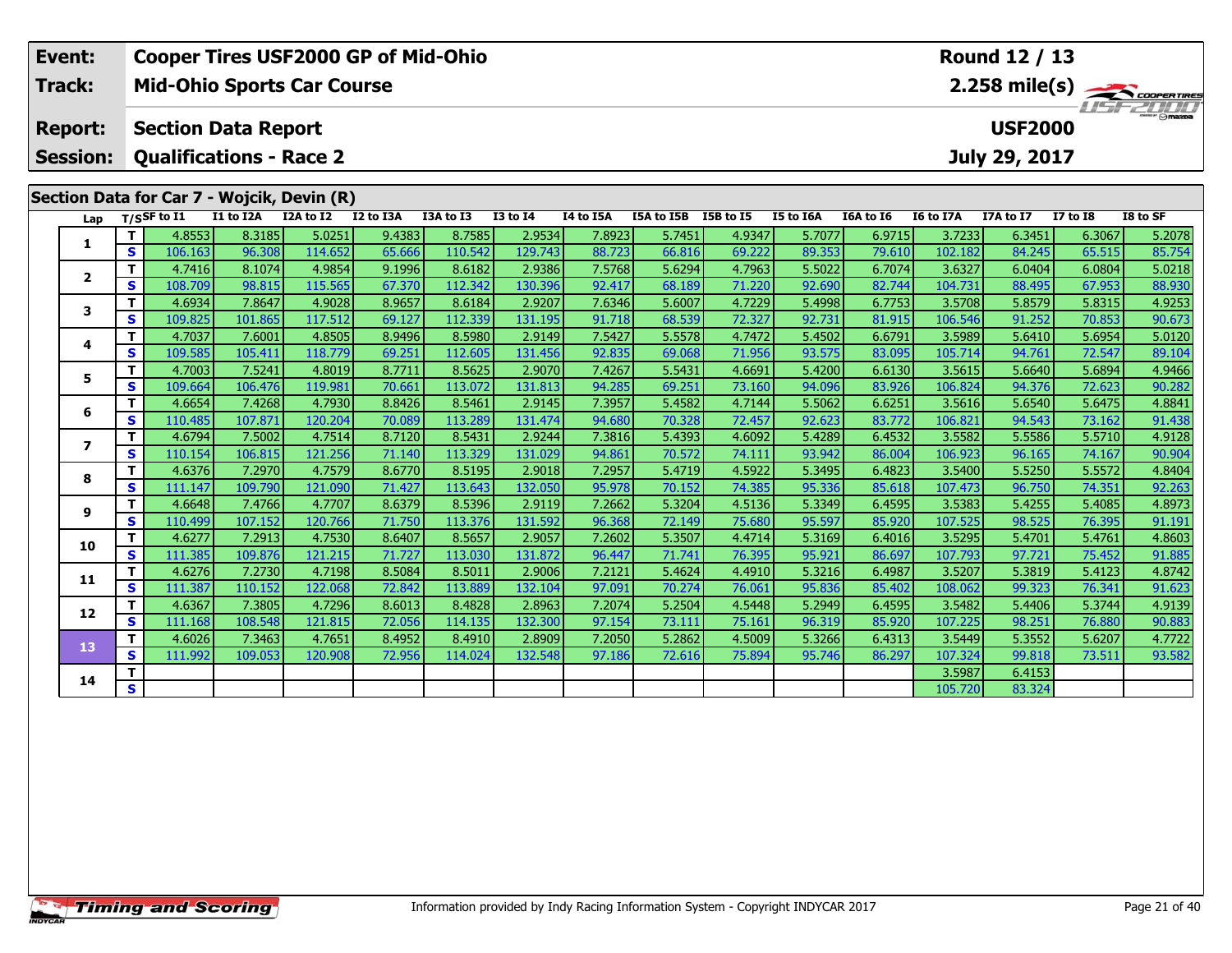| Event:         |                                                          |                   |                            | <b>Cooper Tires USF2000 GP of Mid-Ohio</b> |                 |                 |         |          |                 | Round 12 / 13                                            |  |
|----------------|----------------------------------------------------------|-------------------|----------------------------|--------------------------------------------|-----------------|-----------------|---------|----------|-----------------|----------------------------------------------------------|--|
| Track:         |                                                          |                   |                            | <b>Mid-Ohio Sports Car Course</b>          |                 |                 |         |          |                 | $2.258$ mile(s) $\overbrace{\hspace{2.5cm}}$ coorentines |  |
| <b>Report:</b> |                                                          |                   | <b>Section Data Report</b> |                                            |                 |                 |         |          |                 | <b>USF2000</b>                                           |  |
|                | <b>Session: Qualifications - Race 2</b><br>July 29, 2017 |                   |                            |                                            |                 |                 |         |          |                 |                                                          |  |
|                |                                                          |                   |                            | Section Data for Car 7 - Wojcik, Devin (R) |                 |                 |         |          |                 |                                                          |  |
|                |                                                          | Lap $T/SI1$ to I2 | $I2$ to $I3$               | 14 to 15                                   | <b>I5 to I6</b> | <b>I6 to I7</b> | Lap     | PO to SF | <b>SF to PI</b> |                                                          |  |
|                |                                                          | 13.3436           | 18.1968                    | 18.5721                                    | 12.6792         | 10.0684         | 92.1833 | 96.3891  |                 |                                                          |  |
|                | S.                                                       | 103.216           | 87.266                     | 76.765                                     | 83.996          | 90.878          | 88.181  | 78.991   |                 |                                                          |  |
|                |                                                          | 13.0928           | 17.8178                    | 18.0025                                    | 12.2096         | 9.6731          | 89.5782 |          |                 |                                                          |  |

9.4287

97.044

9.2399

99.02

9.2255

99.182

9.2156

99.288

9.1168

100.364

9.0650

8.9638

102.077

8.9996

8.9026

102.779

8.9888

101.793

8.9001

102.80

10.0140

91.372

101.671

100.938

90.745

88.3845

91.971

87.5411

92.857

86.8003

93.649

86.6352

93.82

86.0233

94.495

85.4450

95.135

85.1657

95.447

84.9209

95.722

84.7054

95.966

84.7613

95.902

84.6341

96.046

 $\overline{\mathbf{2}}$ 

 $\mathbf{3}$ 

 $\overline{\mathbf{4}}$ 

 $\overline{\mathbf{5}}$ 

 $6\phantom{1}$ 

 $\overline{\mathbf{z}}$ 

8

 $\mathbf{9}$ 

10

11

 $12$ 

13

14

 $\overline{\mathbf{s}}$ 

 $\overline{\mathsf{r}}$ 

 $\overline{\mathbf{s}}$ 

 $\overline{\mathsf{r}}$ 

 $\mathbf s$ 

T

 $\overline{\mathbf{s}}$ 

 $T$ 

S

 $\mathbf T$ 

 $\overline{\mathbf{s}}$ 

 $\mathbf{T}$ 

 $\overline{\mathbf{s}}$ 

T

S

 $\overline{\mathsf{r}}$ 

 $\overline{\mathbf{s}}$ 

 $\mathbf{T}$ 

 $\overline{\mathbf{s}}$ 

T.

 $\overline{\mathbf{s}}$ 

 $\mathbf{T}$ 

 $\overline{\mathbf{s}}$ 

 $\mathbf T$ 

 $\mathbf{s}$ 

105.193

12.7675

107,873

12.4506

110.619

12.3260

111.737

12.2198

112.708

12.2516

112.416

12.0549

114,250

12.2473

112.455

12.0443

114.351

11.9928

114.842

12.1101

113,729

12.1114

113.717

89.122

17.5841

90.306

17.5476

90.494

17.3336

17.3887

91.321

17.2551

92.028

17.1965

92.342

17.1775

92.444

17.2064

92.289

17.0095

93.357

17.0841

92.949

16.9862

93.485

91.611

79.194

17.9582

79.38

17.8477

79.88

17.6389

80.826

17.5683

81.151

17.4301

81.794

17.3598

82.125

17.1002

83.372

17.0823

83.460

17.1655

83.055

17.0026

83.851

16.9921

83.903

87.226

12.2751

86.761

12.1293

87.804

12.0330

88.507

12.1313

87.789

11.8821

89.631

11.8318

90.012

11.7944

90.297

11.7185

90.882

11.8203

90.099

11.7544

90.604

11.7579

90.577

82.5867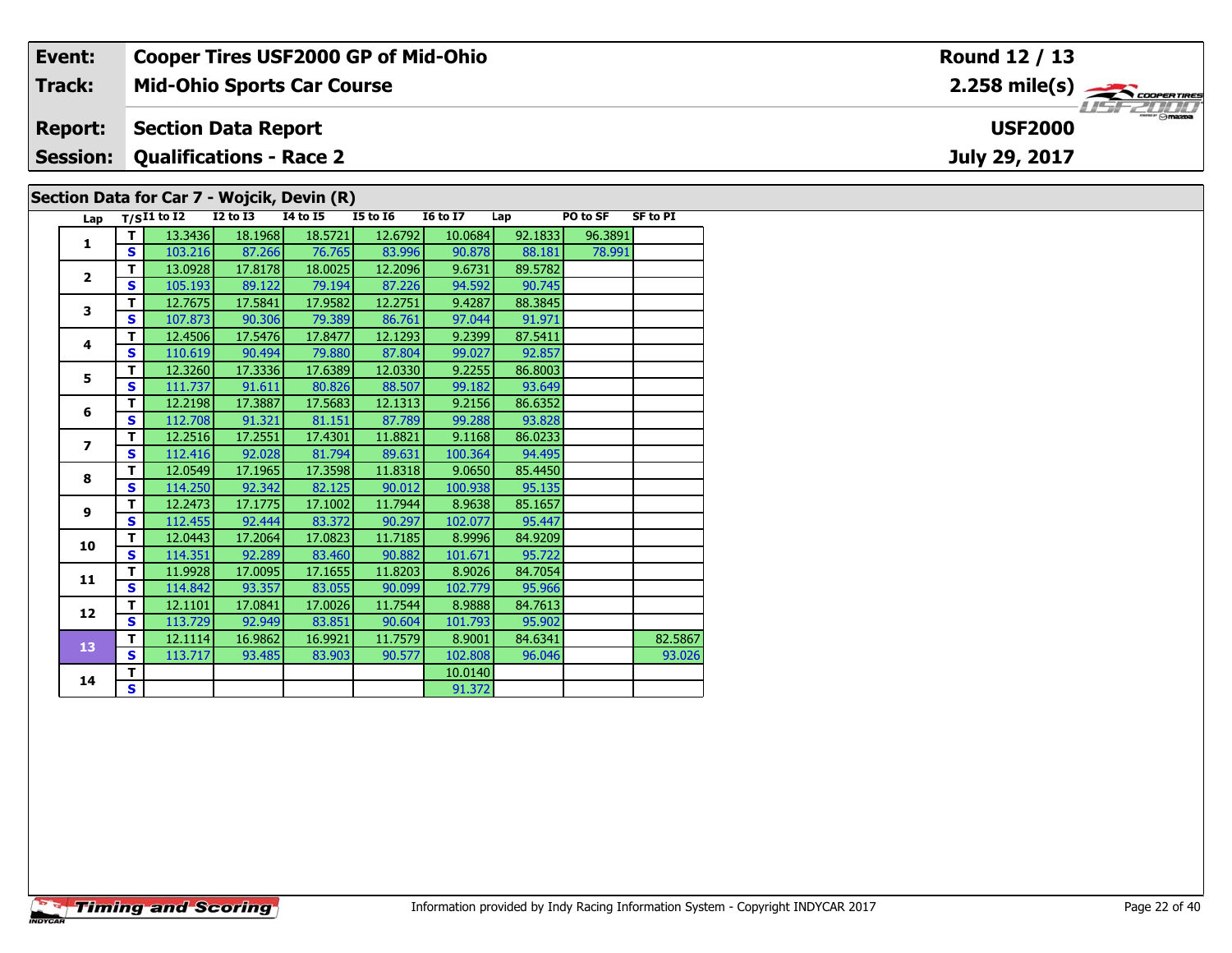| Event:                  |                   |                                              |                                   |                   | <b>Cooper Tires USF2000 GP of Mid-Ohio</b> |                   |                   |                  |                      |                  |                  |                  |                   | Round 12 / 13    |                  |                         |
|-------------------------|-------------------|----------------------------------------------|-----------------------------------|-------------------|--------------------------------------------|-------------------|-------------------|------------------|----------------------|------------------|------------------|------------------|-------------------|------------------|------------------|-------------------------|
| Track:                  |                   |                                              | <b>Mid-Ohio Sports Car Course</b> |                   |                                            |                   |                   |                  |                      |                  |                  |                  |                   |                  |                  | $2.258 \text{ mile(s)}$ |
| <b>Report:</b>          |                   |                                              | <b>Section Data Report</b>        |                   |                                            |                   |                   |                  |                      |                  |                  |                  |                   | <b>USF2000</b>   |                  | USFZUID                 |
| <b>Session:</b>         |                   |                                              | <b>Qualifications - Race 2</b>    |                   |                                            |                   |                   |                  |                      |                  |                  |                  |                   | July 29, 2017    |                  |                         |
|                         |                   | Section Data for Car 79 - Malukas, David (R) |                                   |                   |                                            |                   |                   |                  |                      |                  |                  |                  |                   |                  |                  |                         |
|                         |                   |                                              |                                   |                   |                                            |                   |                   |                  |                      |                  |                  |                  |                   |                  |                  |                         |
| Lap                     |                   | $T/S$ SF to $I1$                             | I1 to I2A                         | I2A to I2         | I2 to I3A                                  | I3A to I3         | <b>I3 to I4</b>   | I4 to I5A        | I5A to I5B I5B to I5 |                  | I5 to I6A        | I6A to I6        | I6 to I7A         | I7A to I7        | <b>I7 to I8</b>  | I8 to SF                |
| 1                       | т                 | 4.8419                                       | 7.8933                            | 4.9169            | 9.1822                                     | 8.6237            | 2.9042            | 7.7536           | 5.7401               | 5.0550           | 5.4680           | 7.5060           | 3.7085            | 6.1667           | 6.2684           | 5.1827                  |
|                         | S                 | 106.457                                      | 101.496                           | 117.175           | 67.497                                     | 112.270           | 131.941           | 90.310           | 66.874               | 67.575           | 93.270           | 73.941           | 102.590           | 86.683           | 65.915           | 86.170                  |
| $\mathbf{2}$            | т<br>$\mathbf{s}$ | 4.6634<br>110.532                            | 7.7367<br>103.550                 | 4.8506<br>118.776 | 9.0294<br>68.639                           | 8.5184<br>113.658 | 2.8742<br>133.318 | 7.6297<br>91.777 | 5.6377<br>68.089     | 5.0551<br>67.574 | 5.3789<br>94.815 | 6.8952<br>80.491 | 4.3632<br>87.196  | 5.9384<br>90.015 | 6.1695<br>66.972 | 4.9054<br>91.041        |
|                         | т                 | 4.6342                                       | 7.5856                            | 4.7772            | 8.9897                                     | 8.5299            | 2.8791            | 7.4836           | 5.4866               | 4.9578           | 5.3735           | 6.7403           | 3.5504            | 5.7214           | 6.0271           | 4.9060                  |
| 3                       | S                 | 111.228                                      | 105.613                           | 120.601           | 68.943                                     | 113.504           | 133.091           | 93.568           | 69.964               | 68.900           | 94.910           | 82.341           | 107.158           | 93.429           | 68.554           | 91.030                  |
|                         | т                 | 4.6167                                       | 7.5763                            | 4.7706            | 8.7730                                     | 8.4891            | 2.8878            | 7.3974           | 5.4960               | 4.9024           | 5.3513           | 6.6465           | 3.5060            | 5.7104           | 5.8130           | 4.8691                  |
| 4                       | S                 | 111.650                                      | 105.742                           | 120.768           | 70.645                                     | 114.050           | 132.690           | 94.659           | 69.844               | 69.678           | 95.304           | 83.503           | 108.515           | 93.609           | 71.079           | 91.719                  |
|                         | т                 | 4.6161                                       | 7.7936                            | 4.8231            | 8.9129                                     | 8.5121            | 2.8909            | 7.4124           | 5.3893               | 4.7965           | 5.3046           | 6.6515           | 3.4798            | 5.6661           | 5.8345           | 4.8596                  |
| 5                       | $\mathbf{s}$      | 111.665                                      | 102.794                           | 119.454           | 69.537                                     | 113.742           | 132.548           | 94.467           | 71.227               | 71.217           | 96.143           | 83.440           | 109.332           | 94.341           | 70.817           | 91.899                  |
| 6                       | т                 | 4.5833                                       | 7.5949                            | 4.7852            | 8.7310                                     | 8.4546            | 2.8842            | 7.4165           | 5.4202               | 4.7311           | 5.2966           | 6.5562           | 3.4968            | 5.5972           | 5.7714           | 4.8516                  |
|                         | S                 | 112.464                                      | 105.483                           | 120.400           | 70.985                                     | 114.515           | 132.855           | 94.415           | 70.821               | 72.201           | 96.288           | 84.653           | 108.801           | 95.502           | 71.591           | 92.050                  |
| $\overline{\mathbf{z}}$ | т                 | 4.5805                                       | 7.4156                            | 4.7401            | 8.6676                                     | 8.4584            | 2.8762            | 7.3328           | 5.2894               | 4.7420           | 5.2495           | 6.5771           | 3.4831            | 5.5662           | 5.6782           | 4.8284                  |
|                         | $\mathbf{s}$      | 112.532                                      | 108.034                           | 121.545           | 71.505                                     | 114.464           | 133.225           | 95.492           | 72.572               | 72.035           | 97.152           | 84.384           | 109.229           | 96.034           | 72.766           | 92.493                  |
| 8                       | т                 | 4.5674                                       | 7.4578                            | 4.7198            | 8.6372                                     | 8.4498            | 2.8756            | 7.3628           | 5.3969               | 4.6977           | 5.2589           | 6.5277           | 3.4740            | 5.5763           | 5.7567           | 4.7940                  |
|                         | $\mathbf{s}$      | 112.855                                      | 107.423                           | 122.068           | 71.756                                     | 114.580           | 133.253           | 95.103           | 71.127               | 72.715           | 96.978           | 85.022           | 109.515           | 95.860           | 71.774           | 93.156                  |
| 9                       | т                 | 4.5489                                       | 7.3367                            | 4.6780            | 8.5109                                     | 8.4184            | 2.8741            | 7.2820           | 5.2555               | 4.7310           | 5.2605           | 6.5426           | 3.4682            | 5.5410           | 5.7205           | 4.7998                  |
|                         | S<br>т            | 113.314<br>4.5625                            | 109.196<br>7.3113                 | 123.159<br>4.6772 | 72.821<br>8.4710                           | 115.008<br>8.4202 | 133.322<br>2.8730 | 96.159<br>7.1969 | 73.040<br>5.2640     | 72.203<br>4.6535 | 96.949<br>5.2296 | 84.829           | 109.698<br>3.4645 | 96.471<br>5.4583 | 72.228           | 93.044                  |
| 10                      | S                 | 112.976                                      | 109.575                           | 123.180           | 73.164                                     | 114.983           | 133.373           | 97.296           | 72.922               | 73.405           | 97.522           | 6.4533<br>86.003 | 109.815           | 97.933           | 5.5815<br>74.027 | 4.8096<br>92.854        |
|                         | Т                 | 4.5195                                       | 7.2313                            | 4.6526            | 8.4653                                     | 8.4669            | 2.8733            | 7.2336           | 5.2840               | 4.6539           | 5.2126           | 6.3992           | 3.4584            | 5.3900           | 5.5349           | 4.7562                  |
| 11                      | $\mathbf{s}$      | 114.051                                      | 110.787                           | 123.831           | 73.213                                     | 114.349           | 133.359           | 96.802           | 72.646               | 73.399           | 97.840           | 86.730           | 110.009           | 99.174           | 74.650           | 93.897                  |
|                         | т                 |                                              |                                   |                   |                                            |                   |                   |                  |                      |                  |                  |                  | 3.4418            | 5.9514           |                  |                         |
| 12                      | S.                |                                              |                                   |                   |                                            |                   |                   |                  |                      |                  |                  |                  | 110.539           | 89.818           |                  |                         |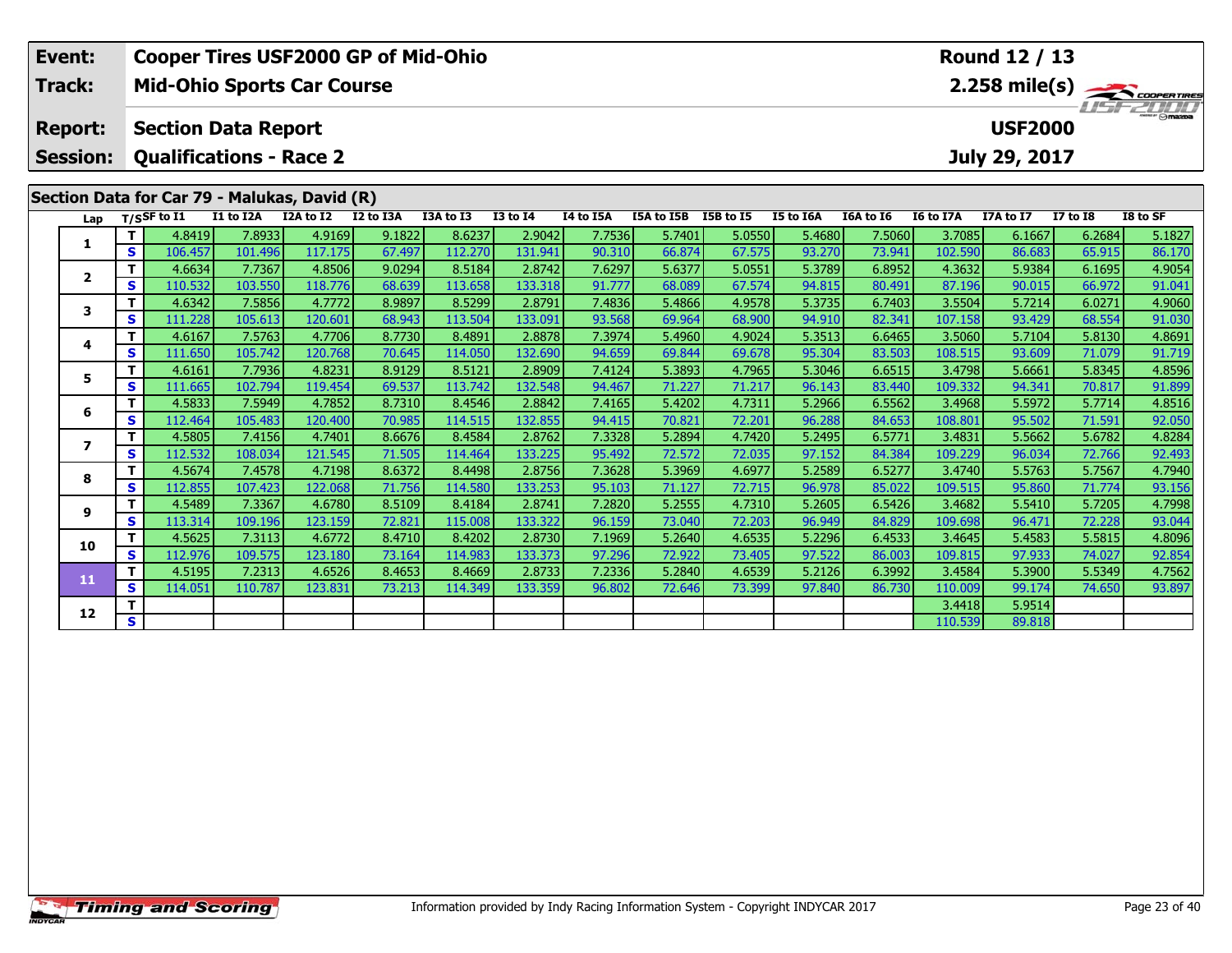| Event:          |                                              |          |          |          | <b>Cooper Tires USF2000 GP of Mid-Ohio</b> |     |          |                 | Round 12 / 13                                                                |  |  |  |  |
|-----------------|----------------------------------------------|----------|----------|----------|--------------------------------------------|-----|----------|-----------------|------------------------------------------------------------------------------|--|--|--|--|
| <b>Track:</b>   | <b>Mid-Ohio Sports Car Course</b>            |          |          |          |                                            |     |          |                 | $2.258$ mile(s) $\overbrace{\hspace{2.5cm}}$ coder Tires<br><b>LISE 2000</b> |  |  |  |  |
| <b>Report:</b>  | <b>Section Data Report</b><br><b>USF2000</b> |          |          |          |                                            |     |          |                 |                                                                              |  |  |  |  |
| <b>Session:</b> | <b>Qualifications - Race 2</b>               |          |          |          |                                            |     |          | July 29, 2017   |                                                                              |  |  |  |  |
|                 | Section Data for Car 79 - Malukas, David (R) |          |          |          |                                            |     |          |                 |                                                                              |  |  |  |  |
|                 | Lan $T/SI1$ to I2                            | I2 to I3 | 14 to 15 | I5 to I6 | <b>I6 to I7</b>                            | Lap | PO to SF | <b>SF to PI</b> |                                                                              |  |  |  |  |

| Lap            |    | $T/SI1$ to $I2$ | <b>I2 to I3</b> | <b>I4 to I5</b> | <b>I5 to 16</b> | <b>16 to 17</b> | Lap     | PO to SF | <b>SF to PI</b> |
|----------------|----|-----------------|-----------------|-----------------|-----------------|-----------------|---------|----------|-----------------|
| 1              | T  | 12.8102         | 17.8059         | 18.5487         | 12.9740         | 9.8752          | 91.2112 | 96.2643  |                 |
|                | S. | 107.514         | 89.181          | 76.862          | 82.087          | 92.656          | 89.121  | 79.093   |                 |
| $\overline{2}$ | т  | 12.5873         | 17.5478         | 18.3225         | 12.2741         | 10.3016         | 89.6458 |          |                 |
|                | S  | 109.418         | 90.493          | 77.810          | 86.768          | 88.821          | 90.677  |          |                 |
| 3              | т  | 12.3628         | 17.5196         | 17.9280         | 12.1138         | 9.2718          | 87.6424 |          |                 |
|                | S  | 111.405         | 90.639          | 79.523          | 87.916          | 98.686          | 92.750  |          |                 |
| 4              | т  | 12.3469         | 17.2621         | 17.7958         | 11.9978         | 9.2164          | 86.8056 |          |                 |
|                | S. | 111.548         | 91.991          | 80.113          | 88.766          | 99.280          | 93.644  |          |                 |
| 5              | т  | 12.6167         | 17.4250         | 17.5982         | 11.9561         | 9.1459          | 86.9430 |          |                 |
|                | S  | 109.163         | 91.131          | 81.013          | 89.076          | 100.045         | 93.496  |          |                 |
| 6              | т  | 12.3801         | 17.1856         | 17.5678         | 11.8528         | 9.0940          | 86.1708 |          |                 |
|                | S  | 111.249         | 92.400          | 81.153          | 89.852          | 100.616         | 94.334  |          |                 |
| $\overline{ }$ | т  | 12.1557         | 17.1260         | 17.3642         | 11.8266         | 9.0493          | 85.4851 |          |                 |
|                | S  | 113.303         | 92.722          | 82.105          | 90.051          | 101.113         | 95.090  |          |                 |
| 8              | T  | 12.1776         | 17.0870         | 17.4574         | 11.7866         | 9.0503          | 85.5526 |          |                 |
|                | S  | 113.099         | 92.933          | 81.666          | 90.357          | 101.102         | 95.015  |          |                 |
| 9              | т  | 12.0147         | 16.9293         | 17.2685         | 11.8031         | 9.0092          | 84.9681 |          |                 |
|                | S  | 114.632         | 93.799          | 82.560          | 90.231          | 101.563         | 95.669  |          |                 |
| 10             | т  | 11.9885         | 16.8912         | 17.1144         | 11.6829         | 8.9228          | 84.4264 |          |                 |
|                | S  | 114.883         | 94.011          | 83.303          | 91.159          | 102.546         | 96.283  |          |                 |
| 11             | т  | 11.8839         | 16.9322         | 17.1715         | 11.6118         | 8.8484          | 84.1317 |          | 82.4666         |
|                | S  | 115.894         | 93.783          | 83.026          | 91.717          | 103.409         | 96.620  |          | 93.162          |
| 12             | т  |                 |                 |                 |                 | 9.3932          |         |          |                 |
|                | S. |                 |                 |                 |                 | 97.411          |         |          |                 |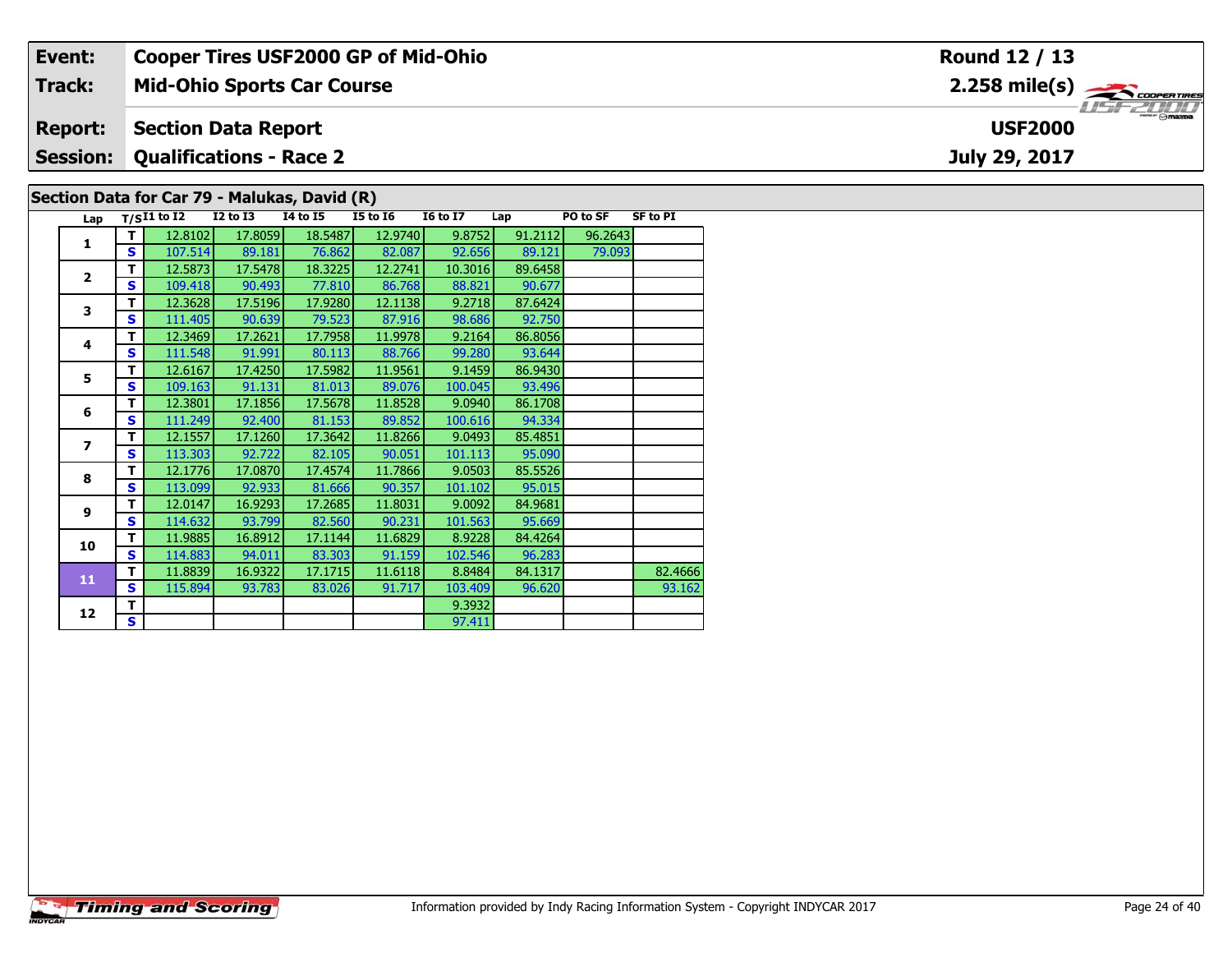| Event:                                                                                                                                              | <b>Cooper Tires USF2000 GP of Mid-Ohio</b><br>Round 12 / 13<br><b>Mid-Ohio Sports Car Course</b><br>$2.258 \text{ mile(s)}$ |                                |           |           |           |           |                  |           |                  |          |        |        |                   |                  |        |        |
|-----------------------------------------------------------------------------------------------------------------------------------------------------|-----------------------------------------------------------------------------------------------------------------------------|--------------------------------|-----------|-----------|-----------|-----------|------------------|-----------|------------------|----------|--------|--------|-------------------|------------------|--------|--------|
| <b>Track:</b>                                                                                                                                       |                                                                                                                             |                                |           |           |           |           |                  |           |                  |          |        |        |                   |                  |        |        |
| <b>Report:</b>                                                                                                                                      |                                                                                                                             | <b>Section Data Report</b>     |           |           |           |           |                  |           |                  |          |        |        |                   | <b>USF2000</b>   |        |        |
| <b>Session:</b>                                                                                                                                     |                                                                                                                             | <b>Qualifications - Race 2</b> |           |           |           |           |                  |           |                  |          |        |        |                   | July 29, 2017    |        |        |
| Section Data for Car 80 - Megennis, Robert<br>$T/S$ SF to $I1$<br>I3A to I3<br><b>I3 to I4</b><br>I4 to I5A<br>I5A to I5B<br>I5B to I5<br>I5 to I6A |                                                                                                                             |                                |           |           |           |           |                  |           |                  |          |        |        |                   |                  |        |        |
| Lap                                                                                                                                                 |                                                                                                                             |                                | I1 to I2A | I2A to I2 | I2 to I3A | I6A to I6 | <b>I6 to I7A</b> | I7A to I7 | $I7$ to $I8$     | I8 to SF |        |        |                   |                  |        |        |
|                                                                                                                                                     | T.                                                                                                                          | 4.8099                         | 8.1169    | 5.0572    | 9.1860    | 8.6977    | 2.9501           | 7.6450    | 5.6866           | 4.8536   | 5.5576 | 6.8235 | 3.7788            | 6.3030           | 6.3424 | 5.1067 |
| 1                                                                                                                                                   | S                                                                                                                           | 107.165                        | 98.700    | 113.924   | 67.469    | 111.315   | 129.888          | 91.593    | 67.503           | 70.379   | 91.766 | 81.337 | 100.681           | 84.808           | 65.146 | 87.452 |
|                                                                                                                                                     | $\mathbf T$                                                                                                                 | 4.7308                         | 7.6613    | 4.8637    | 9.0622    | 8.6639    | 2.9466           | 7.5774    | 5.6420           | 4.7234   | 5.4916 | 6.7521 | 3.5945            | 5.8244           | 5.9687 | 5.0027 |
| $\mathbf{2}$                                                                                                                                        | $\mathbf{s}$                                                                                                                | 108.957                        | 104.569   | 118.456   | 68.391    | 111.749   | 130.042          | 92.410    | 68.037           | 72.319   | 92.869 | 82.197 | 105.844           | 91.777           | 69.225 | 89.270 |
| 3                                                                                                                                                   | T                                                                                                                           | 4.6866                         | 7.6284    | 4.7957    | 8.8500    | 8.6113    | 2.9182           | 7.5631    | 5.6585           | 4.7269   | 5.5085 | 6.7799 | 3.5573            | 5.8633           | 5.9081 | 4.9425 |
|                                                                                                                                                     | $\mathbf{s}$                                                                                                                | 109.985                        | 105.020   | 120.136   | 70.031    | 112.432   | 131.308          | 92.585    | 67.838           | 72.265   | 92.584 | 81.860 | 106.950           | 91.168           | 69.935 | 90.357 |
| 4                                                                                                                                                   | T.                                                                                                                          | 4.6696                         | 7.6244    | 4.8061    | 8.9911    | 8.5863    | 2.9120           | 7.3809    | 5.5816           | 4.6946   | 5.4376 | 6.6550 | 3.5814            | 5.6848           | 5.9268 | 4.9179 |
|                                                                                                                                                     | $\mathbf{s}$                                                                                                                | 110.385                        | 105.075   | 119.876   | 68.932    | 112.759   | 131.587          | 94.870    | 68.773           | 72.763   | 93.791 | 83.396 | 106.231           | 94.031           | 69.714 | 90.809 |
| 5                                                                                                                                                   | Т                                                                                                                           | 4.6604                         | 7.4873    | 4.7677    | 8.8450    | 8.6020    | 2.9067           | 7.4097    | 5.5674           | 4.6714   | 5.4455 | 6.6433 | 3.5363            | 5.6821           | 5.6705 | 4.9391 |
|                                                                                                                                                     | S                                                                                                                           | 110.603                        | 106.999   | 120.842   | 70.070    | 112.553   | 131.827          | 94.501    | 68.948           | 73.124   | 93.655 | 83.543 | 107.585           | 94.075           | 72.865 | 90.419 |
| 6                                                                                                                                                   | T.                                                                                                                          | 4.6503                         | 7.4610    | 4.7497    | 8.7502    | 8.5654    | 2.9039           | 7.2965    | 5.5215           | 4.6025   | 5.3986 | 6.5948 | 3.5511            | 5.6890           | 5.6060 | 4.9418 |
|                                                                                                                                                     | $\mathbf{s}$                                                                                                                | 110.843                        | 107.377   | 121.300   | 70.830    | 113.034   | 131.954          | 95.968    | 69.522           | 74.219   | 94.469 | 84.157 | 107.137           | 93.961           | 73.703 | 90.370 |
| $\overline{\phantom{a}}$                                                                                                                            | T                                                                                                                           | 4.6478                         | 7.4349    | 4.7250    | 8.7222    | 8.5020    | 2.9004           | 7.3326    | 5.4858           | 4.6198   | 5.3794 | 6.5029 | 3.5304            | 5.5899           | 5.6667 | 4.9193 |
|                                                                                                                                                     | $\mathbf{s}$                                                                                                                | 110.903                        | 107.753   | 121.934   | 71.057    | 113.877   | 132.113          | 95.495    | 69.974           | 73.941   | 94.806 | 85.347 | 107.765           | 95.627           | 72.914 | 90.783 |
| 8                                                                                                                                                   | T                                                                                                                           | 4.6362                         | 7.4258    | 4.7124    | 8.6806    | 8.8708    | 3.1674           | 7.9713    | 5.6807           | 4.8662   | 5.4104 | 6.5098 | 3.5072            | 5.5401           | 5.6467 | 4.8755 |
|                                                                                                                                                     | $\mathbf{s}$                                                                                                                | 111.180                        | 107.886   | 122.260   | 71.397    | 109.143   | 120.977          | 87.844    | 67.573           | 70.197   | 94.263 | 85.256 | 108.478           | 96.487           | 73.172 | 91.599 |
| 9                                                                                                                                                   | T                                                                                                                           | 4.6326                         | 7.3123    | 4.7148    | 8.6385    | 8.5699    | 2.9218           | 7.3612    | 5.4764           | 4.6128   | 5.4230 | 6.4755 | 3.5245            | 5.6248           | 5.6416 | 4.8637 |
|                                                                                                                                                     | $\mathbf{s}$                                                                                                                | 111.267                        | 109.560   | 122.197   | 71.745    | 112.975   | 131.146          | 95.124    | 70.094           | 74.053   | 94.044 | 85.708 | 107.946           | 95.034           | 73.238 | 91.821 |
| 10                                                                                                                                                  | $\mathbf T$                                                                                                                 | 4.6185                         | 7.2485    | 4.6964    | 8.5953    | 8.5398    | 2.9082           | 7.2682    | 5.4093           | 4.5608   | 5.3330 | 6.4170 | 3.4853            | 5.4970           | 5.5752 | 4.8590 |
|                                                                                                                                                     | $\mathbf{s}$                                                                                                                | 111.606                        | 110.524   | 122.676   | 72.106    | 113.373   | 131.759          | 96.341    | 70.964           | 74.897   | 95.631 | 86.489 | 109.160           | 97.243           | 74.111 | 91.910 |
| 11                                                                                                                                                  | $\mathbf T$                                                                                                                 | 4.6046                         | 7.3587    | 4.7509    | 8.5248    | 8.5453    | 2.9083           | 7.2526    | 5.4361           | 4.5553   | 5.3452 | 6.4641 | 3.4977            | 5.5244           | 5.4734 | 4.8402 |
|                                                                                                                                                     | $\mathbf{s}$                                                                                                                | 111.943                        | 108.869   | 121.269   | 72.702    | 113.300   | 131.755          | 96.548    | 70.614           | 74.988   | 95.413 | 85.859 | 108.773           | 96.761           | 75.489 | 92.267 |
| 12                                                                                                                                                  | $\mathbf{T}$                                                                                                                | 4.6056                         | 7.2165    | 4.7149    | 8.6224    | 8.5280    | 2.9063           | 7.2762    | 5.3760           | 4.5353   | 5.3045 | 6.4047 | 3.4964            | 5.5254           | 5.5684 | 4.8813 |
|                                                                                                                                                     | $\mathbf{s}$                                                                                                                | 111.919                        | 111.015   | 122.195   | 71.879    | 113.530   | 131.845          | 96.235    | 71.403<br>5.3245 | 75.318   | 96.145 | 86.655 | 108.813           | 96.743           | 74.201 | 91.490 |
| 13                                                                                                                                                  | T.                                                                                                                          | 4.6022                         | 7.3010    | 4.6741    | 8.4870    | 8.5406    | 2.8999           | 7.1535    |                  | 4.5205   | 5.3252 | 6.3827 | 3.4958            | 5.4368           | 5.5047 | 4.8517 |
|                                                                                                                                                     | S<br>T.                                                                                                                     | 112.002                        | 109.730   | 123.261   | 73.026    | 113.362   | 132.136          | 97.886    | 72.094           | 75.565   | 95.771 | 86.954 | 108.832<br>3.4901 | 98.320<br>5.5713 | 75.060 | 92.048 |
| 14                                                                                                                                                  | S                                                                                                                           |                                |           |           |           |           |                  |           |                  |          |        |        | 109.010           | 95.946           |        |        |
|                                                                                                                                                     |                                                                                                                             |                                |           |           |           |           |                  |           |                  |          |        |        |                   |                  |        |        |

**Timing and Scoring**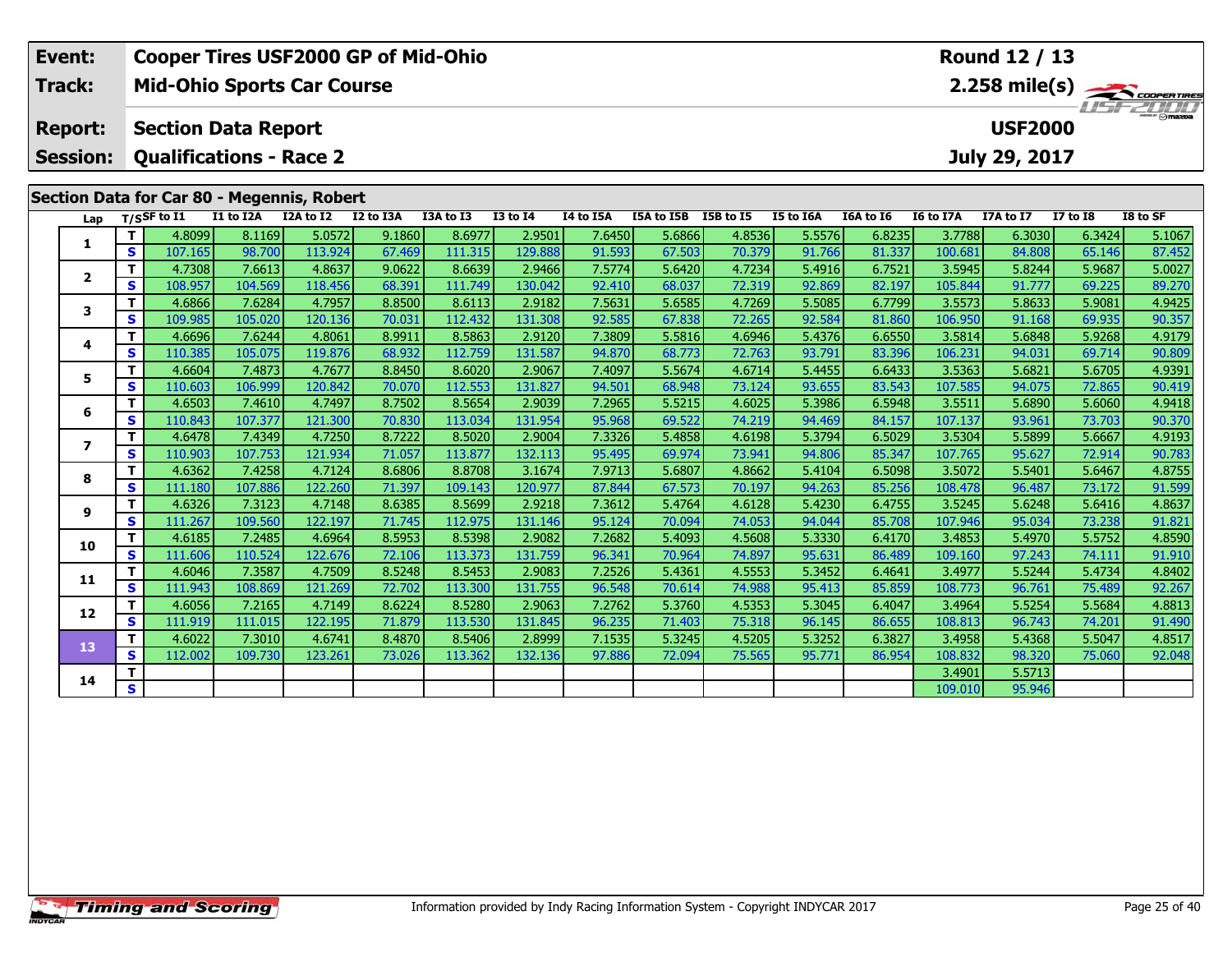| Event:         | <b>Cooper Tires USF2000 GP of Mid-Ohio</b>                  |                    |                 | Round 12 / 13                                            |  |  |  |  |  |  |  |  |
|----------------|-------------------------------------------------------------|--------------------|-----------------|----------------------------------------------------------|--|--|--|--|--|--|--|--|
| Track:         | <b>Mid-Ohio Sports Car Course</b>                           |                    |                 | $2.258$ mile(s) $\rightarrow$<br><i><b>LISF 2000</b></i> |  |  |  |  |  |  |  |  |
| <b>Report:</b> | <b>Section Data Report</b>                                  |                    |                 | <b>USF2000</b>                                           |  |  |  |  |  |  |  |  |
|                | <b>Session: Qualifications - Race 2</b>                     |                    |                 | July 29, 2017                                            |  |  |  |  |  |  |  |  |
|                | Section Data for Car 80 - Megennis, Robert                  |                    |                 |                                                          |  |  |  |  |  |  |  |  |
|                | $1 - n$ $T/CI1$ to $I2$<br>12 to 13<br>T4 to T5<br>15 to 16 | T6 to T7<br>l an i | <b>PO to SE</b> | SF to PT                                                 |  |  |  |  |  |  |  |  |

| Lap                     |                         | $T/SI1$ to I2 | <b>I2 to I3</b> | <b>I4 to I5</b> | <b>I5 to 16</b> | <b>16 to 17</b> | Lap     | PO to SF | <b>SF to PI</b> |
|-------------------------|-------------------------|---------------|-----------------|-----------------|-----------------|-----------------|---------|----------|-----------------|
| 1                       | т                       | 13.1741       | 17.8837         | 18.1852         | 12.3811         | 10.0818         | 90.9150 | 98.5251  |                 |
|                         | S                       | 104.544       | 88.793          | 78.398          | 86.018          | 90.758          | 89.411  | 77.278   |                 |
| $\overline{\mathbf{2}}$ | T.                      | 12.5250       | 17.7261         | 17.9428         | 12.2437         | 9.4189          | 88.5053 |          |                 |
|                         | $\mathbf{s}$            | 109.962       | 89.583          | 79.457          | 86.984          | 97.145          | 91.845  |          |                 |
| 3                       | T                       | 12.4241       | 17.4613         | 17.9485         | 12.2884         | 9.4206          | 87.9983 |          |                 |
|                         | S                       | 110.855       | 90.941          | 79.432          | 86.667          | 97.128          | 92.375  |          |                 |
| 4                       | T                       | 12.4305       | 17.5774         | 17.6571         | 12.0926         | 9.2662          | 87.4501 |          |                 |
|                         | S                       | 110.798       | 90.341          | 80.743          | 88.070          | 98.746          | 92.954  |          |                 |
| 5                       | T                       | 12.2550       | 17.4470         | 17.6485         | 12.0888         | 9.2184          | 86.8344 |          |                 |
|                         | S                       | 112.385       | 91.016          | 80.782          | 88.098          | 99.258          | 93.613  |          |                 |
| 6                       | T                       | 12.2107       | 17.3156         | 17.4205         | 11.9934         | 9.2401          | 86.2823 |          |                 |
|                         | S                       | 112.792       | 91.707          | 81.839          | 88.799          | 99.025          | 94.212  |          |                 |
| $\overline{ }$          | т                       | 12.1599       | 17.2242         | 17.4382         | 11.8823         | 9.1203          | 85.9591 |          |                 |
|                         | S                       | 113.263       | 92.193          | 81.756          | 89.629          | 100.326         | 94.566  |          |                 |
| 8                       | T                       | 12.1382       | 17.5514         | 18.5182         | 11.9202         | 9.0473          | 87.5011 |          |                 |
|                         | $\mathbf{s}$            | 113.466       | 90.475          | 76.988          | 89.344          | 101.135         | 92.899  |          |                 |
| 9                       | T                       | 12.0271       | 17.2084         | 17.4504         | 11.8985         | 9.1493          | 85.7934 |          |                 |
|                         | $\mathbf{s}$            | 114.514       | 92.278          | 81.699          | 89.507          | 100.008         | 94.749  |          |                 |
| 10                      | T                       | 11.9449       | 17.1351         | 17.2383         | 11.7500         | 8.9823          | 85.0115 |          |                 |
|                         | $\mathbf{s}$            | 115.302       | 92.673          | 82.704          | 90.638          | 101.867         | 95.620  |          |                 |
| 11                      | T                       | 12.1096       | 17.0701         | 17.2440         | 11.8093         | 9.0221          | 85.0816 |          |                 |
|                         | $\overline{\mathbf{s}}$ | 113.734       | 93.025          | 82.677          | 90.183          | 101.418         | 95.541  |          |                 |
| 12                      | T                       | 11.9314       | 17.1504         | 17.1875         | 11.7092         | 9.0218          | 84.9619 |          |                 |
|                         | S                       | 115.433       | 92.590          | 82.949          | 90.954          | 101.421         | 95.676  |          |                 |
| 13                      | T                       | 11.9751       | 17.0276         | 16.9985         | 11.7079         | 8.9326          | 84.5002 |          | 81.1578         |
|                         | $\mathbf{s}$            | 115.011       | 93.258          | 83.871          | 90.964          | 102.434         | 96.199  |          | 94.664          |
| 14                      | T                       |               |                 |                 |                 | 9.0614          |         |          |                 |
|                         | $\overline{\mathbf{s}}$ |               |                 |                 |                 | 100.978         |         |          |                 |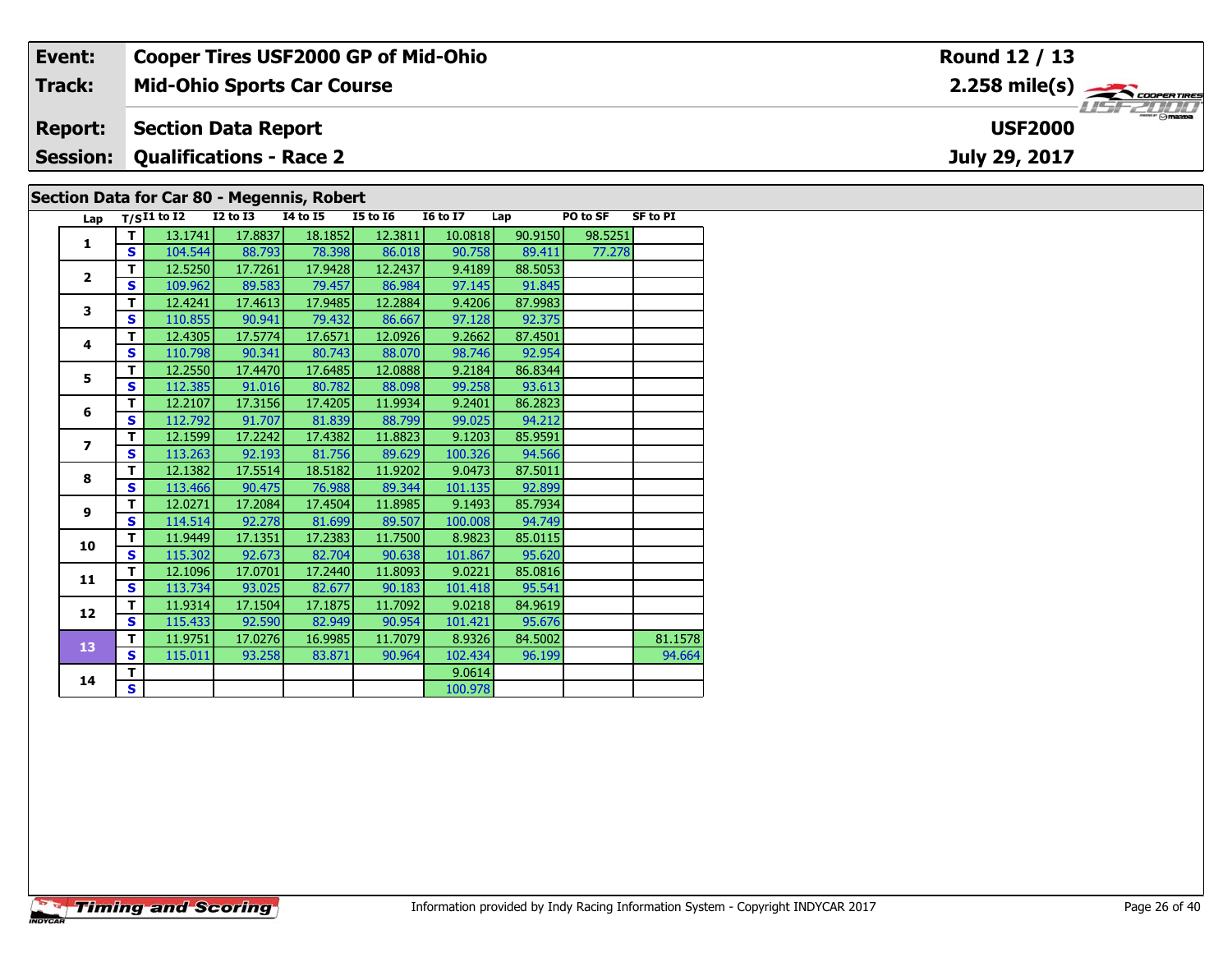| Event:                  |                                                                                                                                                                                                                                                                                                |                                                 |                   |                   | <b>Cooper Tires USF2000 GP of Mid-Ohio</b> |                   |                   |                  |                      |                  |                  |                  |                   | Round 12 / 13    |                  |                         |
|-------------------------|------------------------------------------------------------------------------------------------------------------------------------------------------------------------------------------------------------------------------------------------------------------------------------------------|-------------------------------------------------|-------------------|-------------------|--------------------------------------------|-------------------|-------------------|------------------|----------------------|------------------|------------------|------------------|-------------------|------------------|------------------|-------------------------|
| Track:                  |                                                                                                                                                                                                                                                                                                | <b>Mid-Ohio Sports Car Course</b>               |                   |                   |                                            |                   |                   |                  |                      |                  |                  |                  |                   |                  |                  | $2.258 \text{ mile(s)}$ |
| <b>Report:</b>          |                                                                                                                                                                                                                                                                                                | <b>Section Data Report</b>                      |                   |                   |                                            |                   |                   |                  |                      |                  |                  |                  |                   | <b>USF2000</b>   |                  |                         |
| <b>Session:</b>         |                                                                                                                                                                                                                                                                                                | <b>Qualifications - Race 2</b>                  |                   |                   |                                            |                   |                   |                  |                      |                  |                  |                  |                   | July 29, 2017    |                  |                         |
|                         |                                                                                                                                                                                                                                                                                                |                                                 |                   |                   |                                            |                   |                   |                  |                      |                  |                  |                  |                   |                  |                  |                         |
|                         |                                                                                                                                                                                                                                                                                                | Section Data for Car 81 - Frederick, Kaylen (R) |                   |                   |                                            |                   |                   |                  |                      |                  |                  |                  |                   |                  |                  |                         |
| Lap                     |                                                                                                                                                                                                                                                                                                | $T/S$ SF to $I1$                                | I1 to I2A         | I2A to I2         | I2 to I3A                                  | I3A to I3         | <b>I3 to I4</b>   | I4 to I5A        | I5A to I5B I5B to I5 |                  | I5 to I6A        | I6A to I6        | <b>I6 to I7A</b>  | I7A to I7        | <b>I7 to I8</b>  | I8 to SF                |
| 1                       | 5.2767<br>T.<br>4.8765<br>9.1534<br>8.7296<br>7.8467<br>5.7219<br>4.8190<br>8.0307<br>3.0696<br>S<br>105.702<br>99.759<br>109.185<br>67.710<br>110.908<br>89.238<br>67.087<br>124.831<br>70.884<br>7.7677<br>T<br>4.7523<br>9.0904<br>5.0461<br>8.6212<br>2.9463<br>7.6194<br>5.6855<br>4.7817 |                                                 |                   |                   |                                            |                   |                   |                  |                      |                  | 5.6994           | 7.0245           | 3.7311            | 6.2327           | 6.2963           | 5.1350                  |
|                         |                                                                                                                                                                                                                                                                                                |                                                 |                   |                   |                                            |                   |                   |                  |                      |                  | 89.483<br>5.6134 | 79.009<br>6.8505 | 101.968<br>3.6588 | 85.765<br>5.8667 | 65.623<br>5.9961 | 86.970<br>5.0065        |
| $\mathbf{2}$            | $\mathbf{s}$                                                                                                                                                                                                                                                                                   | 108.464                                         | 103.137           | 114.175           | 68.179                                     | 112.302           | 130.055           | 91.901           | 67.516               | 71.437           | 90.854           | 81.016           | 103.983           | 91.115           | 68.908           | 89.202                  |
|                         | T                                                                                                                                                                                                                                                                                              | 4.6500                                          | 7.6379            | 4.8446            | 8.9512                                     | 8.6165            | 2.9141            | 7.3791           | 5.6271               | 4.6522           | 5.5393           | 6.7112           | 3.5864            | 5.6972           | 5.8527           | 4.9910                  |
| 3                       | $\mathbf{s}$                                                                                                                                                                                                                                                                                   | 110.850                                         | 104.890           | 118.923           | 69.239                                     | 112.364           | 131.492           | 94.893           | 68.217               | 73.426           | 92.069           | 82.698           | 106.083           | 93.826           | 70.597           | 89.479                  |
|                         | T.                                                                                                                                                                                                                                                                                             | 4.6370                                          | 7.6333            | 4.8224            | 9.0113                                     | 8.6023            | 2.9086            | 7.3872           | 5.5786               | 4.6288           | 5.4462           | 6.6823           | 3.5504            | 5.6293           | 5.9402           | 4.8517                  |
| 4                       | $\mathbf s$                                                                                                                                                                                                                                                                                    | 111.161                                         | 104.953           | 119.471           | 68.777                                     | 112.549           | 131.741           | 94.789           | 68.810               | 73.797           | 93.643           | 83.055           | 107.158           | 94.958           | 69.557           | 92.048                  |
|                         | т                                                                                                                                                                                                                                                                                              | 4.6529                                          | 7.5883            | 4.7807            | 8.8367                                     | 8.5089            | 2.8969            | 7.3590           | 5.5077               | 4.7351           | 5.4121           | 6.6788           | 3.5458            | 5.6039           | 5.7117           | 4.9689                  |
| 5                       | S                                                                                                                                                                                                                                                                                              | 110.781                                         | 105.575           | 120.513           | 70.136                                     | 113.785           | 132.273           | 95.153           | 69.696               | 72.140           | 94.233           | 83.099           | 107.297           | 95.388           | 72.340           | 89.877                  |
| 6                       | т                                                                                                                                                                                                                                                                                              | 4.6310                                          | 7.4212            | 4.7199            | 8.7566                                     | 8.4855            | 2.8931            | 7.3202           | 5.4953               | 4.5535           | 5.3675           | 6.5837           | 3.5644            | 5.4768           | 5.7177           | 4.8886                  |
|                         | $\mathbf{s}$                                                                                                                                                                                                                                                                                   | 111.305                                         | 107.952           | 122.065           | 70.778                                     | 114.098           | 132.447           | 95.657           | 69.853               | 75.017           | 95.016           | 84.299           | 106.737           | 97.602           | 72.264           | 91.354                  |
| $\overline{\mathbf{z}}$ | т                                                                                                                                                                                                                                                                                              | 5.0693                                          | 7.8095            | 5.2155            | 9.8543                                     | 10.7163           | 3.2439            | 8.1875           | 6.0440               | 4.7139           | 5.3838           | 6.5250           | 3.5122            | 5.6726           | 5.9105           | 4.9543                  |
|                         | $\mathbf{s}$                                                                                                                                                                                                                                                                                   | 101.682                                         | 102.585           | 110.466           | 62.894                                     | 90.347            | 118.124           | 85.524           | 63.512               | 72.465           | 94.729           | 85.057           | 108.324           | 94.233           | 69.906           | 90.142                  |
| 8                       | T.                                                                                                                                                                                                                                                                                             | 4.5993                                          | 7.6015            | 4.8099            | 8.6909                                     | 8.5179            | 2.9082            | 7.2421           | 5.4516               | 4.5369           | 5.3165           | 6.4751           | 3.5136            | 5.5432           | 5.6797           | 4.8994                  |
|                         | $\mathbf{s}$                                                                                                                                                                                                                                                                                   | 112.072                                         | 105.392           | 119.781           | 71.313                                     | 113.664           | 131.759           | 96.688           | 70.413               | 75.292           | 95.928           | 85.713           | 108.281           | 96.433           | 72.747           | 91.152                  |
| 9                       | т                                                                                                                                                                                                                                                                                              | 4.5809                                          | 7.4075            | 4.7282            | 8.5697                                     | 8.4895            | 2.8898            | 7.3442           | 5.4706               | 4.5912           | 5.3497           | 6.4787           | 3.5258            | 5.4875           | 5.4923           | 4.8732                  |
|                         | $\mathbf{s}$                                                                                                                                                                                                                                                                                   | 112.523                                         | 108.152           | 121.851           | 72.321                                     | 114.045           | 132.598           | 95.344           | 70.168               | 74.401           | 95.332           | 85.665           | 107.906           | 97.411           | 75.229           | 91.642                  |
| 10                      | т                                                                                                                                                                                                                                                                                              | 4.6056                                          | 8.9464            | 7.2549            | 9.5902                                     | 8.6696            | 2.9206            | 7.8115           | 5.8236               | 4.5206           | 5.3133           | 6.4494           | 3.4894            | 5.4950           | 5.6011           | 4.8468                  |
|                         | $\mathbf{s}$                                                                                                                                                                                                                                                                                   | 111.919                                         | 89.548            | 79.413            | 64.626                                     | 111.675           | 131.200           | 89.641           | 65.915               | 75.563           | 95.986           | 86.055           | 109.032           | 97.279           | 73.768           | 92.141                  |
| 11                      | т<br>S                                                                                                                                                                                                                                                                                         | 4.5633<br>112.957                               | 7.3580<br>108.880 | 4.7163<br>122.159 | 8.4865<br>73.030                           | 8.4941<br>113.983 | 2.8943<br>132.392 | 7.2015<br>97.234 | 5.3947<br>71.156     | 4.4974<br>75.953 | 5.3359<br>95.579 | 6.4014<br>86.700 | 3.5151<br>108.234 | 5.4417<br>98.231 | 5.3682<br>76.968 | 4.8420<br>92.233        |
|                         | т                                                                                                                                                                                                                                                                                              | 4.5754                                          | 7.2858            | 4.7168            | 8.5318                                     | 8.4784            | 2.8886            | 7.1930           | 5.3373               | 4.4461           | 5.3927           | 6.3840           | 3.4809            | 5.4195           | 5.4999           | 4.7939                  |
| 12                      | $\mathbf{s}$                                                                                                                                                                                                                                                                                   | 112.658                                         | 109.959           | 122.146           | 72.643                                     | 114.194           | 132.653           | 97.348           | 71.921               | 76.829           | 94.572           | 86.936           | 109.298           | 98.634           | 75.125           | 93.158                  |
|                         | $\mathbf{T}$                                                                                                                                                                                                                                                                                   | 4.5617                                          | 7.2388            | 4.6462            | 8.4252                                     | 8.4782            | 2.8864            | 7.1379           | 5.3506               | 4.4638           | 5.3121           | 6.3705           | 3.4853            | 5.3309           | 5.3958           | 4.8260                  |
| 13                      | $\mathbf{s}$                                                                                                                                                                                                                                                                                   | 112.996                                         | 110.673           | 124.002           | 73.562                                     | 114.197           | 132.754           | 98.100           | 71.742               | 76.525           | 96.007           | 87.120           | 109.160           | 100.273          | 76.575           | 92.539                  |
|                         | т                                                                                                                                                                                                                                                                                              |                                                 |                   |                   |                                            |                   |                   |                  |                      |                  |                  |                  | 3.4489            | 5.6231           |                  |                         |
| 14                      | $\mathbf{s}$                                                                                                                                                                                                                                                                                   |                                                 |                   |                   |                                            |                   |                   |                  |                      |                  |                  |                  | 110.312           | 95.062           |                  |                         |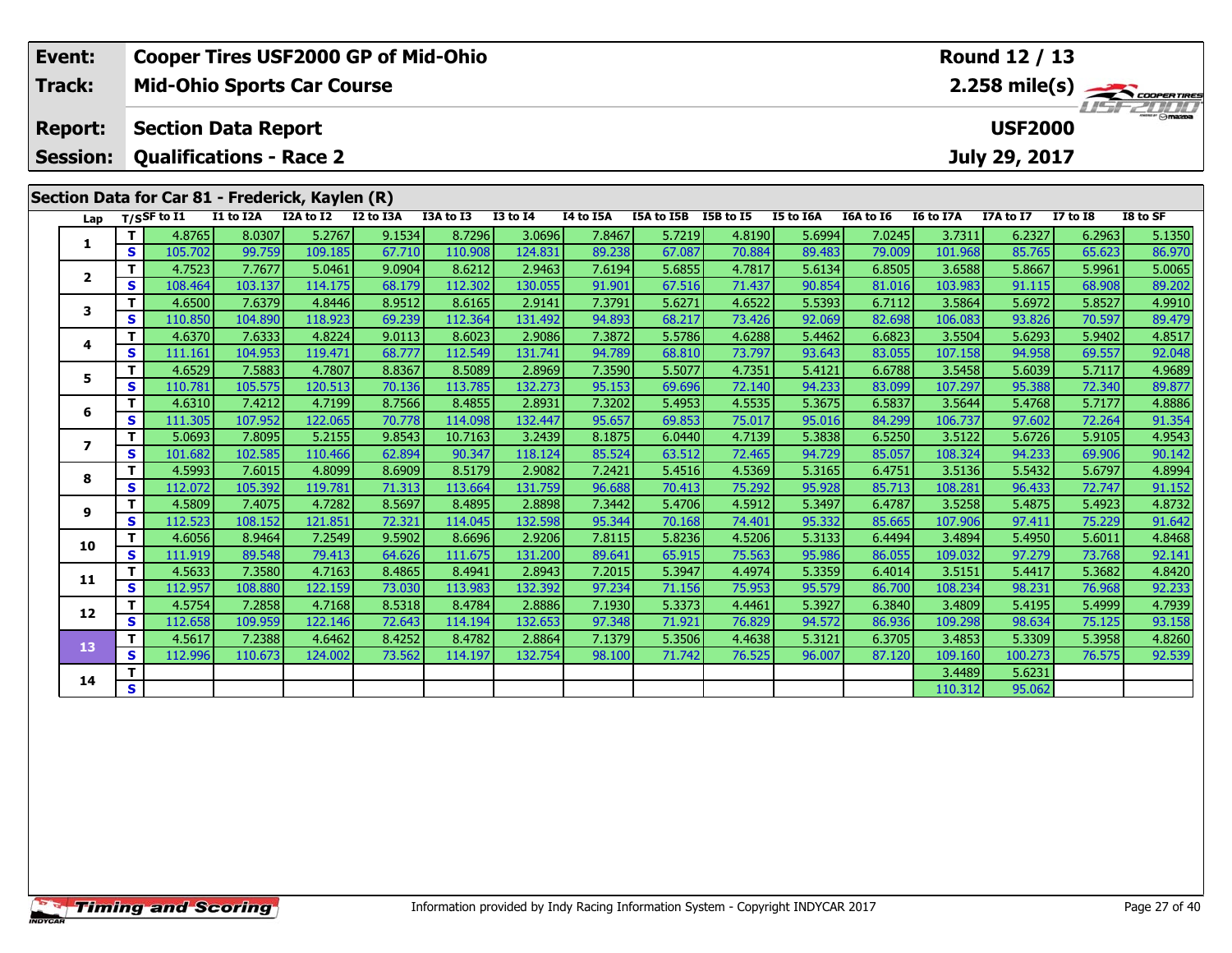| Event:          |                                |                   |                            | <b>Cooper Tires USF2000 GP of Mid-Ohio</b>      |          |                 |         |          |                 | Round 12 / 13                             |
|-----------------|--------------------------------|-------------------|----------------------------|-------------------------------------------------|----------|-----------------|---------|----------|-----------------|-------------------------------------------|
| <b>Track:</b>   |                                |                   |                            | <b>Mid-Ohio Sports Car Course</b>               |          |                 |         |          |                 | $2.258$ mile(s) $\rightarrow$ COOPERTIRES |
| <b>Report:</b>  |                                |                   | <b>Section Data Report</b> |                                                 |          |                 |         |          |                 | $-2000$<br><b>USF2000</b>                 |
| <b>Session:</b> | <b>Qualifications - Race 2</b> |                   |                            |                                                 |          |                 |         |          | July 29, 2017   |                                           |
|                 |                                |                   |                            | Section Data for Car 81 - Frederick, Kaylen (R) |          |                 |         |          |                 |                                           |
|                 |                                | Lap $T/SI1$ to I2 | I2 to I3                   | I4 to I5                                        | I5 to I6 | <b>16 to 17</b> | Lap     | PO to SF | <b>SF to PI</b> |                                           |
|                 |                                | 13.3074           | 17.8830                    | 18.3876                                         | 12.7239  | 9.9638          | 91.6431 | 92.7960  |                 |                                           |
|                 | S.                             | 103.497           | 88.797                     | 77.535                                          | 83.701   | 91.832          | 88.701  | 82.049   |                 |                                           |

| Lap            |              | $T/SI1$ to I2 | <b>I2 to I3</b> | 14 to 15 | <b>I5 to 16</b> | <b>16 to 17</b> | Lap     | PO to SF | <b>SF to PI</b> |
|----------------|--------------|---------------|-----------------|----------|-----------------|-----------------|---------|----------|-----------------|
| 1              | т            | 13.3074       | 17,8830         | 18.3876  | 12.7239         | 9.9638          | 91.6431 | 92.7960  |                 |
|                | S            | 103.497       | 88.797          | 77.535   | 83.701          | 91.832          | 88.701  | 82.049   |                 |
| $\overline{2}$ | т            | 12.8138       | 17.7116         | 18.0866  | 12.4639         | 9.5255          | 89.3026 |          |                 |
|                | S            | 107.484       | 89.656          | 78.825   | 85.447          | 96.058          | 91.025  |          |                 |
| 3              | т            | 12.4825       | 17.5677         | 17.6584  | 12.2505         | 9.2836          | 87.6505 |          |                 |
|                | S            | 110.336       | 90.391          | 80.737   | 86.935          | 98.561          | 92.741  |          |                 |
| 4              | T            | 12.4557       | 17.6136         | 17.5946  | 12.1285         | 9.1797          | 87.3096 |          |                 |
|                | S            | 110.574       | 90.155          | 81.030   | 87.810          | 99.676          | 93.103  |          |                 |
| 5              | T            | 12.3690       | 17.3456         | 17.6018  | 12.0909         | 9.1497          | 86.7874 |          |                 |
|                | S            | 111.349       | 91.548          | 80.996   | 88.083          | 100.003         | 93.663  |          |                 |
| 6              | T            | 12.1411       | 17.2421         | 17.3690  | 11.9512         | 9.0412          | 85.8750 |          |                 |
|                | S            | 113.439       | 92.098          | 82.082   | 89.112          | 101.203         | 94.659  |          |                 |
| $\overline{ }$ | T            | 13.0250       | 20.5706         | 18.9454  | 11.9088         | 9.1848          | 92.8126 |          |                 |
|                | $\mathbf{s}$ | 105.741       | 77.195          | 75.252   | 89.430          | 99.621          | 87.583  |          |                 |
| 8              | T            | 12.4114       | 17.2088         | 17.2306  | 11.7916         | 9.0568          | 85.7858 |          |                 |
|                | $\mathbf{s}$ | 110.968       | 92.276          | 82.741   | 90.319          | 101.029         | 94.757  |          |                 |
| 9              | T            | 12.1357       | 17.0592         | 17.4060  | 11.8284         | 9.0133          | 85.2788 |          |                 |
|                | $\mathbf{s}$ | 113.489       | 93.085          | 81.907   | 90.038          | 101.517         | 95.320  |          |                 |
| 10             | T            | 16.2013       | 18.2598         | 18.1557  | 11.7627         | 8.9844          | 91.3380 |          |                 |
|                | $\mathbf{s}$ | 85.010        | 86.965          | 78.525   | 90.540          | 101.843         | 88.997  |          |                 |
| 11             | T            | 12.0743       | 16.9806         | 17.0936  | 11.7373         | 8.9568          | 84.5104 |          |                 |
|                | $\mathbf{s}$ | 114.066       | 93.516          | 83.404   | 90.736          | 102.157         | 96.187  |          |                 |
| 12             | T            | 12.0026       | 17.0102         | 16.9764  | 11.7767         | 8.9004          | 84.4241 |          |                 |
|                | $\mathbf{s}$ | 114.748       | 93.353          | 83.980   | 90.433          | 102.804         | 96.285  |          |                 |
| 13             | т            | 11.8850       | 16.9034         | 16.9523  | 11.6826         | 8.8162          | 83.9094 |          | 81.3034         |
|                | $\mathbf{s}$ | 115.883       | 93.943          | 84.100   | 91.161          | 103.786         | 96.876  |          | 94.495          |
| 14             | т            |               |                 |          |                 | 9.0720          |         |          |                 |
|                | S            |               |                 |          |                 | 100.860         |         |          |                 |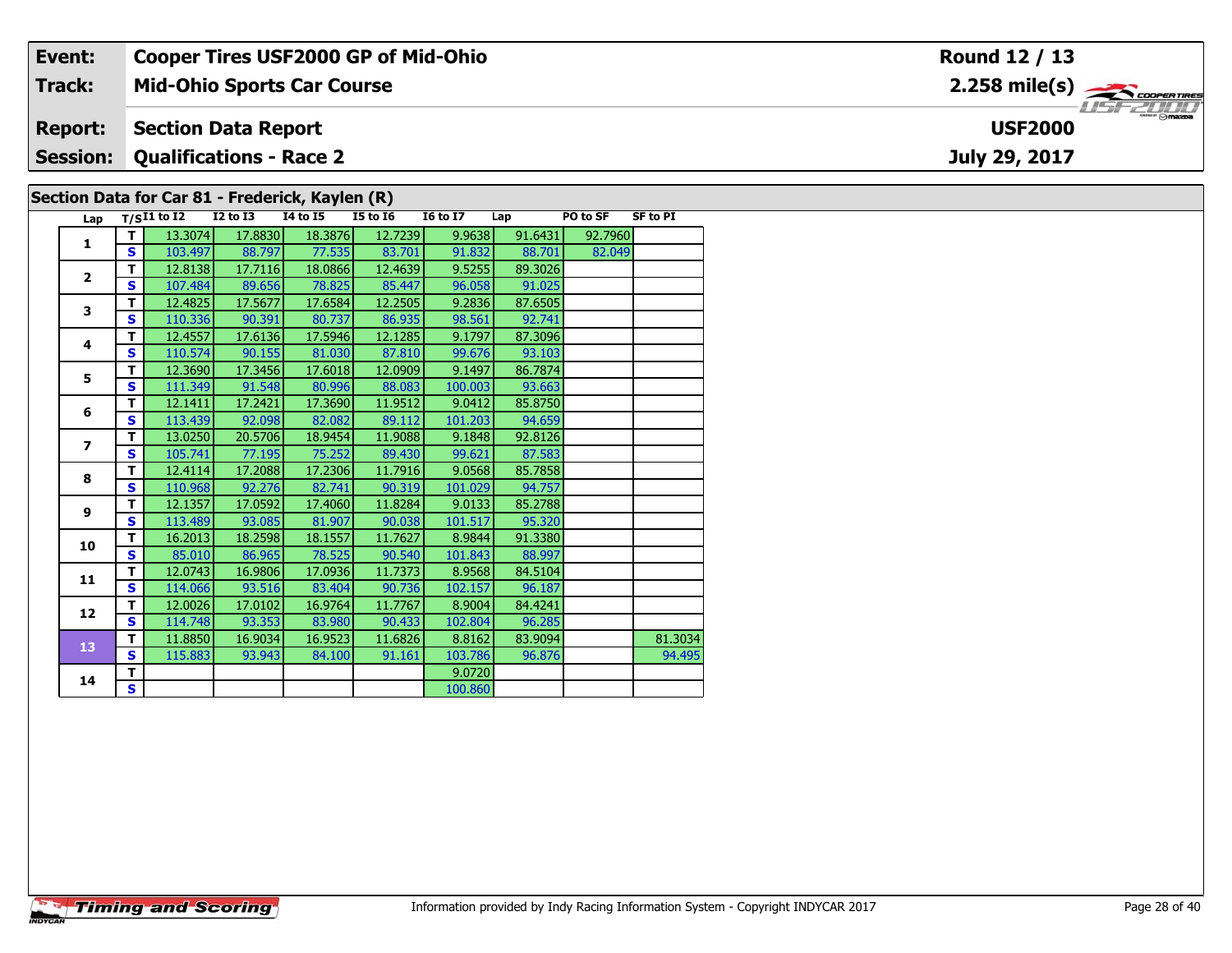| Event:                  |                   | <b>Cooper Tires USF2000 GP of Mid-Ohio</b>     |                   |                   |                  |                   |                   |                  |                      |                  |                  |                  |                   | Round 12 / 13    |                  |                         |
|-------------------------|-------------------|------------------------------------------------|-------------------|-------------------|------------------|-------------------|-------------------|------------------|----------------------|------------------|------------------|------------------|-------------------|------------------|------------------|-------------------------|
| Track:                  |                   | <b>Mid-Ohio Sports Car Course</b>              |                   |                   |                  |                   |                   |                  |                      |                  |                  |                  |                   |                  |                  | $2.258 \text{ mile(s)}$ |
| <b>Report:</b>          |                   | <b>Section Data Report</b>                     |                   |                   |                  |                   |                   |                  |                      |                  |                  |                  |                   | <b>USF2000</b>   |                  |                         |
| <b>Session:</b>         |                   | <b>Qualifications - Race 2</b>                 |                   |                   |                  |                   |                   |                  |                      |                  |                  |                  |                   | July 29, 2017    |                  |                         |
|                         |                   | Section Data for Car 82 - Denes, Phillippe (R) |                   |                   |                  |                   |                   |                  |                      |                  |                  |                  |                   |                  |                  |                         |
| Lap                     |                   | $T/S$ SF to I1                                 | I1 to I2A         | I2A to I2         | I2 to I3A        | I3A to I3         | <b>I3 to I4</b>   | I4 to I5A        | I5A to I5B I5B to I5 |                  | I5 to I6A        | I6A to I6        | <b>I6 to I7A</b>  | I7A to I7        | <b>I7 to I8</b>  | I8 to SF                |
|                         | T                 | 4.9612                                         | 8.1960            | 4.9927            | 9.2547           | 8.7148            | 2.9510            | 7.8769           | 5.7743               | 4.8256           | 5.7277           | 6.9714           | 3.6635            | 6.1807           | 6.3521           | 5.1090                  |
| 1                       | $\mathbf{s}$      | 103.897                                        | 97.747            | 115.396           | 66.968           | 111.096           | 129.848           | 88.896           | 66.478               | 70.787           | 89.041           | 79.611           | 103.850           | 86.486           | 65.046           | 87.413                  |
| $\mathbf{2}$            | T                 | 4.8509                                         | 7.8571            | 4.8811            | 9.0039           | 8.5871            | 3.2335            | 8.2782           | 5.8572               | 4.8684           | 5.5801           | 6.7947           | 3.6180            | 5.8792           | 5.9980           | 4.9704                  |
|                         | $\mathbf{s}$      | 106.260                                        | 101.963           | 118.034           | 68.834           | 112.748           | 118.504           | 84.587           | 65.537               | 70.165           | 91.396           | 81.681           | 105.156           | 90.921           | 68.887           | 89.850                  |
| 3                       | T                 | 4.7611                                         | 7.7459            | 4.8469            | 8.8959           | 8.6014            | 2.9243            | 7.3758           | 5.5499               | 4.6911           | 5.4660           | 6.6063           | 3.6045            | 5.8704           | 5.9325           | 4.8807                  |
|                         | S                 | 108.264                                        | 103.427           | 118.867           | 69.669           | 112.561           | 131.034           | 94.936           | 69.166               | 72.817           | 93.304           | 84.011           | 105.550           | 91.058           | 69.647           | 91.501                  |
| 4                       | T                 | 4.7892                                         | 7.6282            | 4.8095            | 8.8836           | 8.6255            | 2.9165            | 7.4713           | 5.5575               | 4.7063           | 5.4418           | 6.6542           | 3.5622            | 5.6254           | 5.8912           | 4.9065                  |
|                         | $\mathbf s$       | 107.629                                        | 105.023           | 119.791           | 69.766           | 112.246           | 131.384           | 93.722           | 69.071               | 72.582           | 93.719           | 83.406           | 106.803           | 95.024           | 70.135           | 91.020                  |
| 5.                      | T                 | 4.7386                                         | 7.6371            | 4.8455            | 8.8527           | 8.5802            | 2.9152            | 7.4392           | 5.5310               | 4.6657           | 5.4511           | 6.6351           | 3.5801            | 5.6941           | 5.8038           | 4.8620                  |
|                         | S                 | 108.778                                        | 104.901           | 118.901           | 70.009           | 112.839           | 131.443           | 94.127           | 69.402               | 73.213           | 93.559           | 83.646           | 106.269           | 93.877           | 71.192           | 91.853                  |
| 6                       | T                 | 4.7390                                         | 7.6186            | 4.8071            | 8.7751           | 8.5372            | 2.9200            | 7.3848           | 5.5031               | 4.6312           | 5.4056           | 6.5321           | 3.5501            | 5.5568           | 5.7235           | 4.8340                  |
|                         | $\mathbf{s}$      | 108.769                                        | 105.155           | 119.851           | 70.629           | 113.407           | 131.227           | 94.820           | 69.754               | 73.759           | 94.347           | 84.965           | 107.167           | 96.197           | 72.190           | 92.385                  |
| $\overline{\mathbf{z}}$ | T                 | 4.7095                                         | 7.5284            | 4.7626            | 8.7988           | 8.5587            | 2.9300            | 7.3990           | 5.4573               | 4.5734           | 5.3963           | 6.5298           | 3.5371            | 5.6125           | 5.7224           | 4.8304                  |
|                         | $\mathbf{s}$      | 109.450                                        | 106.415           | 120.971           | 70.438           | 113.123           | 130.779           | 94.638           | 70.339               | 74.691           | 94.509           | 84.995           | 107.561           | 95.242           | 72.204           | 92.454                  |
| 8                       | T                 | 4.6706                                         | 7.4834            | 4.7719            | 8.7173           | 8.5382            | 2.9163            | 7.2795           | 5.4313               | 4.5579           | 5.3626           | 6.4774           | 3.5302            | 5.5180           | 5.6195           | 4.7836                  |
|                         | $\mathbf s$       | 110.362                                        | 107.055<br>7.3779 | 120.735<br>4.7351 | 71.097           | 113.394           | 131.393<br>2.9255 | 96.192<br>7.2720 | 70.676               | 74.945           | 95.103           | 85.683           | 107.771<br>3.5105 | 96.873           | 73.526           | 93.359                  |
| 9                       | T<br>$\mathbf{s}$ | 4.6637<br>110.525                              | 108.586           | 121.674           | 8.8092<br>70.355 | 8.5640<br>113.053 | 130.980           | 96.291           | 5.4257<br>70.749     | 4.5213<br>75.551 | 5.3047<br>96.141 | 6.4787<br>85.665 | 108.376           | 5.5055<br>97.093 | 5.6384<br>73.280 | 4.8478<br>92.122        |
|                         | $\mathbf{T}$      | 4.6734                                         | 7.4259            | 4.7418            | 8.7119           | 8.5119            | 2.9045            | 7.2773           | 5.3763               | 4.5157           | 5.3101           | 6.4287           | 3.5154            | 5.5023           | 5.6623           | 4.8334                  |
| 10                      | $\mathbf{s}$      | 110.295                                        | 107.884           | 121.502           | 71.141           | 113.745           | 131.927           | 96.221           | 71.399               | 75.645           | 96.043           | 86.332           | 108.225           | 97.149           | 72.971           | 92.397                  |
|                         | T                 | 4.6756                                         | 7.3449            | 4.7277            | 8.7066           | 8.5569            | 2.9143            | 7.1998           | 5.3718               | 4.5179           | 5.3550           | 6.4391           | 3.5143            | 5.4327           | 5.6219           | 4.8220                  |
| 11                      | $\mathbf{s}$      | 110.244                                        | 109.074           | 121.864           | 71.184           | 113.146           | 131.483           | 97.256           | 71.459               | 75.608           | 95.238           | 86.192           | 108.259           | 98.394           | 73.495           | 92.615                  |
|                         | Т                 | 4.6460                                         | 7.2937            | 4.7028            | 8.7462           | 8.5571            | 2.9117            | 7.2634           | 5.3726               | 4.5223           | 5.3248           | 6.4544           | 3.5143            | 5.4903           | 5.6048           | 4.7855                  |
| 12                      | $\mathbf{s}$      | 110.946                                        | 109.840           | 122.509           | 70.862           | 113.144           | 131.601           | 96.405           | 71.448               | 75.535           | 95.778           | 85.988           | 108.259           | 97.362           | 73.719           | 93.322                  |
|                         | $\mathbf{T}$      | 4.6474                                         | 7.2999            | 4.6907            | 8.6983           | 8.5646            | 2.9140            | 7.1669           | 5.3552               | 4.4613           | 5.3294           | 6.4079           | 3.5371            | 5.4344           | 5.5348           | 4.7991                  |
| 13                      | S                 | 110.912                                        | 109.746           | 122.825           | 71.252           | 113.045           | 131.497           | 97.703           | 71.681               | 76.568           | 95.696           | 86.612           | 107.561           | 98.363           | 74.652           | 93.057                  |
|                         | т                 |                                                |                   |                   |                  |                   |                   |                  |                      |                  |                  |                  | 3.5399            | 5.7165           |                  |                         |
| 14                      | $\mathbf{s}$      |                                                |                   |                   |                  |                   |                   |                  |                      |                  |                  |                  | 107.476           | 93.509           |                  |                         |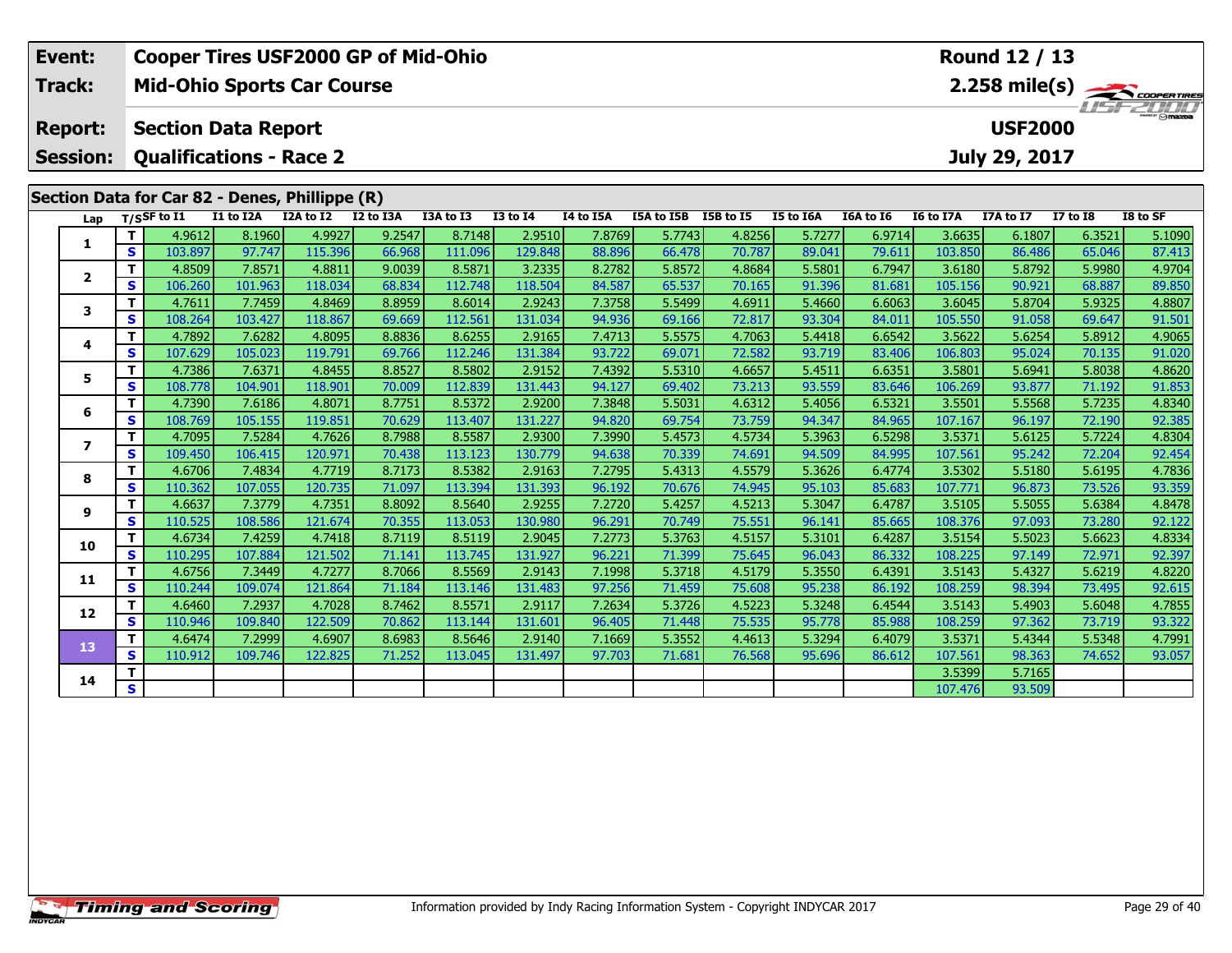| Event:                                         |                            | <b>Cooper Tires USF2000 GP of Mid-Ohio</b> |          |          |                 |     |          |                | Round 12 / 13                                     |  |  |
|------------------------------------------------|----------------------------|--------------------------------------------|----------|----------|-----------------|-----|----------|----------------|---------------------------------------------------|--|--|
| Track:                                         |                            | <b>Mid-Ohio Sports Car Course</b>          |          |          |                 |     |          |                | $2.258$ mile(s) $\rightarrow$<br><b>LIST 2000</b> |  |  |
| <b>Report:</b>                                 | <b>Section Data Report</b> |                                            |          |          |                 |     |          | <b>USF2000</b> |                                                   |  |  |
| <b>Session: Qualifications - Race 2</b>        |                            |                                            |          |          |                 |     |          |                | July 29, 2017                                     |  |  |
| Section Data for Car 82 - Denes, Phillippe (R) |                            |                                            |          |          |                 |     |          |                |                                                   |  |  |
| Lap                                            | $T/SI1$ to $I2$            | I2 to I3                                   | 14 to 15 | I5 to I6 | <b>I6 to I7</b> | Lap | PO to SF | SF to PI       |                                                   |  |  |

| Lap                     |              | $T/SI1$ to I2 | <b>I2 to I3</b> | 14 to 15 | <b>I5 to 16</b> | <b>16 to 17</b> | Lap     | PO to SF | <b>SF to PI</b> |
|-------------------------|--------------|---------------|-----------------|----------|-----------------|-----------------|---------|----------|-----------------|
| $\mathbf{1}$            | т            | 13.1887       | 17.9695         | 18.4768  | 12.6991         | 9.8442          | 91.5516 | 92.6956  |                 |
|                         | S.           | 104.428       | 88.369          | 77.161   | 83.864          | 92.948          | 88.789  | 82.138   |                 |
| $\overline{2}$          | т            | 12.7382       | 17.5910         | 19.0038  | 12.3748         | 9.4972          | 90.2578 |          |                 |
|                         | $\mathbf{s}$ | 108.121       | 90.271          | 75.021   | 86.062          | 96.344          | 90.062  |          |                 |
| 3                       | T            | 12.5928       | 17.4973         | 17.6168  | 12.0723         | 9.4749          | 87.7527 |          |                 |
|                         | S            | 109.370       | 90.754          | 80.927   | 88.218          | 96.571          | 92.633  |          |                 |
| 4                       | T            | 12.4377       | 17.5091         | 17.7351  | 12.0960         | 9.1876          | 87.4689 |          |                 |
|                         | S            | 110.734       | 90.693          | 80.388   | 88.046          | 99.591          | 92.934  |          |                 |
| 5                       | T            | 12.4826       | 17.4329         | 17.6359  | 12.0862         | 9.2742          | 87.2314 |          |                 |
|                         | S            | 110.335       | 91.090          | 80.840   | 88.117          | 98.661          | 93.187  |          |                 |
| 6                       | т            | 12.4257       | 17.3123         | 17.5191  | 11.9377         | 9.1069          | 86.5182 |          |                 |
|                         | S            | 110.841       | 91.724          | 81.379   | 89.213          | 100.473         | 93.955  |          |                 |
|                         | T            | 12.2910       | 17.3575         | 17.4297  | 11.9261         | 9.1496          | 86.3462 |          |                 |
| $\overline{\mathbf{z}}$ | S            | 112.055       | 91.485          | 81.796   | 89.300          | 100.004         | 94.142  |          |                 |
| 8                       | т            | 12.2553       | 17.2555         | 17.2687  | 11.8400         | 9.0482          | 85.6577 |          |                 |
|                         | S            | 112.382       | 92.026          | 82.559   | 89.949          | 101.125         | 94.899  |          |                 |
| 9                       | т            | 12.1130       | 17.3732         | 17.2190  | 11.7834         | 9.0160          | 85.5800 |          |                 |
|                         | S            | 113.702       | 91.403          | 82.797   | 90.381          | 101.486         | 94.985  |          |                 |
| 10                      | т            | 12.1677       | 17.2238         | 17.1693  | 11.7388         | 9.0177          | 85.3909 |          |                 |
|                         | $\mathbf{s}$ | 113.191       | 92.195          | 83.037   | 90.725          | 101.467         | 95.195  |          |                 |
| 11                      | T            | 12.0726       | 17.2635         | 17.0895  | 11.7941         | 8.9470          | 85.2005 |          |                 |
|                         | $\mathbf{s}$ | 114.083       | 91.983          | 83.424   | 90.299          | 102.269         | 95.408  |          |                 |
| 12                      | T            | 11.9965       | 17.3033         | 17.1583  | 11.7792         | 9.0046          | 85.1899 |          |                 |
|                         | $\mathbf{s}$ | 114.806       | 91.772          | 83.090   | 90.414          | 101.615         | 95.420  |          |                 |
| 13                      | т            | 11.9906       | 17.2629         | 16.9834  | 11.7373         | 8.9715          | 84.8410 |          | 82.3129         |
|                         | S            | 114.863       | 91.987          | 83.946   | 90.736          | 101.990         | 95.812  |          | 93.336          |
| 14                      | т            |               |                 |          |                 | 9.2564          |         |          |                 |
|                         | S.           |               |                 |          |                 | 98.851          |         |          |                 |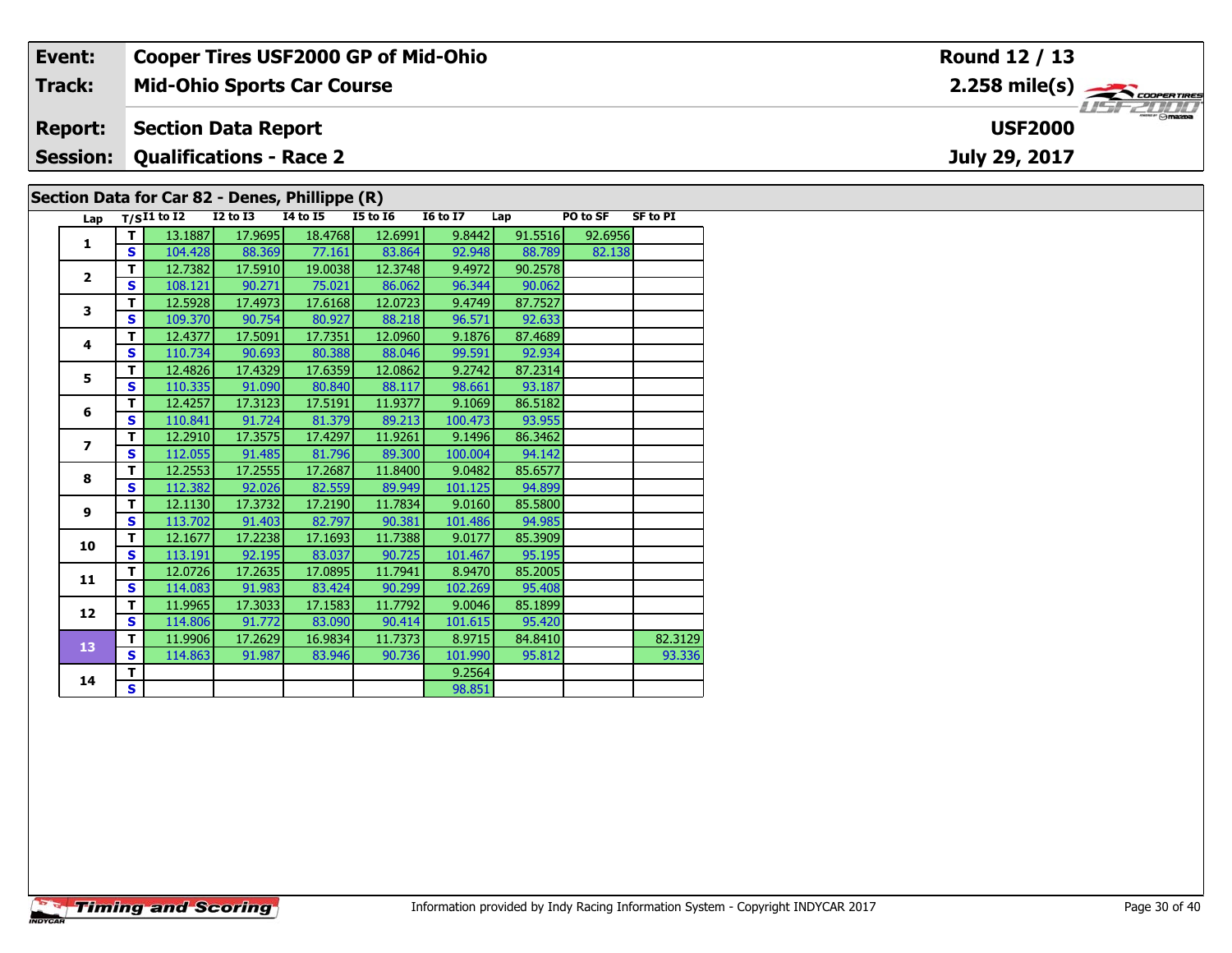| Event:            |                   | <b>Cooper Tires USF2000 GP of Mid-Ohio</b> |                   |                   |                  |                   |                   |                  |                      |                  |                  |                  |                   | Round 12 / 13    |                  |                         |
|-------------------|-------------------|--------------------------------------------|-------------------|-------------------|------------------|-------------------|-------------------|------------------|----------------------|------------------|------------------|------------------|-------------------|------------------|------------------|-------------------------|
| <b>Track:</b>     |                   | <b>Mid-Ohio Sports Car Course</b>          |                   |                   |                  |                   |                   |                  |                      |                  |                  |                  |                   |                  |                  | $2.258 \text{ mile(s)}$ |
| <b>Report:</b>    |                   | <b>Section Data Report</b>                 |                   |                   |                  |                   |                   |                  |                      |                  |                  |                  |                   | <b>USF2000</b>   |                  |                         |
| <b>Session:</b>   |                   | <b>Qualifications - Race 2</b>             |                   |                   |                  |                   |                   |                  |                      |                  |                  |                  |                   | July 29, 2017    |                  |                         |
|                   |                   | Section Data for Car 90 - Thompson, Parker |                   |                   |                  |                   |                   |                  |                      |                  |                  |                  |                   |                  |                  |                         |
| Lap               |                   | $T/S$ SF to I1                             | I1 to I2A         | I2A to I2         | I2 to I3A        | I3A to I3         | <b>I3 to I4</b>   | I4 to I5A        | I5A to I5B I5B to I5 |                  | I5 to I6A        | I6A to I6        | I6 to I7A         | I7A to I7        | <b>I7 to I8</b>  | I8 to SF                |
|                   | $\mathbf T$       | 4.6796                                     | 8.6131            | 5.2175            | 9.1345           | 8.5809            | 2.9226            | 7.5970           | 5.6829               | 4.8963           | 5.4540           | 6.8388           | 3.6183            | 5.9683           | 6.1212           | 4.9051                  |
| 1                 | S                 | 110.149                                    | 93.014            | 110.424           | 67.850           | 112.830           | 131.110           | 92.172           | 67.547               | 69.765           | 93.509           | 81.155           | 105.147           | 89.564           | 67.500           | 91.046                  |
|                   | $\mathbf{T}$      | 4.6144                                     | 7.5185            | 4.7760            | 8.7480           | 8.5264            | 2.8942            | 7.4724           | 5.5387               | 4.7936           | 5.4408           | 6.7003           | 3.5532            | 5.7572           | 5.9113           | 4.8690                  |
| $\mathbf{2}$      | $\mathbf{s}$      | 111.706                                    | 106.555           | 120.632           | 70.847           | 113.551           | 132.396           | 93.708           | 69.306               | 71.260           | 93.736           | 82.832           | 107.074           | 92.848           | 69.897           | 91.721                  |
|                   | T.                | 4.6047                                     | 7.4304            | 4.7414            | 8.6815           | 8.5102            | 2.8864            | 7.3799           | 5.5039               | 4.7777           | 5.3810           | 6.6226           | 3.5428            | 5.6645           | 5.7801           | 4.8005                  |
| 3                 | $\mathbf{s}$      | 111.941                                    | 107.819           | 121.512           | 71.390           | 113.767           | 132.754           | 94.883           | 69.744               | 71.497           | 94.778           | 83.804           | 107.388           | 94.368           | 71.484           | 93.030                  |
|                   | T.                | 4.5764                                     | 7.3556            | 4.7380            | 8.6631           | 8.4879            | 2.8755            | 7.2858           | 5.4456               | 4.6848           | 5.3279           | 6.5763           | 3.5033            | 5.5608           | 5.7427           | 4.7800                  |
| 4<br>$\mathbf{s}$ |                   | 112.633                                    | 108.915           | 121.599           | 71.542           | 114.066           | 133.257           | 96.108           | 70.491               | 72.915           | 95.723           | 84.394           | 108.599           | 96.127           | 71.949           | 93.429                  |
| 5                 | T.                | 4.5924                                     | 7.2359            | 4.6933            | 8.6339           | 8.4844            | 2.8771            | 7.1870           | 5.4827               | 4.5832           | 5.2943           | 6.5300           | 3.4847            | 5.4530           | 5.7699           | 4.8342                  |
|                   | <b>S</b>          | 112.241                                    | 110.717           | 122.757           | 71.784           | 114.113           | 133.183           | 97.430           | 70.014               | 74.531           | 96.330           | 84.992           | 109.179           | 98.028           | 71.610           | 92.382                  |
| 6                 | T                 | 4.5603                                     | 7.2254            | 4.6926            | 8.5136           | 8.4358            | 2.8818            | 7.1742           | 5.3829               | 4.5898           | 5.3274           | 6.4327           | 3.4839            | 5.5182           | 5.6542           | 4.7603                  |
|                   | $\mathbf{s}$      | 113.031                                    | 110.878           | 122.776           | 72.798           | 114.771           | 132.966           | 97.604           | 71.312               | 74.424           | 95.732           | 86.278           | 109.204           | 96.870           | 73.075           | 93.816                  |
| $\overline{ }$    | T                 | 4.5386                                     | 7.2718            | 4.7241            | 8.5323           | 8.4202            | 2.8817            | 7.1417           | 5.4087               | 4.6550           | 5.2834           | 6.4650           | 3.4737            | 5.3718           | 5.6607           | 4.7564                  |
|                   | $\mathbf{s}$      | 113.571                                    | 110.170           | 121.957           | 72.638           | 114.983           | 132.971           | 98.048           | 70.972               | 73.382           | 96.529           | 85.847           | 109.524           | 99.510           | 72.991           | 93.893                  |
| 8                 | $\mathbf{T}$      | 4.5353                                     | 7.3213            | 4.6741            | 8.5623           | 8.3403            | 2.8464            | 7.1960           | 5.4621               | 4.6580           | 5.2917           | 6.5116           | 3.4874            | 5.3345           | 5.5900           | 4.7601                  |
|                   | $\mathbf{s}$      | 113.654                                    | 109.425           | 123.261<br>4.7187 | 72.384           | 116.085           | 134.620           | 97.308<br>7.2540 | 70.278               | 73.334           | 96.377           | 85.233           | 109.094           | 100.205          | 73.914<br>5.7563 | 93.820                  |
| 9                 | T<br>$\mathbf{s}$ | 4.5488<br>113.317                          | 7.4839<br>107.048 | 122.096           | 8.7028<br>71.215 | 8.3272<br>116.267 | 2.8485<br>134.521 | 96.530           | 5.3658<br>71.539     | 4.6548<br>73.385 | 5.2731<br>96.717 | 6.4864<br>85.564 | 3.4627<br>109.872 | 5.5215<br>96.812 | 71.779           | 4.7521<br>93.978        |
|                   | T.                | 4.5283                                     | 7.2773            | 4.6552            | 8.6347           | 8.3527            | 2.8633            | 7.1175           | 5.2299               | 4.5748           | 5.2591           | 6.4751           | 3.4541            | 5.3858           | 5.5932           | 4.7330                  |
| 10                | $\mathbf{s}$      | 113.830                                    | 110.087           | 123.762           | 71.777           | 115.912           | 133.825           | 98.381           | 73.398               | 74.668           | 96.975           | 85.713           | 110.146           | 99.251           | 73.872           | 94.357                  |
|                   | $\mathbf{T}$      | 4.5308                                     | 7.0880            | 4.6332            | 8.3744           | 8.3881            | 2.8715            | 7.0393           | 5.2544               | 4.4598           | 5.2226           | 6.3516           | 3.4537            | 5.2907           | 5.6317           | 4.7221                  |
| 11                | $\mathbf{s}$      | 113.767                                    | 113.027           | 124.350           | 74.008           | 115.423           | 133.443           | 99.474           | 73.056               | 76.593           | 97.653           | 87.380           | 110.159           | 101.035          | 73.367           | 94.575                  |
|                   | T                 | 4.5362                                     | 7.2105            | 4.6574            | 8.3228           | 8.3685            | 2.8596            | 7.0285           | 5.2156               | 4.4431           | 5.1995           | 6.2707           | 3.4532            | 5.3347           | 5.4979           | 4.7504                  |
| 12                | $\mathbf{s}$      | 113.631                                    | 111.107           | 123.703           | 74.467           | 115.694           | 133.998           | 99.627           | 73.599               | 76.881           | 98.086           | 88.507           | 110.174           | 100.202          | 75.153           | 94.011                  |
|                   | T.                | 4.5098                                     | 7.0591            | 4.6053            | 8.2930           | 8.3758            | 2.8622            | 6.9546           | 5.1901               | 4.4516           | 5.1655           | 6.3752           | 3.4316            | 5.2037           | 5.4375           | 4.6966                  |
| 13                | $\mathbf{s}$      | 114.297                                    | 113.490           | 125.103           | 74.734           | 115.593           | 133.877           | 100.685          | 73.961               | 76.734           | 98.732           | 87.056           | 110.868           | 102.724          | 75.987           | 95.088                  |
|                   | T.                |                                            |                   |                   |                  |                   |                   |                  |                      |                  |                  |                  | 3.4436            | 5.4654           |                  |                         |
| 14                | S                 |                                            |                   |                   |                  |                   |                   |                  |                      |                  |                  |                  | 110.482           | 97.805           |                  |                         |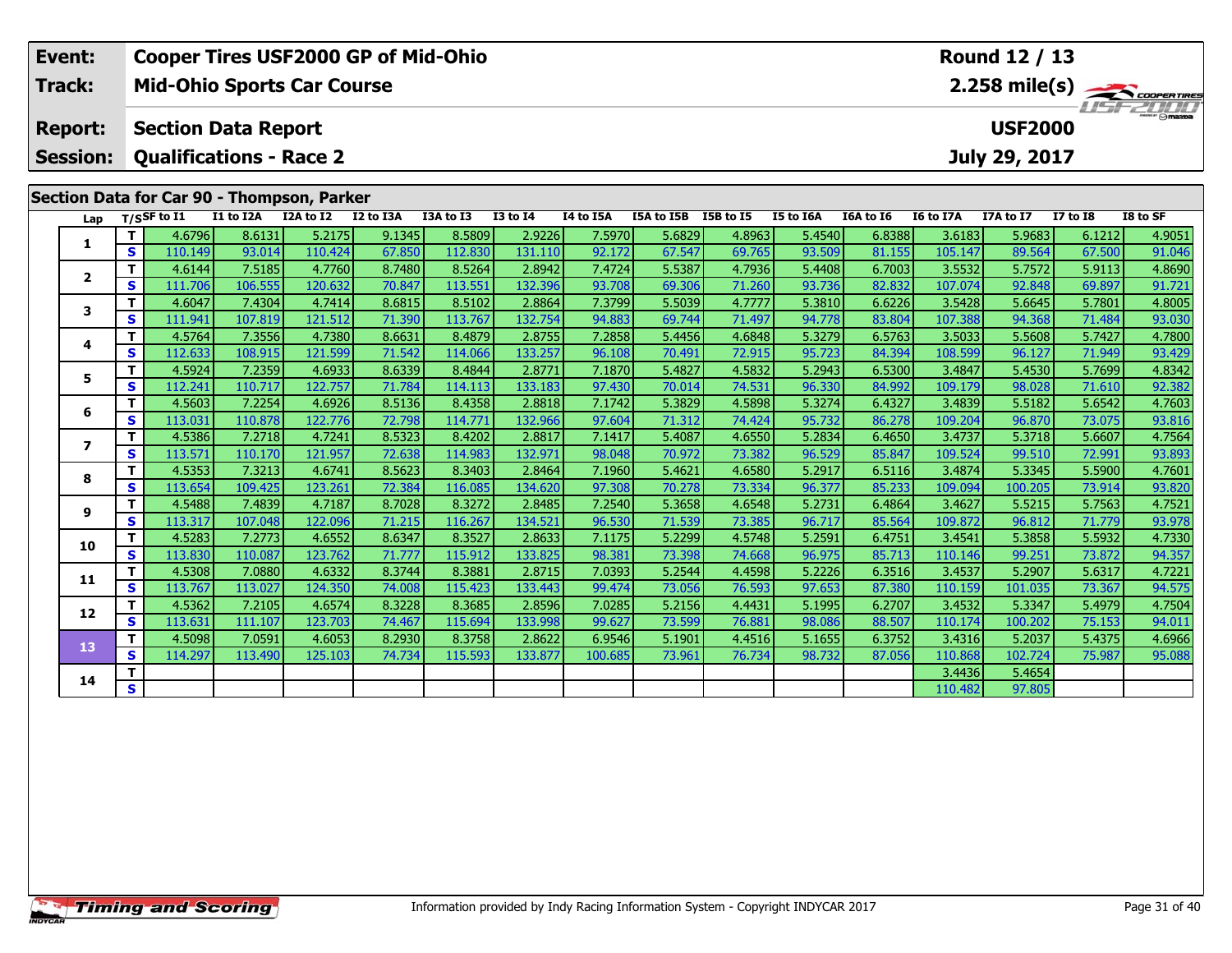| Event:                                     | <b>Cooper Tires USF2000 GP of Mid-Ohio</b> | Round 12 / 13                                                             |  |  |  |  |  |  |  |  |
|--------------------------------------------|--------------------------------------------|---------------------------------------------------------------------------|--|--|--|--|--|--|--|--|
| Track:                                     | <b>Mid-Ohio Sports Car Course</b>          | $2.258$ mile(s) $\overbrace{\hspace{2cm}}$ coorerings<br><b>LIST 2000</b> |  |  |  |  |  |  |  |  |
| <b>Report:</b>                             | <b>Section Data Report</b>                 | <b>USF2000</b>                                                            |  |  |  |  |  |  |  |  |
|                                            | <b>Session: Qualifications - Race 2</b>    | July 29, 2017                                                             |  |  |  |  |  |  |  |  |
| Section Data for Car 90 - Thompson, Parker |                                            |                                                                           |  |  |  |  |  |  |  |  |

| Lap                     |              | $T/SI1$ to I2 | <b>I2 to I3</b> | <b>14 to 15</b> | <b>I5 to 16</b> | <b>I6 to I7</b> | Lap     | PO to SF | <b>SF to PI</b> |
|-------------------------|--------------|---------------|-----------------|-----------------|-----------------|-----------------|---------|----------|-----------------|
| 1                       | т            | 13.8306       | 17.7154         | 18.1762         | 12.2928         | 9.5866          | 90.2301 | 93.5099  |                 |
|                         | S            | 99.582        | 89.637          | 78.437          | 86.636          | 95.446          | 90.090  | 81.423   |                 |
| $\overline{2}$          | T            | 12.2945       | 17.2744         | 17.8047         | 12.1411         | 9.3104          | 87.1140 |          |                 |
|                         | S            | 112.023       | 91.925          | 80.073          | 87.719          | 98.277          | 93.312  |          |                 |
| 3                       | т            | 12.1718       | 17.1917         | 17.6615         | 12.0036         | 9.2073          | 86.3076 |          |                 |
|                         | $\mathbf{s}$ | 113.153       | 92.368          | 80.723          | 88.723          | 99.378          | 94.184  |          |                 |
| $\overline{\mathbf{4}}$ | т            | 12.0936       | 17.1510         | 17.4162         | 11.9042         | 9.0641          | 85.6037 |          |                 |
|                         | S            | 113.884       | 92.587          | 81.860          | 89.464          | 100.948         | 94.959  |          |                 |
| 5                       | T            | 11.9292       | 17.1183         | 17.2529         | 11.8243         | 8.9377          | 85.1360 |          |                 |
|                         | $\mathbf{s}$ | 115.454       | 92.764          | 82.634          | 90.069          | 102.375         | 95.480  |          |                 |
| 6                       | T            | 11.9180       | 16.9494         | 17.1469         | 11.7601         | 9.0021          | 84.6331 |          |                 |
|                         | $\mathbf{s}$ | 115.562       | 93.688          | 83.145          | 90.560          | 101.643         | 96.048  |          |                 |
| $\overline{ }$          | T            | 11.9959       | 16.9525         | 17.2054         | 11.7484         | 8.8455          | 84.5851 |          |                 |
|                         | $\mathbf{s}$ | 114.812       | 93.671          | 82.862          | 90.651          | 103.442         | 96.102  |          |                 |
| 8                       | T            | 11.9954       | 16.9026         | 17.3161         | 11.8033         | 8.8219          | 84.5711 |          |                 |
|                         | S            | 114.817       | 93.947          | 82.333          | 90.229          | 103.719         | 96.118  |          |                 |
| 9                       | T            | 12.2026       | 17.0300         | 17.2746         | 11.7595         | 8.9842          | 85.1566 |          |                 |
|                         | $\mathbf{s}$ | 112.867       | 93.245          | 82.531          | 90.565          | 101.845         | 95.457  |          |                 |
| 10                      | T            | 11.9325       | 16.9874         | 16.9222         | 11.7342         | 8.8399          | 84.1340 |          |                 |
|                         | $\mathbf{s}$ | 115.422       | 93.478          | 84.249          | 90.760          | 103.508         | 96.617  |          |                 |
| 11                      | T            | 11.7212       | 16.7625         | 16.7535         | 11.5742         | 8.7444          | 83.3119 |          |                 |
|                         | $\mathbf{s}$ | 117.503       | 94.733          | 85.098          | 92.015          | 104.638         | 97.571  |          |                 |
| 12                      | T            | 11.8679       | 16.6913         | 16.6872         | 11.4702         | 8.7879          | 83.1486 |          |                 |
|                         | $\mathbf{s}$ | 116.050       | 95.137          | 85.436          | 92.849          | 104.120         | 97.762  |          |                 |
| 13                      | T            | 11.6644       | 16.6688         | 16.5963         | 11.5407         | 8.6353          | 82.6116 |          | 81.6353         |
|                         | S            | 118.075       | 95.265          | 85.904          | 92.282          | 105.960         | 98.398  |          | 94.110          |
| 14                      | T            |               |                 |                 |                 | 8.9090          |         |          |                 |
|                         | S            |               |                 |                 |                 | 102.705         |         |          |                 |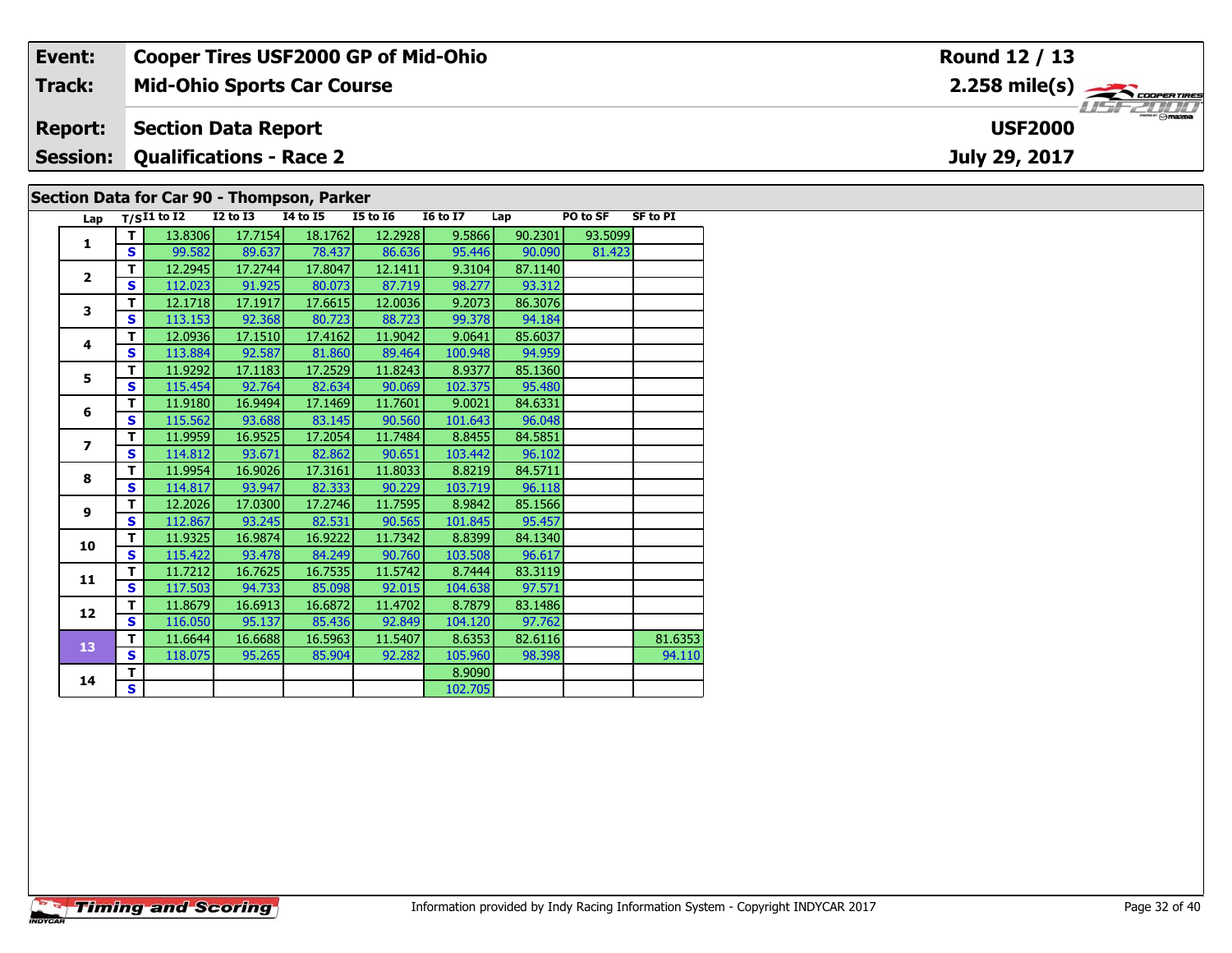| Event:          |                   |                                         |                   |                   | <b>Cooper Tires USF2000 GP of Mid-Ohio</b> |                   |                   |                  |                      |                  |                  |                  |                   | Round 12 / 13    |                  |                         |
|-----------------|-------------------|-----------------------------------------|-------------------|-------------------|--------------------------------------------|-------------------|-------------------|------------------|----------------------|------------------|------------------|------------------|-------------------|------------------|------------------|-------------------------|
| Track:          |                   | <b>Mid-Ohio Sports Car Course</b>       |                   |                   |                                            |                   |                   |                  |                      |                  |                  |                  |                   |                  |                  | $2.258 \text{ mile(s)}$ |
| <b>Report:</b>  |                   | <b>Section Data Report</b>              |                   |                   |                                            |                   |                   |                  |                      |                  |                  |                  |                   | <b>USF2000</b>   |                  |                         |
|                 |                   |                                         |                   |                   |                                            |                   |                   |                  |                      |                  |                  |                  |                   |                  |                  |                         |
| <b>Session:</b> |                   | <b>Qualifications - Race 2</b>          |                   |                   |                                            |                   |                   |                  |                      |                  |                  |                  |                   | July 29, 2017    |                  |                         |
|                 |                   | Section Data for Car 92 - Gore, Dev (R) |                   |                   |                                            |                   |                   |                  |                      |                  |                  |                  |                   |                  |                  |                         |
| Lap             |                   | $T/S$ SF to $I1$                        | I1 to I2A         | I2A to I2         | I2 to I3A                                  | I3A to I3         | <b>I3 to I4</b>   | I4 to I5A        | I5A to I5B I5B to I5 |                  | I5 to I6A        | I6A to I6        | I6 to I7A         | I7A to I7        | <b>I7 to I8</b>  | I8 to SF                |
|                 | T                 | 4.9382                                  | 8.5194            | 5.1713            | 9.4882                                     | 8.8378            | 2.9947            | 8.0998           | 5.7075               | 5.1483           | 5.8158           | 7.3380           | 3.8053            | 6.6730           | 6.5761           | 5.2396                  |
| 1               | S                 | 104.381                                 | 94.037            | 111.410           | 65.320                                     | 109.550           | 127.953           | 86.450           | 67.256               | 66.350           | 87.692           | 75.634           | 99.980            | 80.106           | 62.831           | 85.234                  |
|                 | $\mathbf{T}$      | 4.7470                                  | 7.9792            | 4.9001            | 9.0864                                     | 8.5852            | 2.9363            | 7.7838           | 5.5774               | 5.0228           | 5.5952           | 6.9782           | 3.6570            | 6.0762           | 6.3675           | 5.0155                  |
| $\mathbf{2}$    | $\mathbf{s}$      | 108.585                                 | 100.403           | 117.576           | 68.209                                     | 112.773           | 130.498           | 89.960           | 68.825               | 68.008           | 91.150           | 79.533           | 104.035           | 87.974           | 64.889           | 89.042                  |
| 3               | T                 | 4.7006                                  | 7.7104            | 4.8067            | 8.8495                                     | 8.5751            | 2.9260            | 7.6102           | 5.4384               | 4.8050           | 5.4731           | 6.7671           | 3.5934            | 5.8603           | 6.1444           | 4.8939                  |
|                 | $\mathbf{s}$      | 109.657                                 | 103.903           | 119.861           | 70.035                                     | 112.906           | 130.958           | 92.012           | 70.584               | 71.091           | 93.183           | 82.014           | 105.876           | 91.215           | 67.245           | 91.255                  |
| 4               | T.                | 4.6725                                  | 7.7476            | 4.7868            | 8.9002                                     | 8.5395            | 2.9073            | 7.5845           | 5.3712               | 4.7784           | 5.4684           | 6.7774           | 3.5248            | 5.7899           | 6.0102           | 4.8844                  |
|                 | S                 | 110.317                                 | 103.404           | 120.359           | 69.636                                     | 113.377           | 131.800           | 92.323           | 71.467               | 71.486           | 93.263           | 81.890           | 107.936           | 92.324           | 68.747           | 91.432                  |
| 5               | T                 | 4.7134                                  | 7.5970            | 4.7889            | 8.7251                                     | 8.5002            | 2.9138            | 7.4827           | 5.4302               | 4.9459           | 5.3740           | 7.0001           | 3.5657            | 5.7252           | 5.9318           | 5.0459                  |
|                 | $\mathbf{s}$      | 109.359                                 | 105.454           | 120.307           | 71.033                                     | 113.901           | 131.506           | 93.579           | 70.691               | 69.065           | 94.901           | 79.285           | 106.698           | 93.367           | 69.655           | 88.506                  |
| 6               | T                 | 4.6705                                  | 7.4597            | 4.7413            | 8.8478                                     | 8.5642            | 2.9242            | 7.5013           | 5.4452               | 4.9397           | 5.4490           | 6.6909           | 3.6155            | 5.7316           | 5.9455           | 4.8369                  |
|                 | $\mathbf{s}$      | 110.364<br>4.6454                       | 107.395           | 121.514<br>4.7615 | 70.048<br>8.9118                           | 113.050<br>8.5404 | 131.038           | 93.347           | 70.496               | 69.152           | 93.595           | 82.948           | 105.229<br>3.5141 | 93.263<br>5.7495 | 69.495           | 92.330                  |
| $\overline{ }$  | Т<br>$\mathbf{s}$ | 110.960                                 | 7.4633<br>107.343 | 120.999           | 69.545                                     | 113.365           | 2.9250<br>131.002 | 7.5496<br>92.750 | 5.3916<br>71.197     | 4.8986<br>69.732 | 5.3598<br>95.153 | 6.6073<br>83.998 | 108.265           | 92.973           | 5.9560<br>69.372 | 4.8288<br>92.485        |
|                 | $\mathbf T$       | 4.6639                                  | 7.4760            | 4.7661            | 8.8494                                     | 8.4901            | 2.9113            | 7.4537           | 5.3521               | 4.8481           | 5.3398           | 6.6224           | 3.5040            | 5.6340           | 5.8326           | 4.8821                  |
| 8               | $\mathbf{s}$      | 110.520                                 | 107.161           | 120.882           | 70.036                                     | 114.037           | 131.619           | 93.944           | 71.722               | 70.459           | 95.509           | 83.806           | 108.577           | 94.878           | 70.840           | 91.475                  |
|                 | $\mathbf T$       | 4.6430                                  | 7.5194            | 4.7627            | 8.8556                                     | 8.5445            | 2.9109            | 7.4577           | 5.3272               | 4.8794           | 5.3298           | 6.6160           | 3.4832            | 5.5717           | 5.9670           | 4.7623                  |
| 9               | $\mathbf{s}$      | 111.018                                 | 106.543           | 120.968           | 69.987                                     | 113.311           | 131.637           | 93.893           | 72.057               | 70.007           | 95.688           | 83.888           | 109.226           | 95.939           | 69.244           | 93.776                  |
|                 | T                 | 4.6378                                  | 7.4414            | 4.7428            | 8.7914                                     | 8.5217            | 2.9246            | 7.7151           | 5.3330               | 4.8691           | 5.3572           | 6.5750           | 3.4804            | 5.5912           | 5.8797           | 4.8134                  |
| 10              | $\mathbf{s}$      | 111.142                                 | 107.659           | 121.476           | 70.498                                     | 113.614           | 131.020           | 90.761           | 71.979               | 70.155           | 95.199           | 84.411           | 109.313           | 95.605           | 70.273           | 92.781                  |
|                 | т                 | 4.6558                                  | 7.3885            | 4.7666            | 8.9123                                     | 8.4370            | 2.8777            | 7.4660           | 5.3295               | 4.8265           | 5.5352           | 6.7084           | 3.4961            | 5.7127           | 5.9225           | 4.8769                  |
| 11              | S                 | 110.712                                 | 108.430           | 120.869           | 69.541                                     | 114.754           | 133.156           | 93.789           | 72.026               | 70.774           | 92.138           | 82.732           | 108.823           | 93.571           | 69.765           | 91.573                  |
|                 | т                 | 4.6338                                  | 7.5632            | 4.8455            | 8.8609                                     | 8.4341            | 2.8715            | 8.4373           | 5.6869               | 4.9410           | 5.4753           | 6.7058           | 3.4867            | 5.7283           | 5.9398           | 4.8615                  |
| 12              | $\mathbf{s}$      | 111.238                                 | 105.926           | 118.901           | 69.945                                     | 114.794           | 133.443           | 82.992           | 67.500               | 69.134           | 93.146           | 82.764           | 109.116           | 93.317           | 69.562           | 91.863                  |
| 13              | т                 | 4.6011                                  | 7.3772            | 4.7405            | 8.7162                                     | 8.4625            | 3.2527            | 8.0798           | 5.4173               | 4.9314           | 5.3833           | 6.6330           | 3.5038            | 5.6407           | 5.7898           | 4.8035                  |
|                 | $\mathbf{s}$      | 112.029                                 | 108.596           | 121.535           | 71.106                                     | 114.408           | 117.804           | 86.664           | 70.859               | 69.269           | 94.737           | 83.673           | 108.583           | 94.766           | 71.364           | 92.972                  |
| 14              | т                 |                                         |                   |                   |                                            |                   |                   |                  |                      |                  |                  |                  | 3.4943            | 6.2345           |                  |                         |
|                 | $\mathbf{s}$      |                                         |                   |                   |                                            |                   |                   |                  |                      |                  |                  |                  | 108.879           | 85.740           |                  |                         |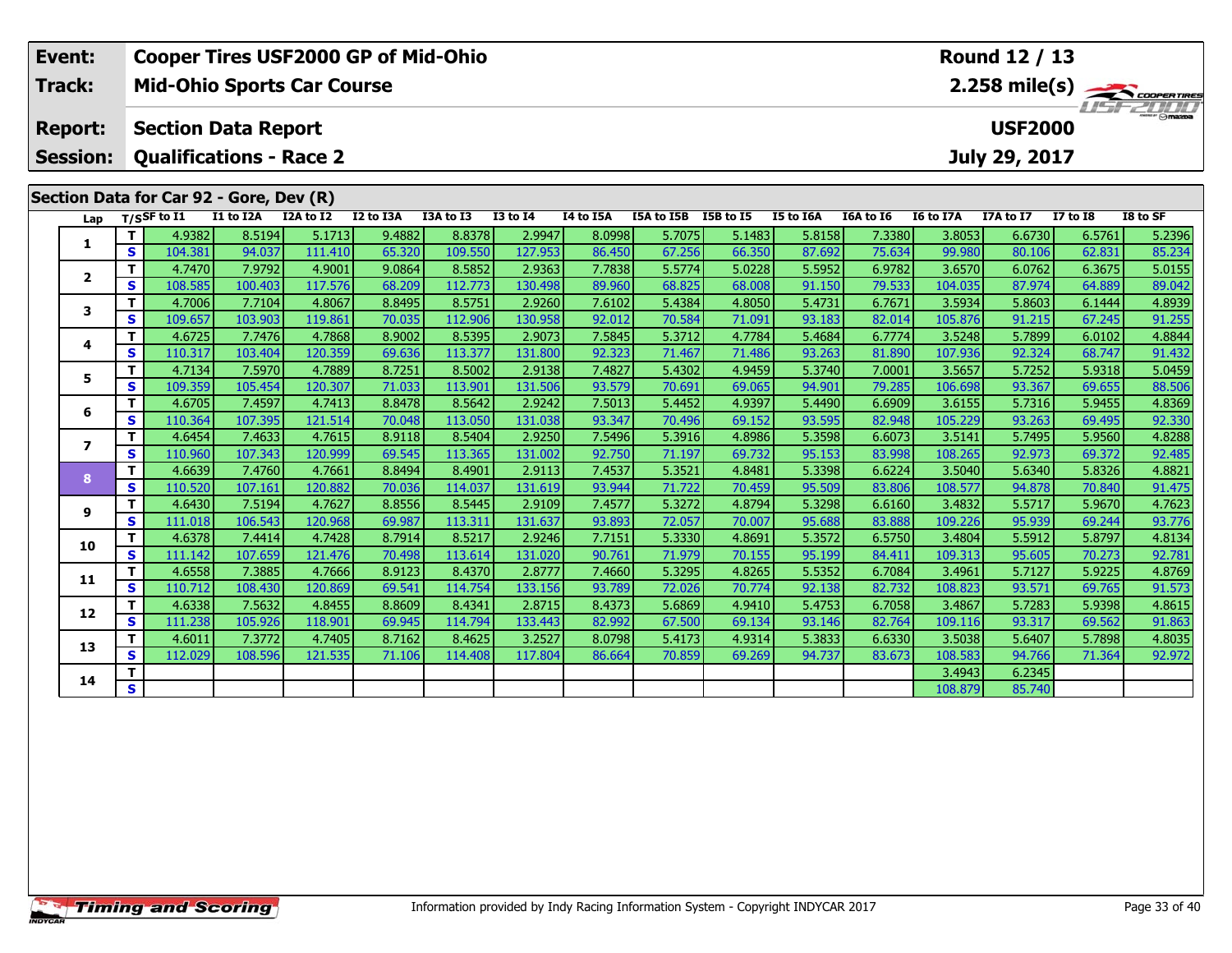| Event:          |          |                                         |          | <b>Cooper Tires USF2000 GP of Mid-Ohio</b> |                 |                 |         |          |                 | Round 12 / 13                                                             |
|-----------------|----------|-----------------------------------------|----------|--------------------------------------------|-----------------|-----------------|---------|----------|-----------------|---------------------------------------------------------------------------|
| <b>Track:</b>   |          |                                         |          | <b>Mid-Ohio Sports Car Course</b>          |                 |                 |         |          |                 | $2.258$ mile(s) $\rightarrow$ Coorer Times                                |
| <b>Report:</b>  |          | <b>Section Data Report</b>              |          |                                            |                 |                 |         |          |                 | $\overline{\phantom{a}}$ $\overline{\phantom{a}}$ mazpa<br><b>USF2000</b> |
| <b>Session:</b> |          | <b>Qualifications - Race 2</b>          |          |                                            |                 |                 |         |          |                 | July 29, 2017                                                             |
|                 |          | Section Data for Car 92 - Gore, Dev (R) |          |                                            |                 |                 |         |          |                 |                                                                           |
|                 |          | Lap $T/SI1$ to I2                       | I2 to I3 | 14 to 15                                   | <b>I5 to 16</b> | <b>16 to 17</b> | Lap     | PO to SF | <b>SF to PI</b> |                                                                           |
|                 |          | 13.6907                                 | 18.3260  | 18.9556                                    | 13.1538         | 10.4783         | 94.3530 | 104.3599 |                 |                                                                           |
|                 | <b>S</b> | 100.599                                 | 86.650   | 75.212                                     | 80.965          | 87.323          | 86.153  | 72.958   |                 |                                                                           |
|                 |          | 12.8793                                 | 17.6716  | 18.3840                                    | 12.5734         | 9.7332          | 90.3078 |          |                 |                                                                           |

| 1              |    |         |         |         |         |         |         |        |         |
|----------------|----|---------|---------|---------|---------|---------|---------|--------|---------|
|                | S. | 100.599 | 86.650  | 75.212  | 80.965  | 87.323  | 86.153  | 72.958 |         |
| $\overline{2}$ | т  | 12.8793 | 17.6716 | 18.3840 | 12.5734 | 9.7332  | 90.3078 |        |         |
|                | S  | 106.937 | 89.859  | 77.550  | 84.703  | 94.008  | 90.012  |        |         |
| 3              | т  | 12.5171 | 17.4246 | 17.8536 | 12.2402 | 9.4537  | 88.1541 |        |         |
|                | S  | 110.031 | 91.133  | 79.854  | 87.008  | 96.788  | 92.211  |        |         |
| 4              | т  | 12.5344 | 17.4397 | 17.7341 | 12.2458 | 9.3147  | 87.7431 |        |         |
|                | S  | 109.879 | 91.054  | 80.392  | 86.969  | 98.232  | 92.643  |        |         |
| 5              | т  | 12.3859 | 17.2253 | 17.8588 | 12.3741 | 9.2909  | 87.7399 |        |         |
|                | S  | 111.197 | 92.187  | 79.831  | 86.067  | 98.483  | 92.647  |        |         |
| 6              | т  | 12.2010 | 17.4120 | 17.8862 | 12.1399 | 9.3471  | 87.3633 |        |         |
|                | S  | 112.882 | 91.199  | 79.708  | 87.727  | 97.891  | 93.046  |        |         |
| $\overline{ }$ | т  | 12.2248 | 17.4522 | 17.8398 | 11.9671 | 9.2636  | 87.1027 |        |         |
|                | S  | 112.662 | 90.989  | 79.916  | 88.994  | 98.774  | 93.324  |        |         |
| 8              | т  | 12.2421 | 17.3395 | 17.6539 | 11.9622 | 9.1380  | 86.6256 |        |         |
|                | S  | 112.503 | 91.580  | 80.757  | 89.030  | 100.131 | 93.838  |        |         |
| 9              | т  | 12.2821 | 17.4001 | 17.6643 | 11.9458 | 9.0549  | 86.6304 |        |         |
|                | S  | 112.137 | 91.261  | 80.710  | 89.153  | 101.050 | 93.833  |        |         |
| 10             | т  | 12.1842 | 17.3131 | 17.9172 | 11.9322 | 9.0716  | 86.6738 |        |         |
|                | S  | 113.038 | 91.720  | 79.571  | 89.254  | 100.864 | 93.786  |        |         |
| 11             | т  | 12.1551 | 17.3493 | 17.6220 | 12.2436 | 9.2088  | 86.9117 |        |         |
|                | S  | 113.308 | 91.528  | 80.904  | 86.984  | 99.361  | 93.529  |        |         |
|                | т  | 12.4087 | 17.2950 | 19.0652 | 12.1811 | 9.2150  | 88.4716 |        |         |
| 12             | S  | 110.993 | 91.816  | 74.779  | 87.431  | 99.295  | 91.880  |        |         |
|                | т  | 12.1177 | 17.1787 | 18.4285 | 12.0163 | 9.1445  | 87.3328 |        | 86.3867 |
| 13             | S  | 113.658 | 92.437  | 77.363  | 88.630  | 100.060 | 93.078  |        | 88.934  |
|                | T. |         |         |         |         | 9.7288  |         |        |         |
| 14             | S. |         |         |         |         | 94.051  |         |        |         |
|                |    |         |         |         |         |         |         |        |         |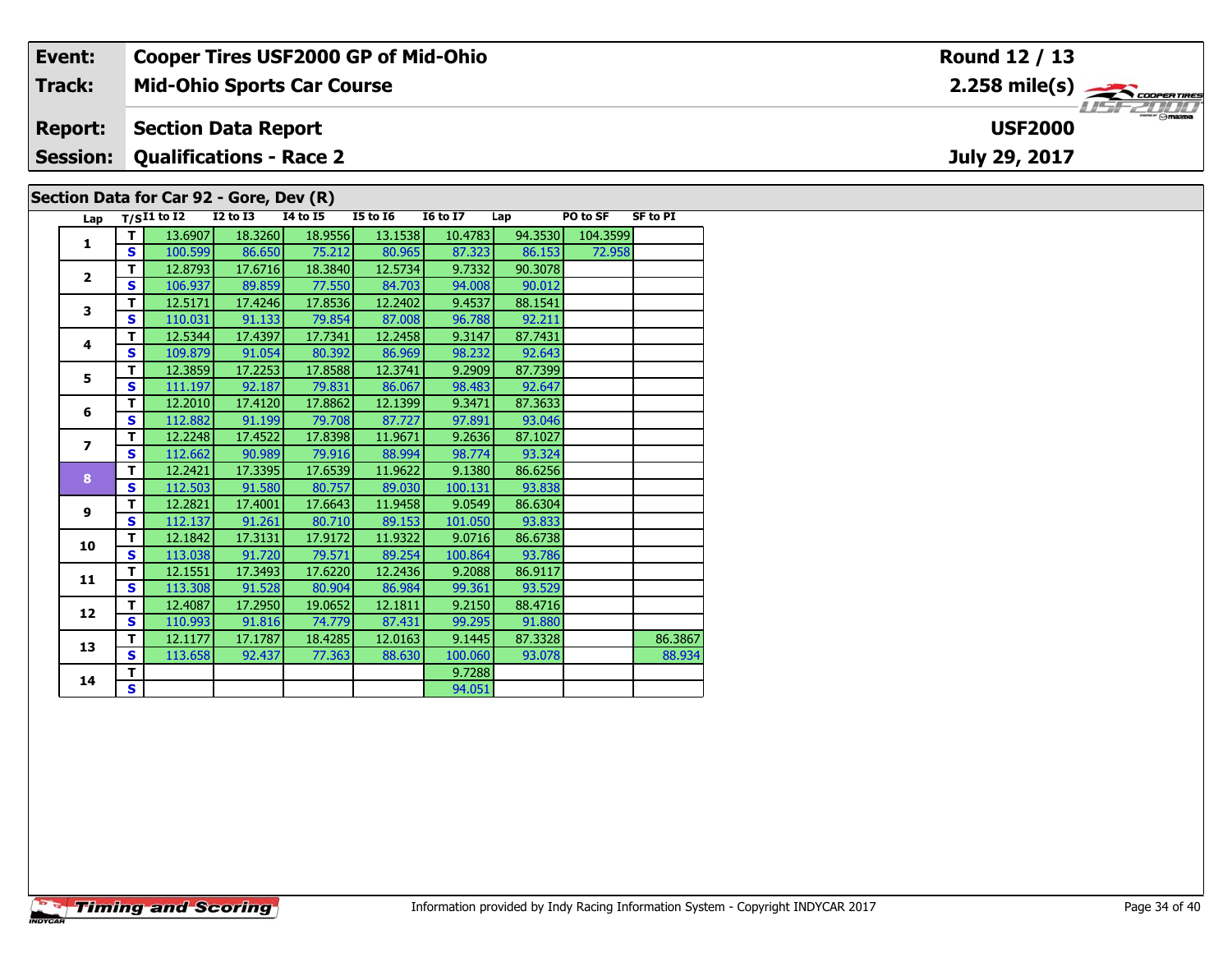|                                                                    | Event:                  | Round 12 / 13<br><b>Cooper Tires USF2000 GP of Mid-Ohio</b> |                  |                                              |           |           |           |                 |                  |            |           |           |           |                  |           |                 |                         |
|--------------------------------------------------------------------|-------------------------|-------------------------------------------------------------|------------------|----------------------------------------------|-----------|-----------|-----------|-----------------|------------------|------------|-----------|-----------|-----------|------------------|-----------|-----------------|-------------------------|
|                                                                    | Track:                  |                                                             |                  | <b>Mid-Ohio Sports Car Course</b>            |           |           |           |                 |                  |            |           |           |           |                  |           |                 | $2.258 \text{ mile(s)}$ |
|                                                                    |                         |                                                             |                  |                                              |           |           |           |                 |                  |            |           |           |           |                  |           |                 |                         |
|                                                                    | <b>Report:</b>          | <b>USF2000</b><br><b>Section Data Report</b>                |                  |                                              |           |           |           |                 |                  |            |           |           |           |                  |           |                 |                         |
| <b>Qualifications - Race 2</b><br>July 29, 2017<br><b>Session:</b> |                         |                                                             |                  |                                              |           |           |           |                 |                  |            |           |           |           |                  |           |                 |                         |
|                                                                    |                         |                                                             |                  |                                              |           |           |           |                 |                  |            |           |           |           |                  |           |                 |                         |
|                                                                    |                         |                                                             |                  | Section Data for Car 93 - Clunie, Jayson (R) |           |           |           |                 |                  |            |           |           |           |                  |           |                 |                         |
|                                                                    | Lap                     |                                                             | $T/S$ SF to $I1$ | I1 to I2A                                    | I2A to I2 | I2 to I3A | I3A to I3 | <b>I3 to I4</b> | <b>I4 to I5A</b> | I5A to I5B | I5B to I5 | I5 to I6A | I6A to I6 | <b>I6 to I7A</b> | I7A to I7 | <b>I7 to I8</b> | I8 to SF                |
|                                                                    | 1                       | T                                                           | 5.2307           | 8.4575                                       | 5.1434    | 9.6371    | 8.8806    | 3.0390          | 8.0702           | 5.8653     | 5.2195    | 5.7213    | 7.1697    | 3.6800           | 6.8134    | 6.6742          | 5.3830                  |
|                                                                    |                         | $\mathbf s$                                                 | 98.544           | 94.725                                       | 112.015   | 64.311    | 109.022   | 126.088         | 86.767           | 65.447     | 65.445    | 89.141    | 77.409    | 103.384          | 78.455    | 61.907          | 82.963                  |
|                                                                    | $\mathbf{2}$            | т                                                           | 4.8815           | 8.3778                                       | 4.9826    | 9.4579    | 8.6961    | 2.9295          | 7.9101           | 5.9299     | 5.0214    | 5.7608    | 7.1277    | 3.6061           | 6.3399    | 6.9356          | 5.0965                  |
|                                                                    |                         | $\mathbf{s}$                                                | 105.593          | 95.626                                       | 115.630   | 65.530    | 111.335   | 130.801         | 88.523           | 64.734     | 68.027    | 88.529    | 77.865    | 105.503          | 84.314    | 59.574          | 87.627                  |
|                                                                    | 3                       | T                                                           | 4.7834           | 8.1021                                       | 4.9461    | 9.1721    | 8.6050    | 2.9185          | 7.9149           | 5.7934     | 5.1268    | 5.5499    | 6.9425    | 3.5722           | 5.9953    | 6.2241          | 4.9786                  |
|                                                                    |                         | $\mathbf{s}$                                                | 107.759          | 98.880                                       | 116.483   | 67.572    | 112.514   | 131.294         | 88.470           | 66.259     | 66.628    | 91.894    | 79.942    | 106.504          | 89.161    | 66.384          | 89.702                  |
|                                                                    | 4                       | T.                                                          | 4.7446           | 7.9501                                       | 4.9848    | 9.0749    | 8.5641    | 2.9089          | 7.6820           | 5.7600     | 4.9828    | 5.5738    | 7.1191    | 3.5454           | 5.9756    | 6.1290          | 4.8740                  |
|                                                                    |                         | S                                                           | 108.640          | 100.771                                      | 115.579   | 68.295    | 113.051   | 131.727         | 91.152           | 66.643     | 68.554    | 91.500    | 77.959    | 107.309          | 89.455    | 67.414          | 91.627                  |
|                                                                    | 5                       | т                                                           | 4.7110           | 7.9218                                       | 4.9010    | 9.1351    | 8.5747    | 2.9150          | 7.7231           | 5.6669     | 4.9631    | 5.5510    | 6.8405    | 3.5589           | 6.0173    | 6.0409          | 4.8782                  |
|                                                                    |                         | S                                                           | 109.415          | 101.131                                      | 117.555   | 67.845    | 112.911   | 131.452         | 90.667           | 67.738     | 68.826    | 91.875    | 81.134    | 106.902          | 88.835    | 68.397          | 91.548                  |
|                                                                    | 6                       | т                                                           | 4.7556           | 7.8520                                       | 4.9589    | 8.9694    | 8.5697    | 2.9286          | 7.9861           | 5.7859     | 5.0496    | 5.6896    | 6.9631    | 3.5289           | 5.9206    | 6.0761          | 4.8764                  |
|                                                                    |                         | $\mathbf{s}$                                                | 108.389          | 102.030                                      | 116.182   | 69.099    | 112.977   | 130.841         | 87.681           | 66.345     | 67.647    | 89.637    | 79.706    | 107.811          | 90.286    | 68.001          | 91.582                  |
|                                                                    | $\overline{\mathbf{z}}$ | T                                                           | 4.7712           | 7.8212                                       | 5.0601    | 9.4464    | 8.5823    | 2.9007          | 7.6165           | 5.6979     | 4.9443    | 5.4981    | 6.8699    | 3.5563           | 5.9129    | 6.0369          | 4.9908                  |
|                                                                    |                         | $\mathbf{s}$                                                | 108.035          | 102.431                                      | 113.859   | 65.609    | 112.811   | 132.100         | 91.936           | 67.369     | 69.088    | 92.759    | 80.787    | 106.980          | 90.403    | 68.443          | 89.483                  |
|                                                                    | 8                       | т                                                           | 4.6929           | 7.7393                                       | 4.8202    | 8.9750    | 8.5482    | 2.9212          | 7.6022           | 5.6200     | 4.9446    | 5.4707    | 6.8232    | 3.5532           | 6.0743    | 6.1042          | 4.8944                  |
|                                                                    |                         | $\mathbf s$                                                 | 109.837          | 103.515                                      | 119.525   | 69.055    | 113.261   | 131.173         | 92.109           | 68.303     | 69.084    | 93.224    | 81.340    | 107.074          | 88.001    | 67.688          | 91.245                  |
|                                                                    | 9                       | т                                                           | 4.6751           | 7.6482                                       | 4.8553    | 8.9238    | 8.5405    | 2.9108          | 7.4414           | 5.6035     | 4.9782    | 5.4808    | 6.7481    | 3.5084           | 5.9037    | 5.9494          | 4.8699                  |
|                                                                    |                         | $\mathbf{s}$                                                | 110.255          | 104.748                                      | 118.661   | 69.452    | 113.364   | 131.641         | 94.099           | 68.504     | 68.617    | 93.052    | 82.245    | 108.441          | 90.544    | 69.449          | 91.704                  |
|                                                                    | 10                      | т                                                           | 4.7148           | 7.6216                                       | 4.8481    | 8.9287    | 8.4843    | 2.9092          | 7.5705           | 5.5702     | 4.9408    | 5.4913    | 6.8086    | 3.4883           | 5.8252    | 5.9518          | 4.8508                  |
|                                                                    |                         | $\mathbf{s}$                                                | 109.327          | 105.114                                      | 118.838   | 69.414    | 114.115   | 131.714         | 92.494           | 68.914     | 69.137    | 92.874    | 81.515    | 109.066          | 91.764    | 69.421          | 92.065                  |
|                                                                    | 11                      | т                                                           | 4.6824           | 7.6603                                       | 4.8113    | 8.7891    | 8.5091    | 2.9106          | 7.4387           | 5.4681     | 4.8589    | 5.3750    | 6.7572    | 4.1154           | 6.1141    | 5.9098          | 4.8426                  |
|                                                                    |                         | $\mathbf{s}$                                                | 110.083          | 104.583                                      | 119.747   | 70.516    | 113.782   | 131.650         | 94.133           | 70.201     | 70.302    | 94.884    | 82.135    | 92.447           | 87.428    | 69.915          | 92.221                  |
|                                                                    | 12                      | Т                                                           | 4.6672           | 7.6203                                       | 4.7893    | 8.7827    | 8.5313    | 2.9140          | 7.3139           | 5.4557     | 4.8955    | 5.4622    | 6.5731    | 3.4940           | 5.8416    | 5.8654          | 4.8637                  |
|                                                                    |                         | $\mathbf{s}$                                                | 110.442          | 105.132                                      | 120.297   | 70.567    | 113.486   | 131.497         | 95.739           | 70.360     | 69.777    | 93.369    | 84.435    | 108.888          | 91.507    | 70.444          | 91.821                  |
|                                                                    | 13                      | т                                                           | 4.6529           | 7.5552                                       | 4.8797    | 9.0439    | 8.4363    | 2.8873          | 7.5164           | 5.4833     | 4.8825    | 5.5181    | 7.0705    | 3.4614           | 5.7120    | 5.8200          | 4.8044                  |
|                                                                    |                         | $\mathbf{s}$                                                | 110.781          | 106.038                                      | 118.068   | 68.529    | 114.764   | 132.713         | 93.160           | 70.006     | 69.962    | 92.423    | 78.495    | 109.913          | 93.583    | 70.993          | 92.955                  |
|                                                                    | 14                      | т                                                           |                  |                                              |           |           |           |                 |                  |            |           |           |           | 3.5575           | 6.9676    |                 |                         |
|                                                                    |                         | S                                                           |                  |                                              |           |           |           |                 |                  |            |           |           |           | 106.944          | 76.719    |                 |                         |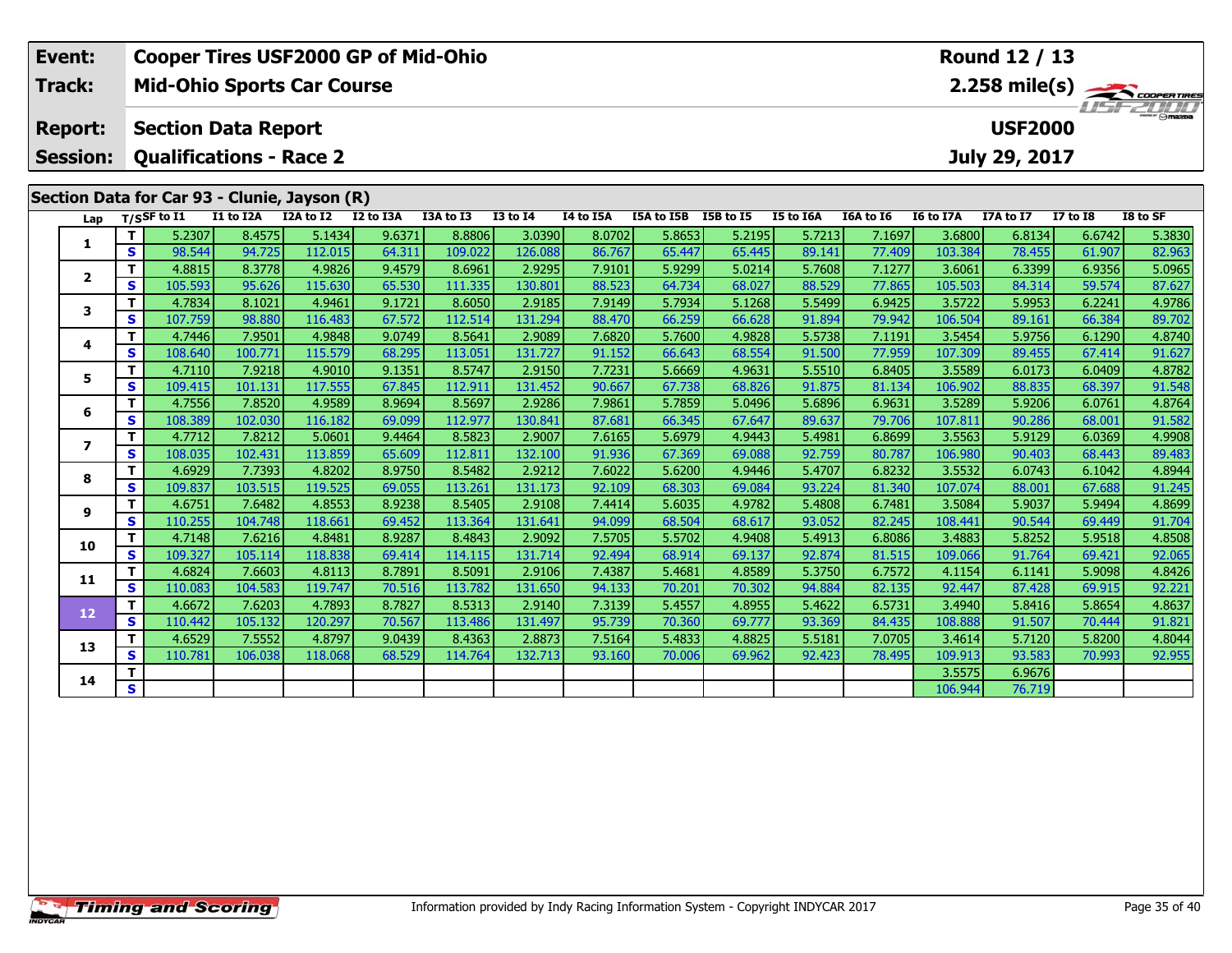| Event:                                  | <b>Cooper Tires USF2000 GP of Mid-Ohio</b>   |          |          |          |                 |     | Round 12 / 13                                                 |          |               |  |  |  |
|-----------------------------------------|----------------------------------------------|----------|----------|----------|-----------------|-----|---------------------------------------------------------------|----------|---------------|--|--|--|
| Track:                                  | <b>Mid-Ohio Sports Car Course</b>            |          |          |          |                 |     | $2.258$ mile(s) $\overbrace{\hspace{2.5cm}}^{3}$ coores rines |          |               |  |  |  |
| <b>Report:</b>                          | <b>Section Data Report</b><br><b>USF2000</b> |          |          |          |                 |     |                                                               |          |               |  |  |  |
| <b>Session: Qualifications - Race 2</b> |                                              |          |          |          |                 |     |                                                               |          | July 29, 2017 |  |  |  |
|                                         | Section Data for Car 93 - Clunie, Jayson (R) |          |          |          |                 |     |                                                               |          |               |  |  |  |
|                                         | Lap $T/SI1$ to I2                            | I2 to I3 | 14 to 15 | I5 to I6 | <b>I6 to I7</b> | Lap | PO to SF                                                      | SF to PI |               |  |  |  |

|  | Lap                     |                         | $T/SI1$ to $\overline{I2}$ | <b>I2 to I3</b> | 14 to 15 | <b>I5 to 16</b> | <b>16 to 17</b> | Lap     | PO to SF | <b>SF to PI</b> |
|--|-------------------------|-------------------------|----------------------------|-----------------|----------|-----------------|-----------------|---------|----------|-----------------|
|  | $\mathbf{1}$            | т                       | 13.6009                    | 18.5177         | 19.1550  | 12.8910         | 10.4934         | 94.9849 | 98.0468  |                 |
|  |                         | S                       | 101.263                    | 85.753          | 74.429   | 82.616          | 87.198          | 85.580  | 77.655   |                 |
|  | $\overline{2}$          | T                       | 13.3604                    | 18.1540         | 18.8614  | 12.8885         | 9.9460          | 93.0534 |          |                 |
|  |                         | S                       | 103.086                    | 87.471          | 75.587   | 82.632          | 91.997          | 87.356  |          |                 |
|  | 3                       | т                       | 13.0482                    | 17.7771         | 18.8351  | 12.4924         | 9.5675          | 90.6249 |          |                 |
|  |                         | $\mathbf{s}$            | 105.553                    | 89.326          | 75.693   | 85.252          | 95.636          | 89.697  |          |                 |
|  | 4                       | т                       | 12.9349                    | 17.6390         | 18.4248  | 12.6929         | 9.5210          | 89.8691 |          |                 |
|  |                         | S                       | 106.477                    | 90.025          | 77.378   | 83.905          | 96.103          | 90.452  |          |                 |
|  | 5                       | T                       | 12.8228                    | 17.7098         | 18.3531  | 12.3915         | 9.5762          | 89.3985 |          |                 |
|  |                         | S                       | 107.408                    | 89.665          | 77.681   | 85.946          | 95.549          | 90.928  |          |                 |
|  | 6                       | T                       | 12.8109                    | 17.5391         | 18.8216  | 12.6527         | 9.4495          | 89.9105 |          |                 |
|  |                         | $\mathbf{s}$            | 107.508                    | 90.538          | 75.747   | 84.172          | 96.831          | 90.410  |          |                 |
|  | $\overline{\mathbf{z}}$ | Т                       | 12.8813                    | 18.0287         | 18.2587  | 12.3680         | 9.4692          | 89.7055 |          |                 |
|  |                         | S                       | 106.920                    | 88.079          | 78.082   | 86.109          | 96.629          | 90.617  |          |                 |
|  | 8                       | т                       | 12.5595                    | 17.5232         | 18.1668  | 12.2939         | 9.6275          | 88.7836 |          |                 |
|  |                         | S                       | 109.660                    | 90.620          | 78.477   | 86.628          | 95.040          | 91.557  |          |                 |
|  | $\boldsymbol{9}$        | т                       | 12.5035                    | 17.4643         | 18.0231  | 12.2289         | 9.4121          | 88.0371 |          |                 |
|  |                         | S                       | 110.151                    | 90.926          | 79.103   | 87.089          | 97.215          | 92.334  |          |                 |
|  | 10                      | т                       | 12.4697                    | 17.4130         | 18.0815  | 12.2999         | 9.3135          | 88.0042 |          |                 |
|  |                         | S                       | 110.450                    | 91.194          | 78.848   | 86.586          | 98.244          | 92.368  |          |                 |
|  | 11                      | т                       | 12.4716                    | 17.2982         | 17.7657  | 12.1322         | 10.2295         | 88.2426 |          |                 |
|  |                         | $\mathbf{s}$            | 110.433                    | 91.799          | 80.249   | 87.783          | 89.447          | 92.119  |          |                 |
|  | 12                      | T                       | 12.4096                    | 17.3140         | 17.6651  | 12.0353         | 9.3356          | 87.0699 |          |                 |
|  |                         | $\mathbf{s}$            | 110.984                    | 91.715          | 80.706   | 88.490          | 98.012          | 93.359  |          |                 |
|  | 13                      | T                       | 12.4349                    | 17.4802         | 17.8822  | 12.5886         | 9.1734          | 87.7239 |          | 86.3644         |
|  |                         | S                       | 110.759                    | 90.843          | 79.726   | 84.600          | 99.745          | 92.663  |          | 88.957          |
|  | 14                      | т                       |                            |                 |          |                 | 10.5251         |         |          |                 |
|  |                         | $\overline{\mathbf{s}}$ |                            |                 |          |                 | 86.935          |         |          |                 |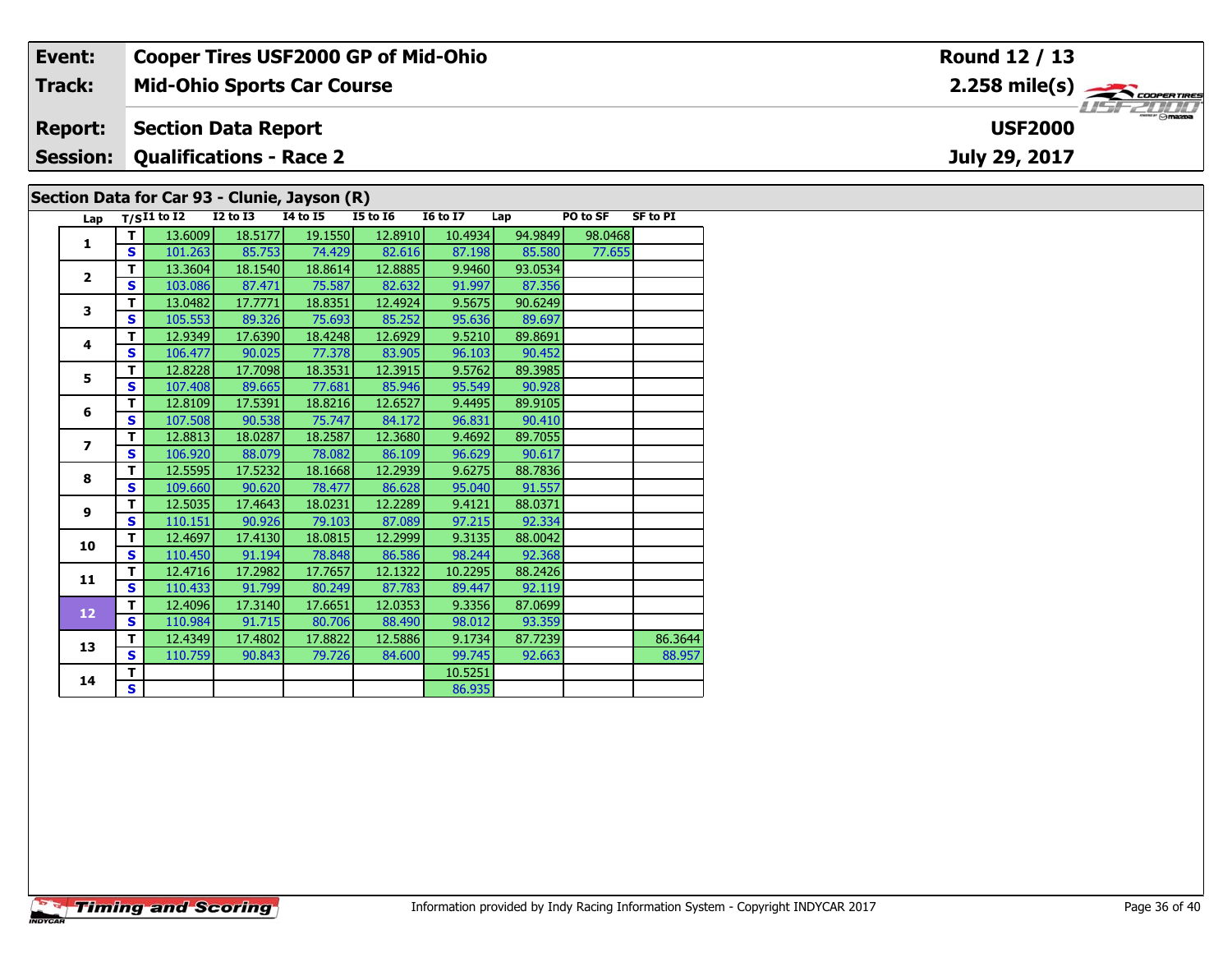|                                                | Event:                  | Round 12 / 13<br><b>Cooper Tires USF2000 GP of Mid-Ohio</b> |                   |                                   |                   |                  |                   |                   |                  |                      |                  |                  |                  |                   |                  |                  |                         |
|------------------------------------------------|-------------------------|-------------------------------------------------------------|-------------------|-----------------------------------|-------------------|------------------|-------------------|-------------------|------------------|----------------------|------------------|------------------|------------------|-------------------|------------------|------------------|-------------------------|
|                                                | Track:                  |                                                             |                   | <b>Mid-Ohio Sports Car Course</b> |                   |                  |                   |                   |                  |                      |                  |                  |                  |                   |                  |                  | $2.258 \text{ mile(s)}$ |
|                                                | <b>Report:</b>          |                                                             |                   | <b>Section Data Report</b>        |                   |                  |                   |                   |                  |                      |                  |                  |                  |                   | <b>USF2000</b>   |                  |                         |
|                                                | <b>Session:</b>         |                                                             |                   | <b>Qualifications - Race 2</b>    |                   |                  |                   |                   |                  |                      |                  |                  |                  |                   | July 29, 2017    |                  |                         |
| Section Data for Car 97 - Tomaselli, Bruna (R) |                         |                                                             |                   |                                   |                   |                  |                   |                   |                  |                      |                  |                  |                  |                   |                  |                  |                         |
|                                                | Lap                     |                                                             | $T/S$ SF to $I1$  | I1 to I2A                         | I2A to I2         | I2 to I3A        | I3A to I3         | <b>I3 to I4</b>   | I4 to I5A        | I5A to I5B I5B to I5 |                  | I5 to I6A        | I6A to I6        | I6 to I7A         | I7A to I7        | <b>I7 to I8</b>  | I8 to SF                |
|                                                |                         | т                                                           | 5.0394            | 8.2229                            | 4.9934            | 9.4921           | 8.8345            | 3.0459            | 8.0115           | 5.8703               | 5.1780           | 5.8477           | 7.1815           | 3.8300            | 6.6050           | 6.7826           | 5.3375                  |
|                                                | 1                       | $\mathbf{s}$                                                | 102.285           | 97.427                            | 115.380           | 65.294           | 109.591           | 125.802           | 87.403           | 65.391               | 65.970           | 87.214           | 77.282           | 99.335            | 80.930           | 60.918           | 83.670                  |
|                                                |                         | т                                                           | 4.8847            | 8.0220                            | 4.9882            | 9.1210           | 8.5952            | 2.9342            | 7.5607           | 5.7292               | 5.0652           | 5.5967           | 6.9092           | 3.5976            | 6.2445           | 6.4933           | 5.0088                  |
|                                                | $\overline{2}$          | $\mathbf{s}$                                                | 105.524           | 99.867                            | 115.500           | 67.950           | 112.642           | 130.592           | 92.614           | 67.001               | 67.439           | 91.125           | 80.328           | 105.752           | 85.603           | 63.632           | 89.161                  |
|                                                | 3                       | T                                                           | 4.8016            | 7.7945                            | 4.8509            | 8.9219           | 8.6008            | 2.9318            | 7.6212           | 5.6385               | 5.0587           | 5.6018           | 6.9322           | 3.5733            | 6.0659           | 6.3548           | 4.9614                  |
|                                                |                         | S                                                           | 107.351           | 102.782                           | 118.769           | 69.466           | 112.569           | 130.698           | 91.879           | 68.079               | 67.525           | 91.042           | 80.061           | 106.471           | 88.123           | 65.019           | 90.013                  |
|                                                | 4                       | T                                                           | 4.7341            | 7.7471                            | 4.8865            | 8.8039           | 8.5968            | 2.9278            | 7.4720           | 5.6579               | 5.0043           | 5.5131           | 6.8162           | 3.5745            | 5.8240           | 6.1729           | 4.8392                  |
|                                                |                         | $\mathbf{s}$                                                | 108.881           | 103.411                           | 117.904           | 70.398           | 112.621           | 130.877           | 93.714           | 67.846               | 68.259           | 92.507           | 81.424           | 106.436           | 91.783           | 66.935           | 92.286                  |
|                                                | 5                       | Т                                                           | 4.7115            | 7.4870                            | 4.8054            | 8.8730           | 8.5314            | 2.9160            | 7.4339           | 5.5290               | 4.8613           | 5.4693           | 6.8273           | 3.5368            | 5.7919           | 6.0566           | 4.9389                  |
|                                                |                         | $\mathbf{s}$                                                | 109.403           | 107.004                           | 119.894           | 69.849           | 113.485           | 131.407           | 94.194           | 69.427               | 70.267           | 93.248           | 81.291           | 107.570           | 92.292           | 68.220           | 90.423                  |
|                                                | 6                       | т                                                           | 4.7059            | 7.6383                            | 4.8898            | 8.8818           | 8.5953            | 2.9301            | 7.3384           | 5.4956               | 4.8798           | 5.3503           | 6.7720           | 3.5330            | 5.8555           | 5.9944           | 4.9391                  |
|                                                |                         | $\mathbf{s}$                                                | 109.534           | 104.884                           | 117.824           | 69.780           | 112.641           | 130.774           | 95.420           | 69.849               | 70.001           | 95.322           | 81.955           | 107.686           | 91.289           | 68.928           | 90.419                  |
|                                                | $\overline{\mathbf{z}}$ | T.                                                          | 4.6924            | 7.5542                            | 4.8079            | 8.7149           | 8.5487            | 2.9332            | 7.4834           | 5.4246               | 4.8786           | 5.3415           | 6.5500           | 3.5396            | 5.6618           | 5.8503           | 4.8996                  |
|                                                |                         | $\mathbf{s}$<br>T                                           | 109.849           | 106.052                           | 119.831           | 71.116           | 113.255           | 130.636           | 93.571           | 70.763               | 70.018           | 95.479           | 84.733           | 107.485           | 94.413           | 70.626           | 91.148                  |
|                                                | 8                       | $\mathbf{s}$                                                | 4.7325<br>108.918 | 7.6136<br>105.224                 | 4.8554<br>118.659 | 8.6253<br>71.855 | 8.5521<br>113.210 | 2.9319<br>130.694 | 7.4066<br>94.541 | 5.4737<br>70.129     | 4.8364<br>70.629 | 5.4164<br>94.158 | 6.6245<br>83.780 | 3.5124<br>108.318 | 5.5601<br>96.140 | 5.6833<br>72.701 | 4.8935<br>91.262        |
|                                                |                         | T                                                           | 4.6827            | 7.5105                            | 4.8117            | 8.7372           | 8.5573            | 2.9425            | 7.8400           | 5.6214               | 4.9257           | 5.4202           | 6.6287           | 3.5057            | 5.7379           | 5.8305           | 4.8773                  |
|                                                | 9                       | $\mathbf{s}$                                                | 110.076           | 106.669                           | 119.737           | 70.935           | 113.141           | 130.223           | 89.315           | 68.286               | 69.349           | 94.092           | 83.727           | 108.525           | 93.160           | 70.866           | 91.565                  |
|                                                |                         | т                                                           | 4.6670            | 7.4741                            | 4.7930            | 8.6452           | 8.5973            | 2.9170            | 7.5252           | 5.4589               | 4.7558           | 5.3881           | 6.6239           | 3.5189            | 5.7216           | 5.8329           | 4.9115                  |
|                                                | 10                      | $\mathbf{s}$                                                | 110.447           | 107.188                           | 120.204           | 71.690           | 112.615           | 131.362           | 93.051           | 70.319               | 71.826           | 94.653           | 83.787           | 108.117           | 93.426           | 70.836           | 90.928                  |
|                                                |                         | т                                                           | 4.6541            | 7.4571                            | 4.7666            | 8.6939           | 8.5624            | 2.9278            | 7.3772           | 5.4063               | 4.7388           | 5.2762           | 6.8717           | 3.5435            | 5.7346           | 5.8215           | 4.8907                  |
|                                                | 11                      | $\mathbf{s}$                                                | 110.753           | 107.433                           | 120.869           | 71.288           | 113.074           | 130.877           | 94.918           | 71.003               | 72.084           | 96.660           | 80.766           | 107.367           | 93.214           | 70.975           | 91.314                  |
|                                                |                         | т                                                           | 4.6437            | 7.4999                            | 4.8098            | 8.6653           | 8.5274            | 2.9268            | 7.3908           | 5.4292               | 4.7728           | 5.5051           | 6.6128           | 3.5961            | 5.6586           | 5.7532           | 4.8570                  |
|                                                | 12                      | $\mathbf{s}$                                                | 111.001           | 106.820                           | 119.784           | 71.524           | 113.538           | 130.922           | 94.743           | 70.704               | 71.570           | 92.641           | 83.928           | 105.796           | 94.466           | 71.818           | 91.948                  |
|                                                | 13                      | $\mathbf T$                                                 | 4.6387            | 7.4283                            | 4.7627            | 8.5333           | 8.5897            | 2.9248            | 7.3558           | 5.4326               | 4.7801           | 5.3278           | 6.7718           | 3.5141            | 5.6115           | 5.7178           | 4.8214                  |
|                                                |                         | $\mathbf{s}$                                                | 111.120           | 107.849                           | 120.968           | 72.630           | 112.714           | 131.011           | 95.194           | 70.659               | 71.461           | 95.724           | 81.958           | 108.265           | 95.259           | 72.262           | 92.627                  |
|                                                | 14                      | T.                                                          |                   |                                   |                   |                  |                   |                   |                  |                      |                  |                  |                  | 3.5338            | 6.0454           |                  |                         |
|                                                |                         | S                                                           |                   |                                   |                   |                  |                   |                   |                  |                      |                  |                  |                  | 107.662           | 88.422           |                  |                         |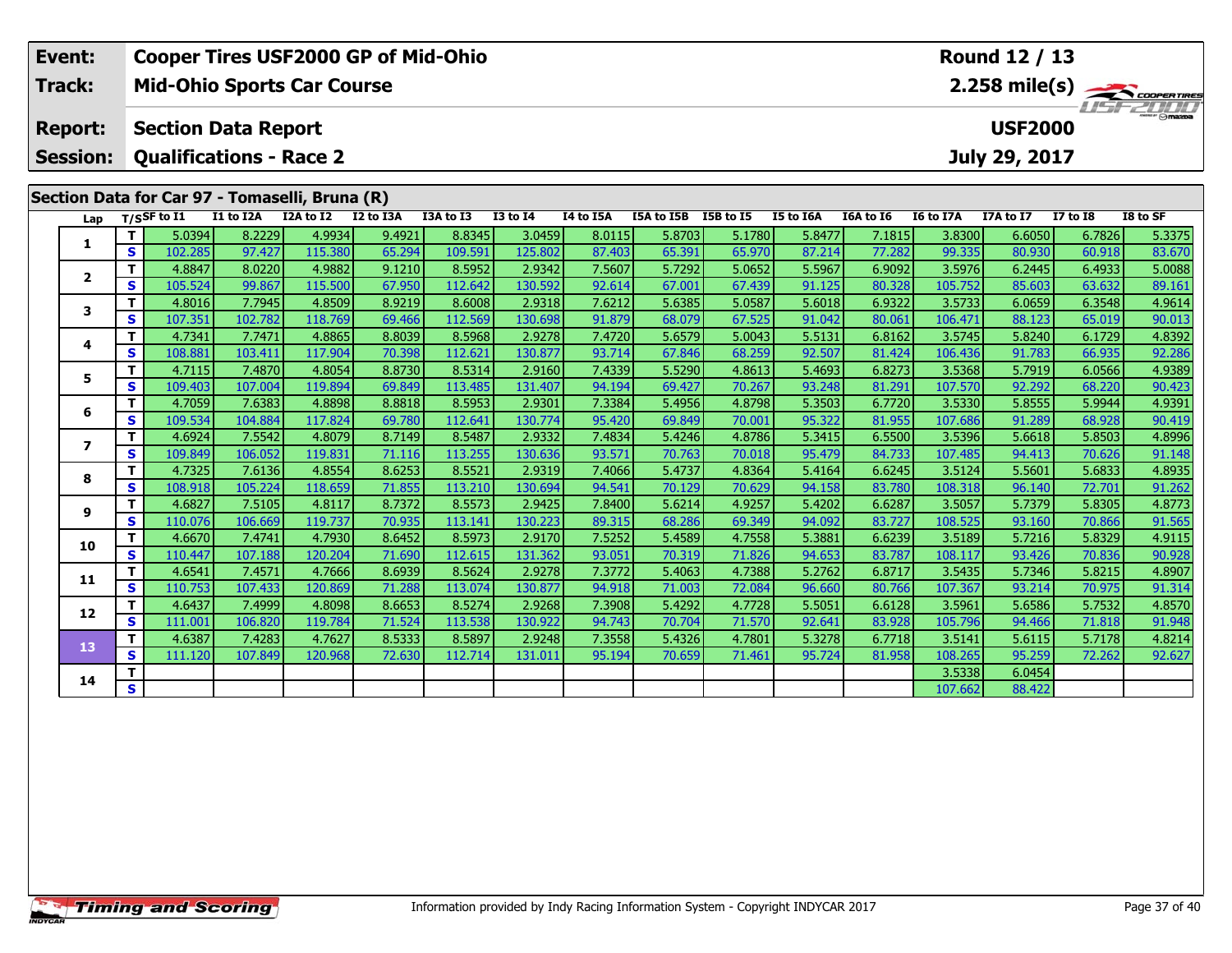|                                                                    | Event:         |     |                   |                 | <b>Cooper Tires USF2000 GP of Mid-Ohio</b>     |          |                 |                               |          |                 | Round 12 / 13 |  |  |  |
|--------------------------------------------------------------------|----------------|-----|-------------------|-----------------|------------------------------------------------|----------|-----------------|-------------------------------|----------|-----------------|---------------|--|--|--|
|                                                                    | Track:         |     |                   |                 | <b>Mid-Ohio Sports Car Course</b>              |          |                 | $2.258$ mile(s) $\rightarrow$ |          |                 |               |  |  |  |
| <b>USF2000</b><br><b>Section Data Report</b><br><b>Report:</b>     |                |     |                   |                 |                                                |          |                 |                               |          |                 |               |  |  |  |
| <b>Session:</b><br><b>Qualifications - Race 2</b><br>July 29, 2017 |                |     |                   |                 |                                                |          |                 |                               |          |                 |               |  |  |  |
|                                                                    |                |     |                   |                 | Section Data for Car 97 - Tomaselli, Bruna (R) |          |                 |                               |          |                 |               |  |  |  |
|                                                                    |                |     | Lap $T/SI1$ to I2 | <b>I2 to I3</b> | 14 to 15                                       | I5 to I6 | <b>16 to 17</b> | Lap                           | PO to SF | <b>SF to PI</b> |               |  |  |  |
|                                                                    |                |     | 13.2163           | 18.3266         | 19.0598                                        | 13.0292  | 10.4350         | 94.2723                       | 100.4449 |                 |               |  |  |  |
|                                                                    |                | S I | 104.210           | 86.648          | <b>74.800</b>                                  | 81.739   | 87.686          | 86.227                        | 75.801   |                 |               |  |  |  |
|                                                                    | $\overline{2}$ |     | 13.0102           | 17.7162         | 18.3551                                        | 12.5059  | 9.8421          | 90.7505                       |          |                 |               |  |  |  |
|                                                                    |                | S.  | 105.861           | 89.633          | 77.6721                                        | 85.160   | 92.968          | 89.573                        |          |                 |               |  |  |  |

91.778

93.563

92.763

93.814

**<sup>T</sup>** 12.6454 17.5227 18.3184 12.5340 9.6392 89.7093 **<sup>S</sup>** 108.915 90.623 77.828 84.969 94.925 90.613

**<sup>T</sup>** 12.6336 17.4007 18.1342 12.3293 9.3985 88.5703 **<sup>S</sup>** 109.017 91.258 78.618 86.380 97.356 91.778

**<sup>T</sup>** 12.2924 17.4044 17.8242 12.2966 9.3287 87.7693 **<sup>S</sup>** 112.043 91.239 79.986 86.609 98.084 92.616

**<sup>T</sup>** 12.5281 17.4771 17.7138 12.1223 9.3885 87.7993 **<sup>S</sup>** 109.935 90.859 80.484 87.855 97.460 92.584

**<sup>T</sup>** 12.3621 17.2636 17.7866 11.8915 9.2014 86.8807 **<sup>S</sup>** 111.411 91.983 80.155 89.560 99.441 93.563

**<sup>T</sup>** 12.4690 17.1774 17.7167 12.0409 9.0725 86.7177 **<sup>S</sup>** 110.456 92.444 80.471 88.449 100.854 93.739

**<sup>T</sup>** 12.3222 17.2945 18.3871 12.0489 9.2436 87.6293 **<sup>S</sup>** 111.772 91.818 77.537 88.390 98.987 92.763

**d T** 12.2671 17.2425 17.7399 12.0120 9.2405 86.8304<br>S 112.274 92.095 80.366 88.661 99.021 93.617

**<sup>T</sup>** 12.2237 17.2563 17.5223 12.1479 9.2781 86.7224 **<sup>S</sup>** 112.672 92.022 81.364 87.669 98.619 93.734

**<sup>T</sup>** 12.3097 17.1927 17.5928 12.1179 9.2547 86.6485 **<sup>S</sup>** 111.885 92.362 81.038 87.887 98.869 93.814

**d T** 9.5792<br>**S** 95.519

**T** 12.1910 17.1230 17.5685 12.0996 9.1256 86.2104 84.9783<br>**S** 112.975 92.738 81.150 88.019 100.267 94.290 90.408

95.519

**3**

**4**

**5**

**6**

**7**

**8**

**9**

**10**

**11**

**12**

**13**

**14**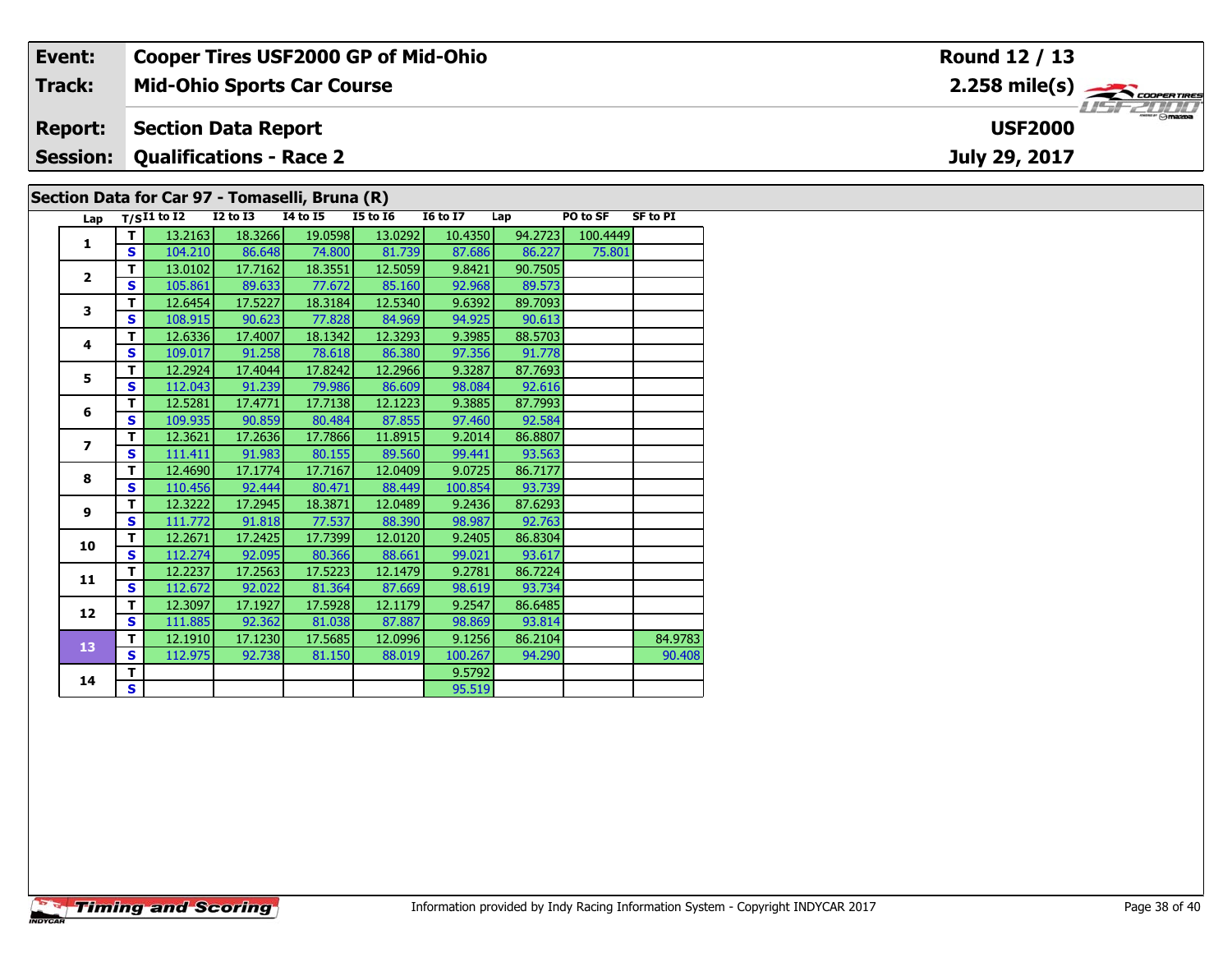